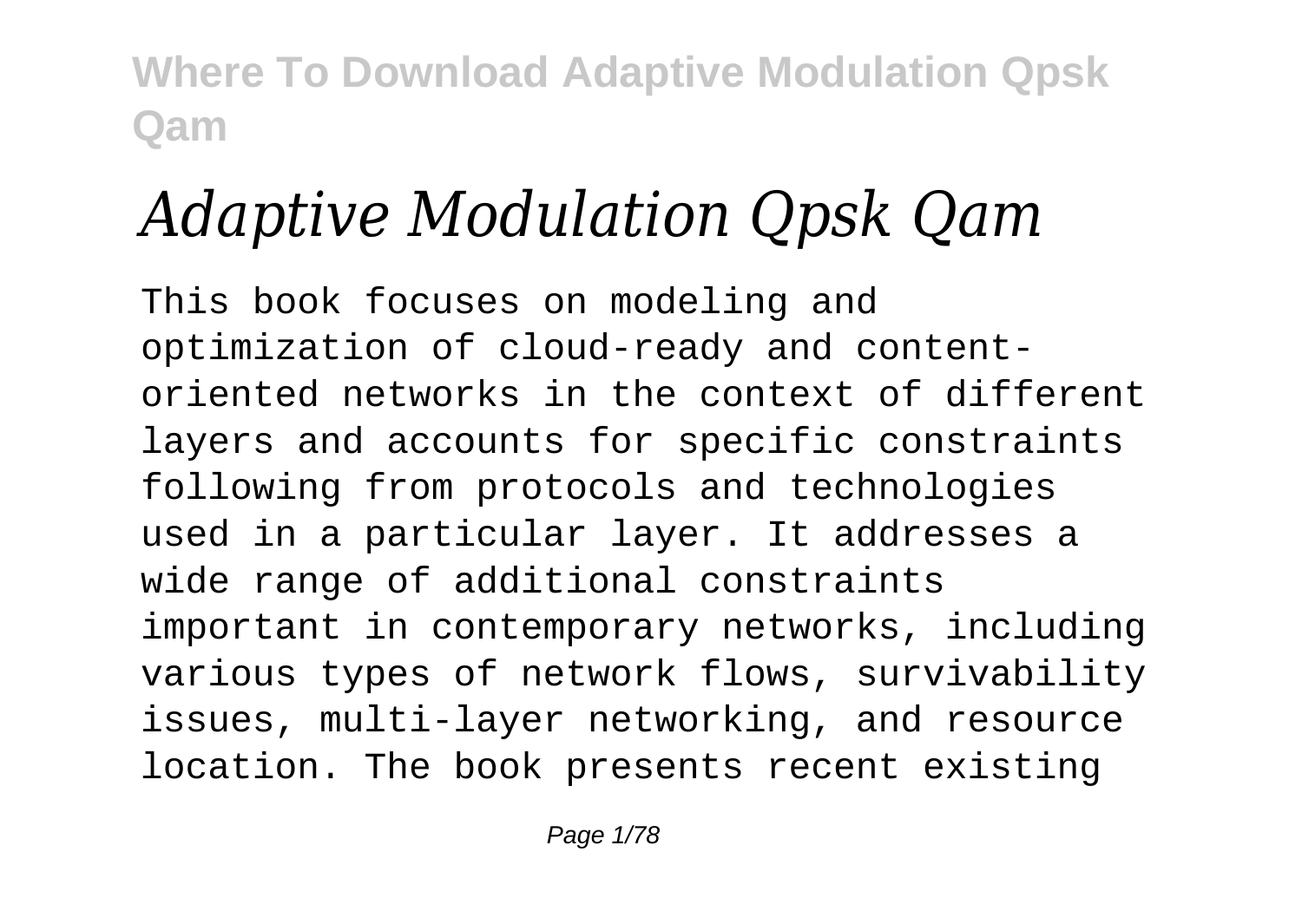and new results in a comprehensive and cohesive way. The contents of the book are organized in five chapters, which are mostly self-contained. Chapter 1 briefly presents information on cloud computing and contentoriented services, and introduces basic notions and concepts of network modeling and optimization. Chapter 2 covers various optimization problems that arise in the context of connection-oriented networks. Chapter 3 focuses on modeling and optimization of Elastic Optical Networks. Chapter 4 is devoted to overlay networks. The book concludes with Chapter 5, summarizing Page 2/78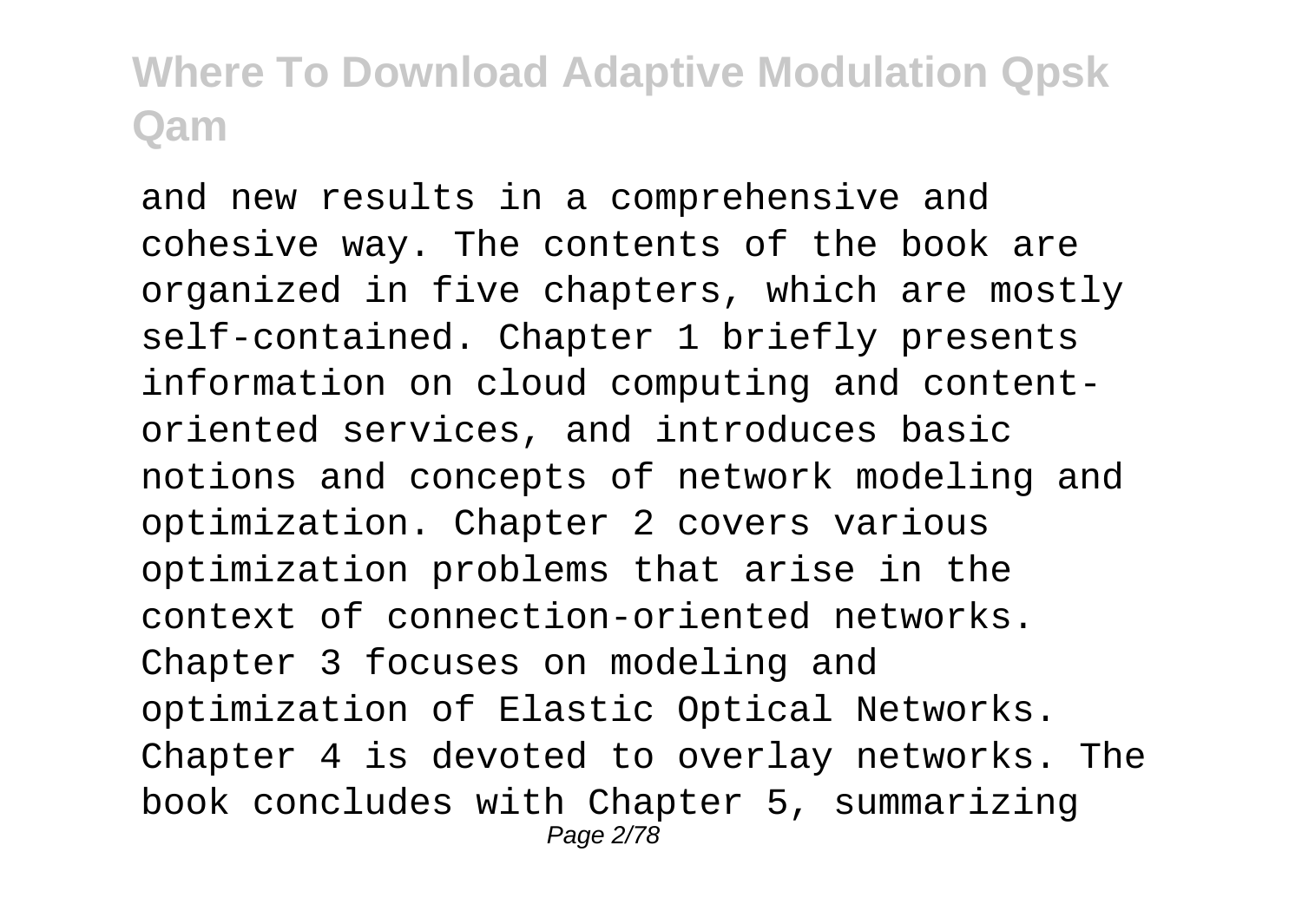the book and present recent research trends in the field of network optimization. Capitalize on Expert Foresight into the Future of Satellite Communication Satellite technology will maintain its key role in the evolving communications needs of government, military, IPTV, and mobile video industries because of its intrinsic multicast/broadcast capabilities, mobility aspects, global reach, reliability, and ability to quickly suppo This book constitutes the proceedings of the 4th International Conference on Network Security and Applications held in Chennai, India, in July 2011. The 63 revised full Page 3/78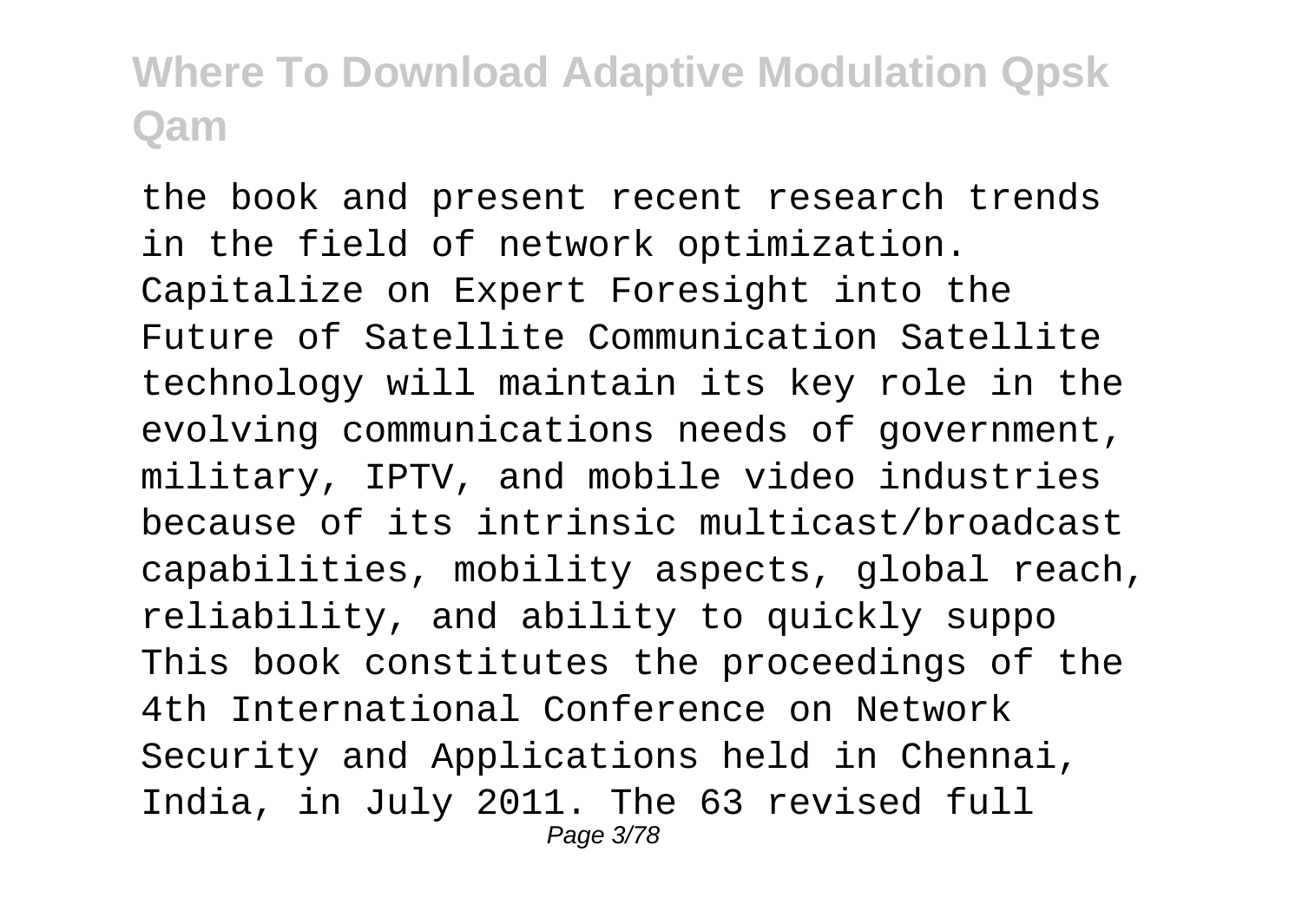papers presented were carefully reviewed and selected from numerous submissions. The papers address all technical and practical aspects of security and its applications for wired and wireless networks and are organized in topical sections on network security and applications, ad hoc, sensor and ubiquitous computing, as well as peer-to-peer networks and trust management.

The ultimate reference on wireless technology—nowupdated and revised Fully updated to incorporate the latest developments andstandards in the field, A Guide to the Wireless EngineeringBody of Page 4/78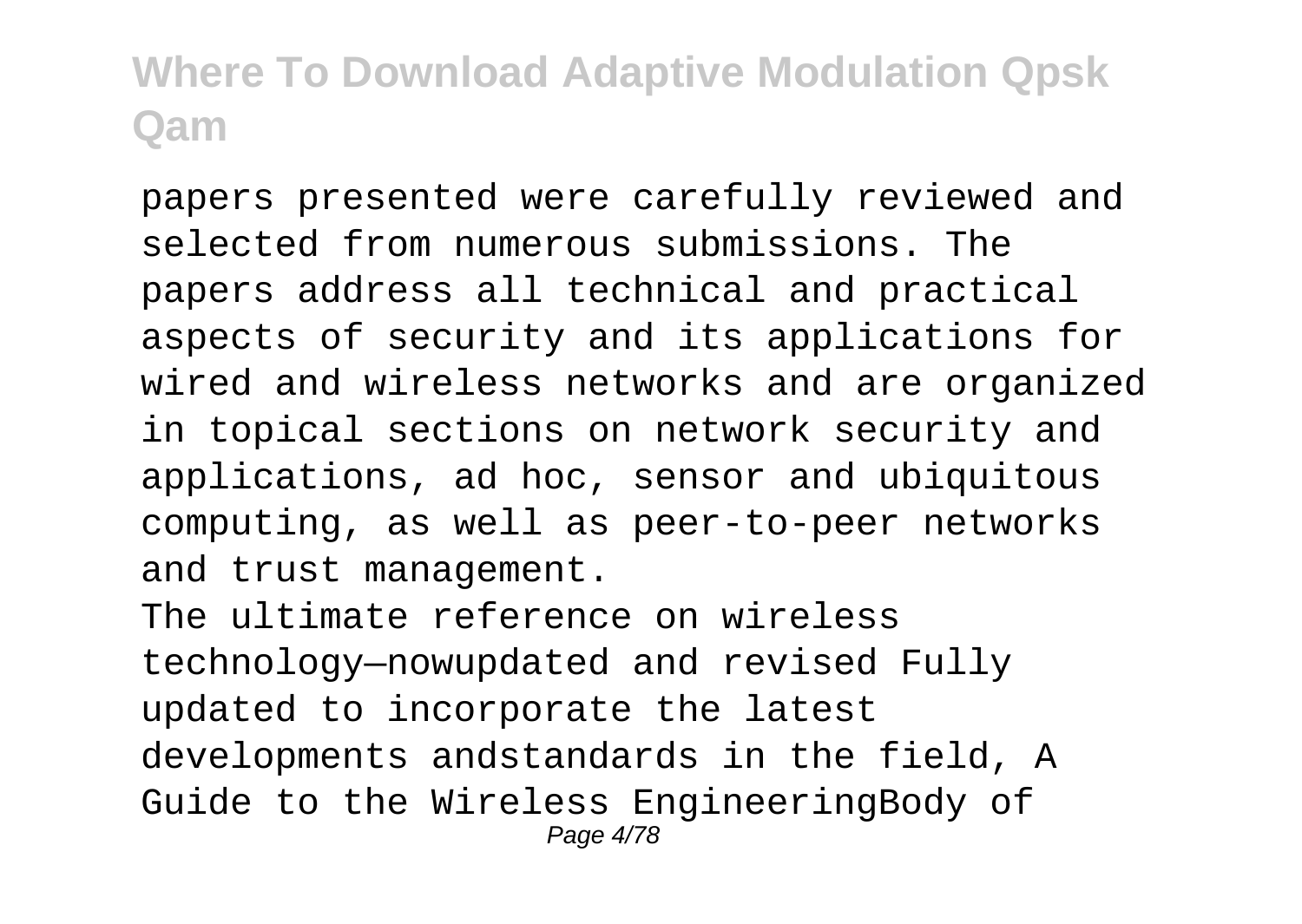Knowledge, Second Edition provides industryprofessionals with a one-stop reference to everything they need todesign, implement, operate, secure, and troubleshoot wirelessnetworks. Written by a group of international experts, the book offers anunmatched breadth of coverage and a unique focus on real-worldengineering issues. The authors draw upon extensive experience inall areas of the technology to explore topics with proven practicalapplications, highlighting emerging areas such as Long TermEvolution (LTE) in wireless networks. The new edition is thoroughlyrevised for clarity, Page 5/78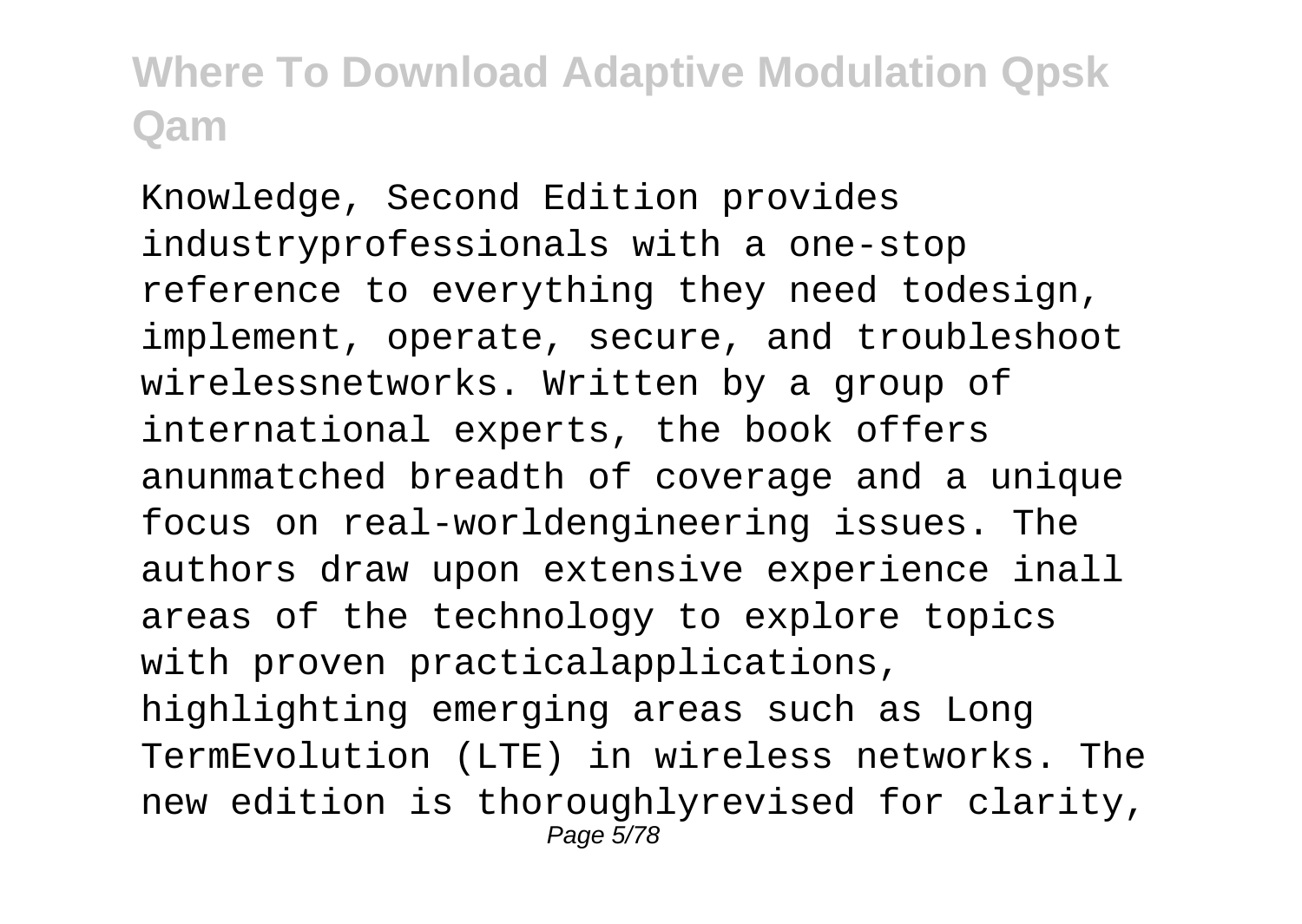reviews wireless engineering fundamentals, andfeatures numerous references for further study. Based on the areas of expertise covered in the IEEE WirelessCommunication Engineering Technologies (WCET) exam, this bookexplains: Wireless access technologies, including the latest in mobilecellular technology Core network and service architecture, including importantprotocols and solutions Network management and security, from operations process modelsto key security issues Radio engineering and antennas, with specifics on radiofrequency propagation and wireless link design Page 6/78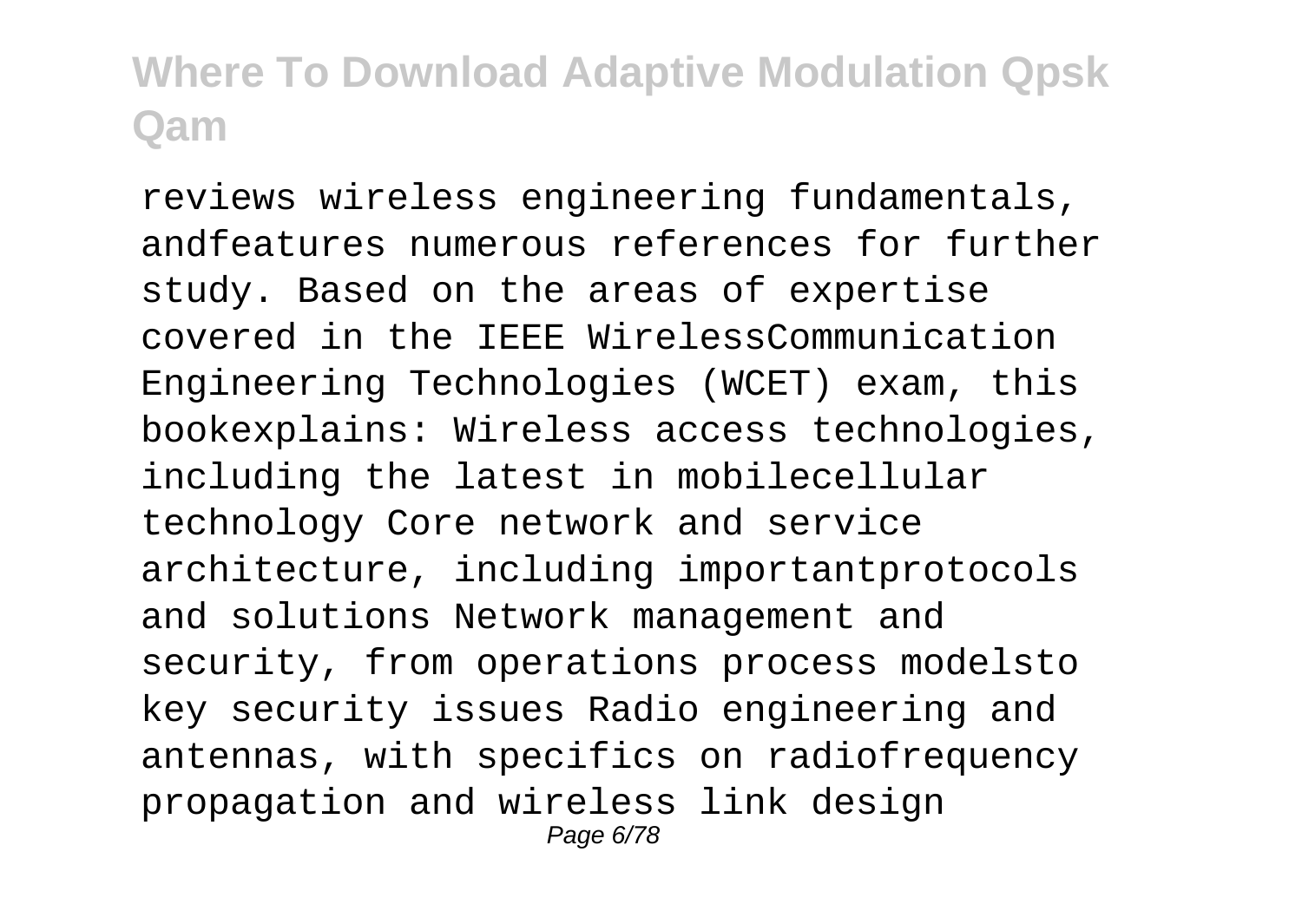Facilities infrastructure, from lightning protection tosurveillance systems With this trusted reference at their side, wirelesspractitioners will get up to speed on advances and best practicesin the field and acquire the common technical language and toolsneeded for working in different parts of the world. Learning-based Automatic Modulation Classification

Wireless Coexistence

Toward Broadband Wireless Metropolitan Area Networks

Techno-Economic Vision and Challenges Page 7/78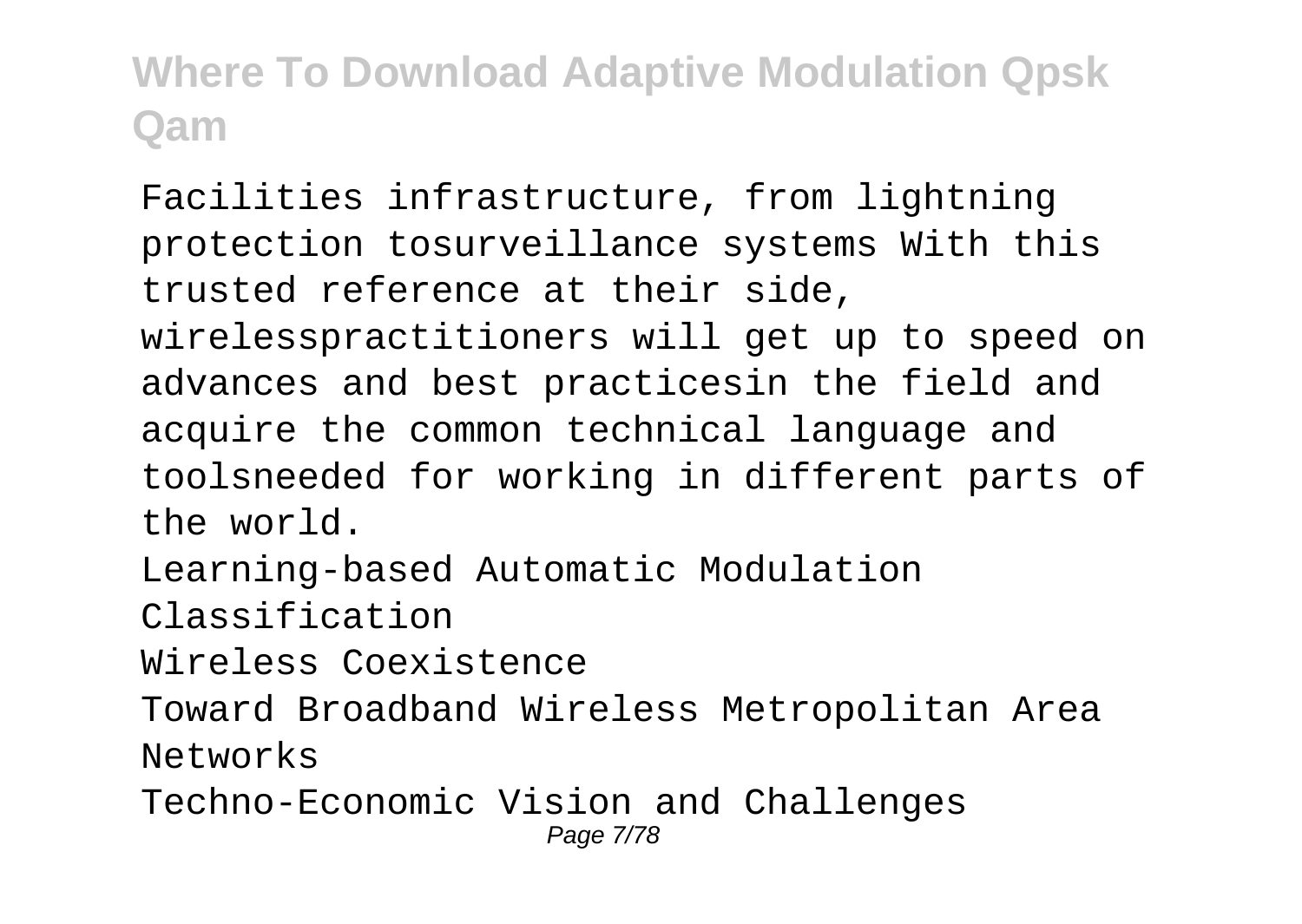Implementing Mobile TV

Provides an introduction to High-Altitude Platform Stations (HAPS) technology and its applications for wireless communications High-altitude platform stations offer a promising new technology that combines the benefits of terrestrial and satellite communication systems for delivering broadband communications to users at a low cost. They are easily deployable and easy to maintain, which is why they offer a good alternative for network operators who need to find ways to get more coverage to satisfy the increasing demand for more capacity. HAPS are usually balloons, airships or Page 8/78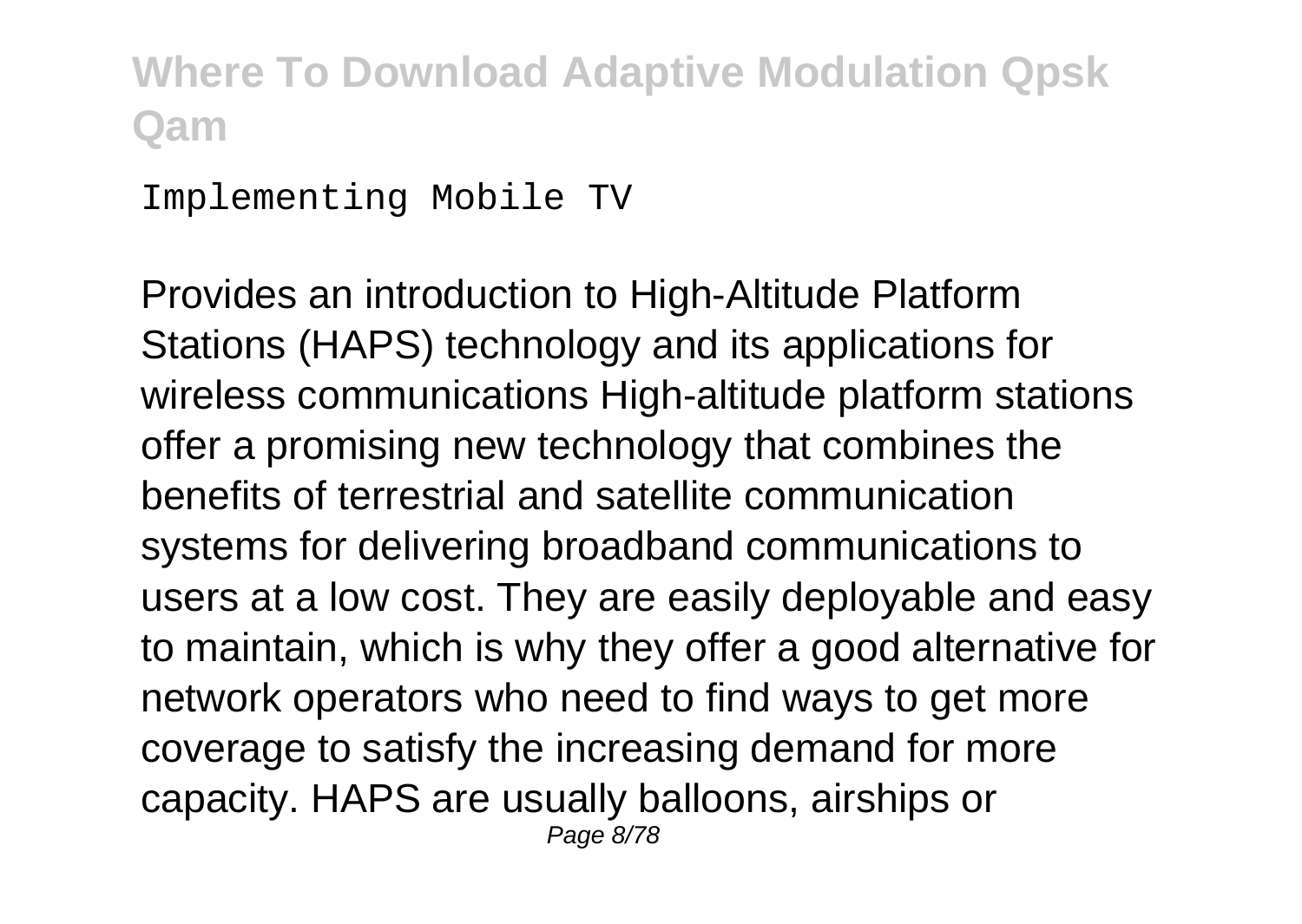unmanned aerial systems (UAS) located in the stratosphere. An enormous interest has grown worldwide to examine their use not only for broadband communications, but also for emergency services, navigation, traffic monitoring, cellular, etc. Key features include: Unique book focusing on emerging HAPS technology and its applications Provides a thorough overview of the technology including HAPS-based communications systems, antennas for HAPS, radio propagation and channel modelling issues and HAPS networking aspects Presents various HAPS-related projects and initiatives developed throughout the world (North America, Europe and Asia-Pacific) Features a Page 9/78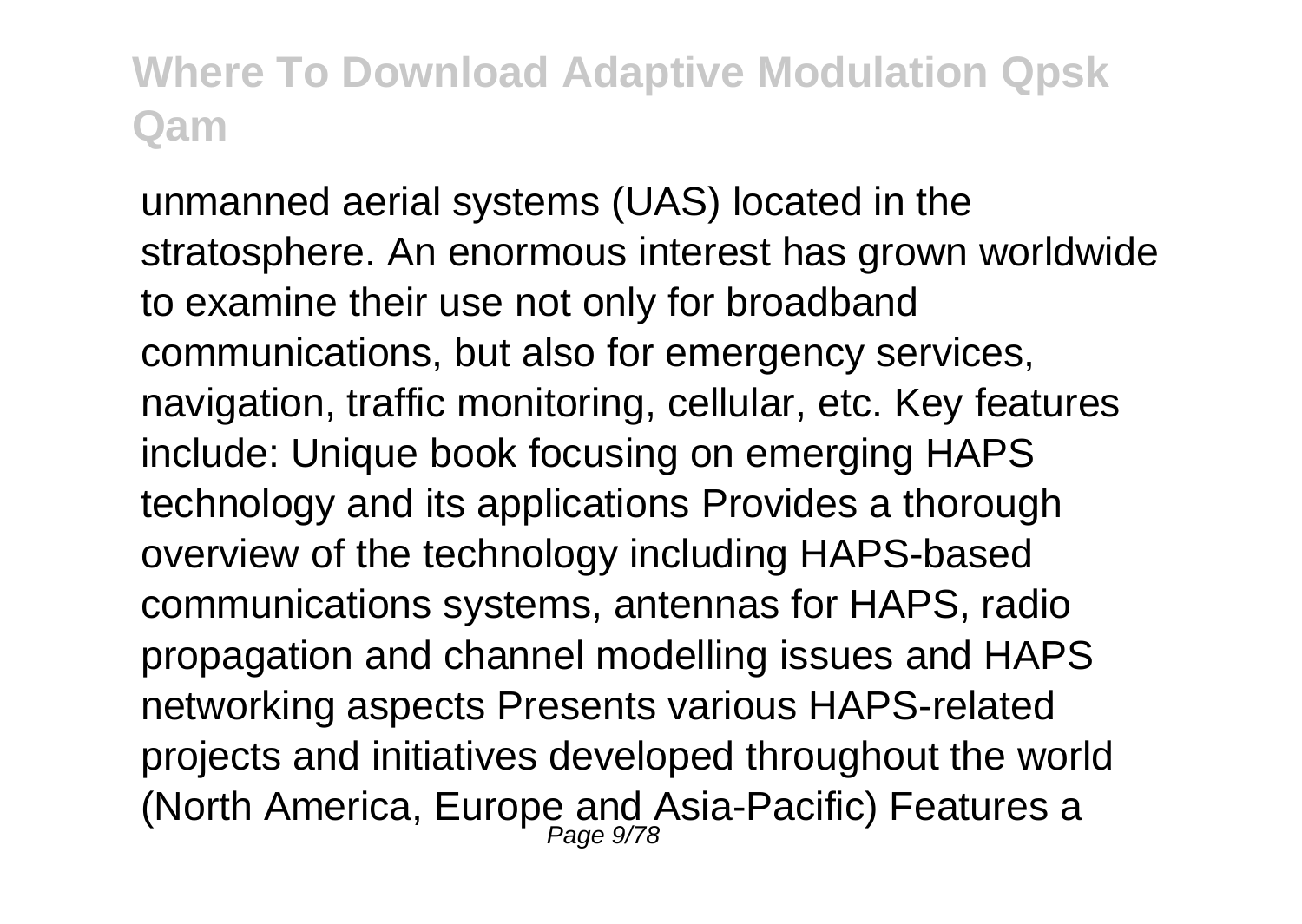comprehensive overview on both aeronautical and telecommunications regulatory aspects, which will affect the deployment and future developments in the field of HAPS High-Altitude Platform Systems for Wireless Communications will prove essential reading for postgraduate students in the field of HAPS, engineers, developers and designers involved in the design and maintenance of HAPS, aerospace engineers, and communications system planners and researchers. Master optical First Mile technologies with this end-toend solutions guide that incorporates the most current advances and features Understand the range of First Mile technologies available in the marketplace and the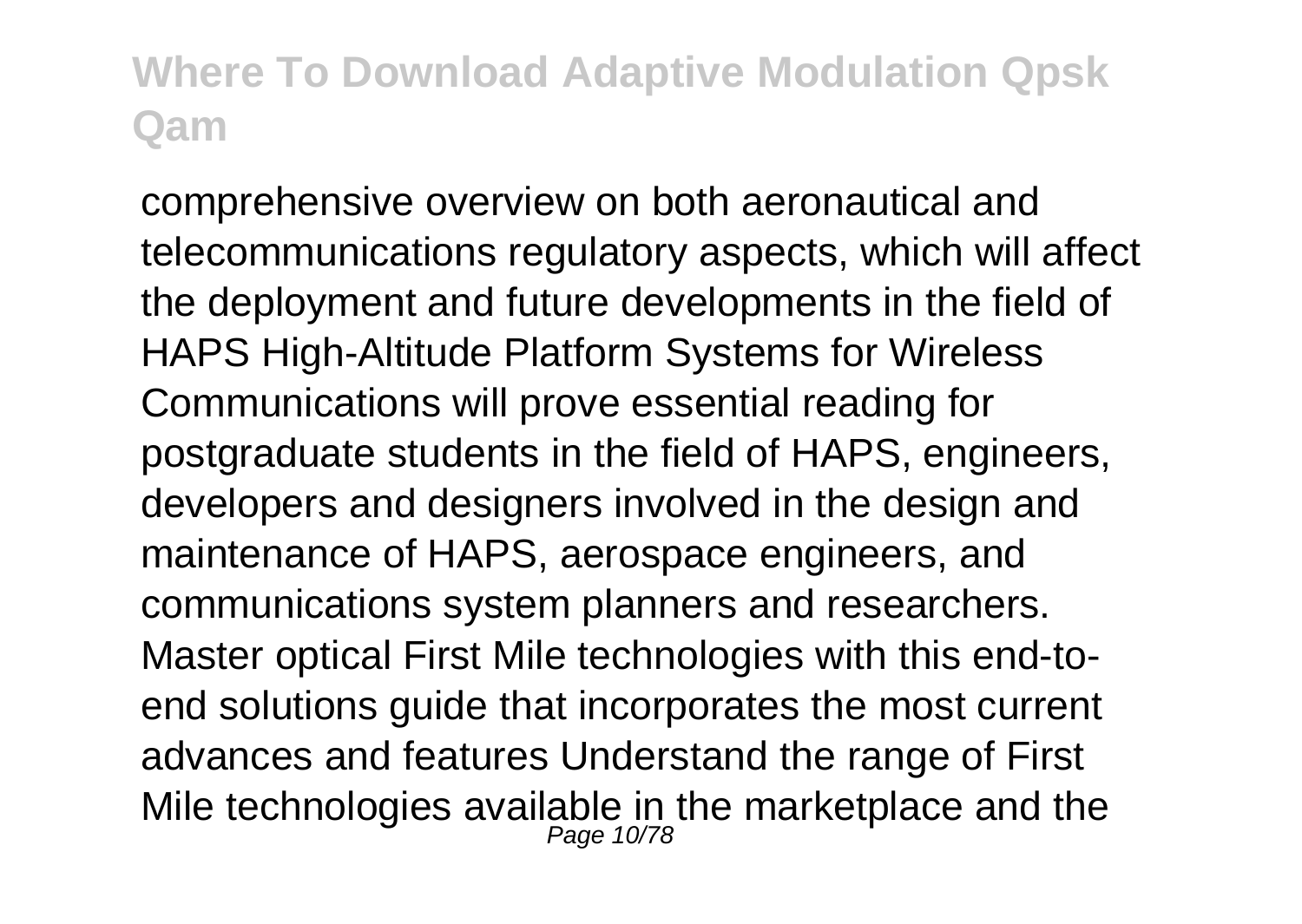policies and technologies impacting future trends Review step-by-step guides to building end-to-end solutions for optical networking Master Free Space Optics, EPON, and PON design and concepts Learn technology options with coverage of the latest optical switching systems Named by an IEEE task force, the first mile refers to the connections between business/residential subscribers and the public networks central office or point of presence. This task force, of which Cisco is a member, is developing standards and products that use Ethernet as the Layer 2 protocol of choice for the economical and efficient delivery of broadband related services. "First Mile Advanced Access Technologies" reviews the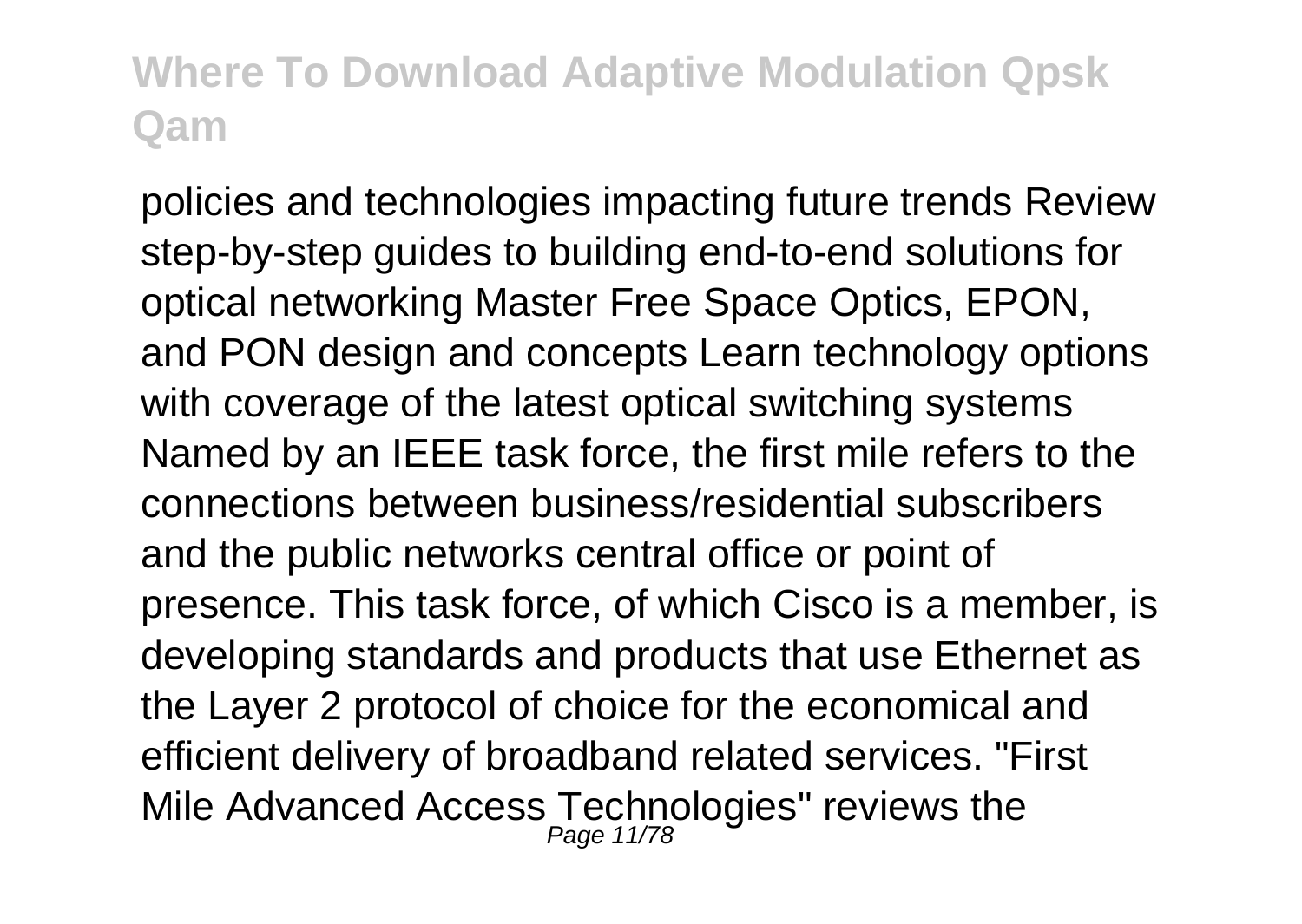standards, policies, products, features and services related to the growing delivery of broadband services. It provides an overview of all the protocols currently bringing services to the first mile, including DSL, cable modems, ISDN, satellite, and broadband wireless. The book then moves forward detailing the advancements and capabilities of optical networking. The book also provides end-to-end solution designs, incorporating the latest advancements in the technologies and reviewing the capabilities of some of the newest optical switching systems. A specific review of scalability keeps current design guides in tune with potential future needs. "First Mile Advanced Access Technologies" offers readers step-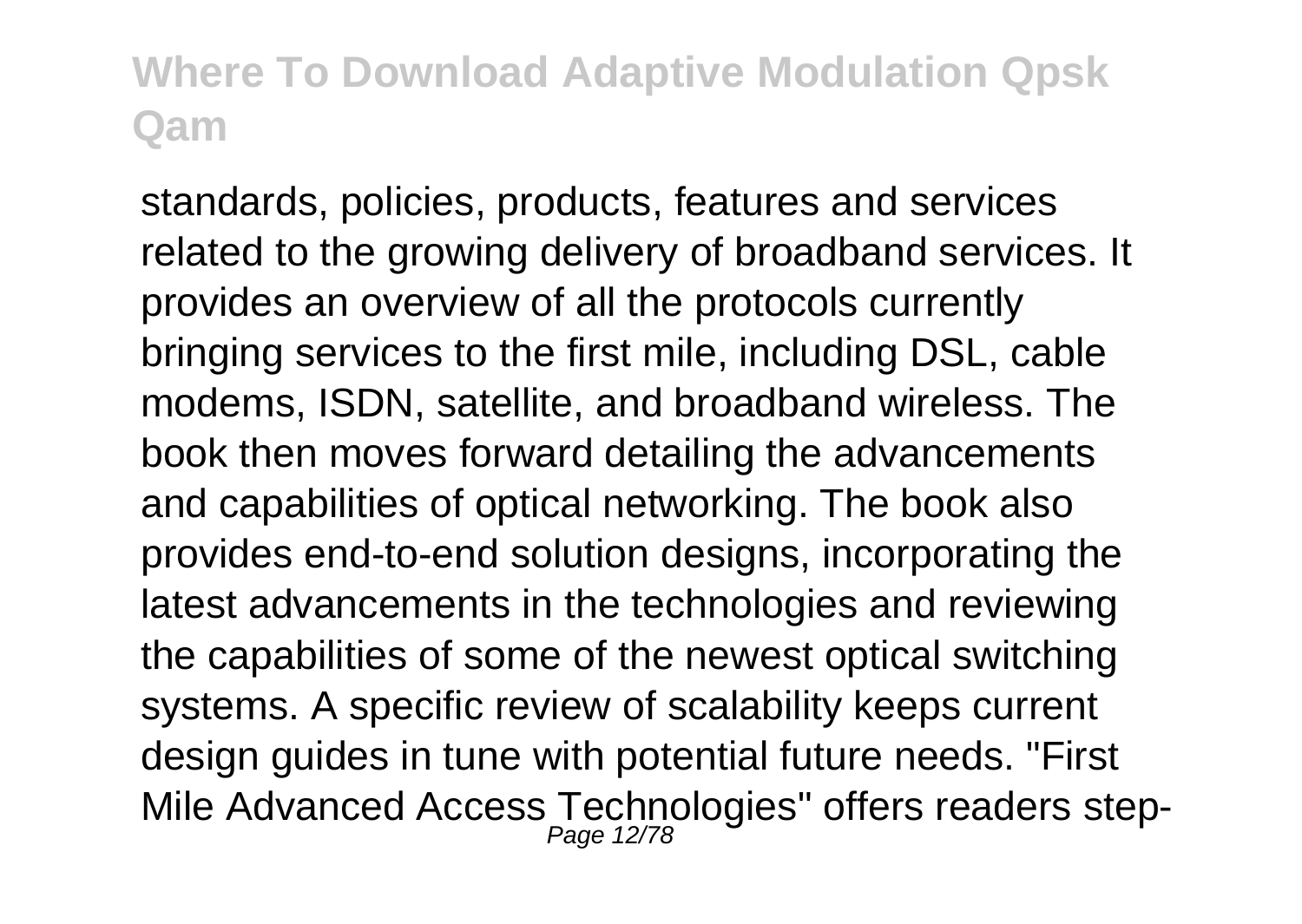by-step, basic to advanced coverage of an end-to-end solution foroptical networking. Ashwin Gumaste is currently completing a PhD in Optical Networking and is also part of the Photonics Networking Laboratory with Fujitsu. He is the author of DWDM Network Design and Engineering Solutions from Cisco Press. , b>Tony Anthony, CCNP, CCIP, is a Technical Marketing Engineer with the Optical Networking Group at Cisco Systems. He is the author of DWDM Network Design and Engineering Solutions from Cisco Press. Annotation Written by a leading authority, this timely new work offers today's wireless professionals a complete understanding of OFDM technology and applications in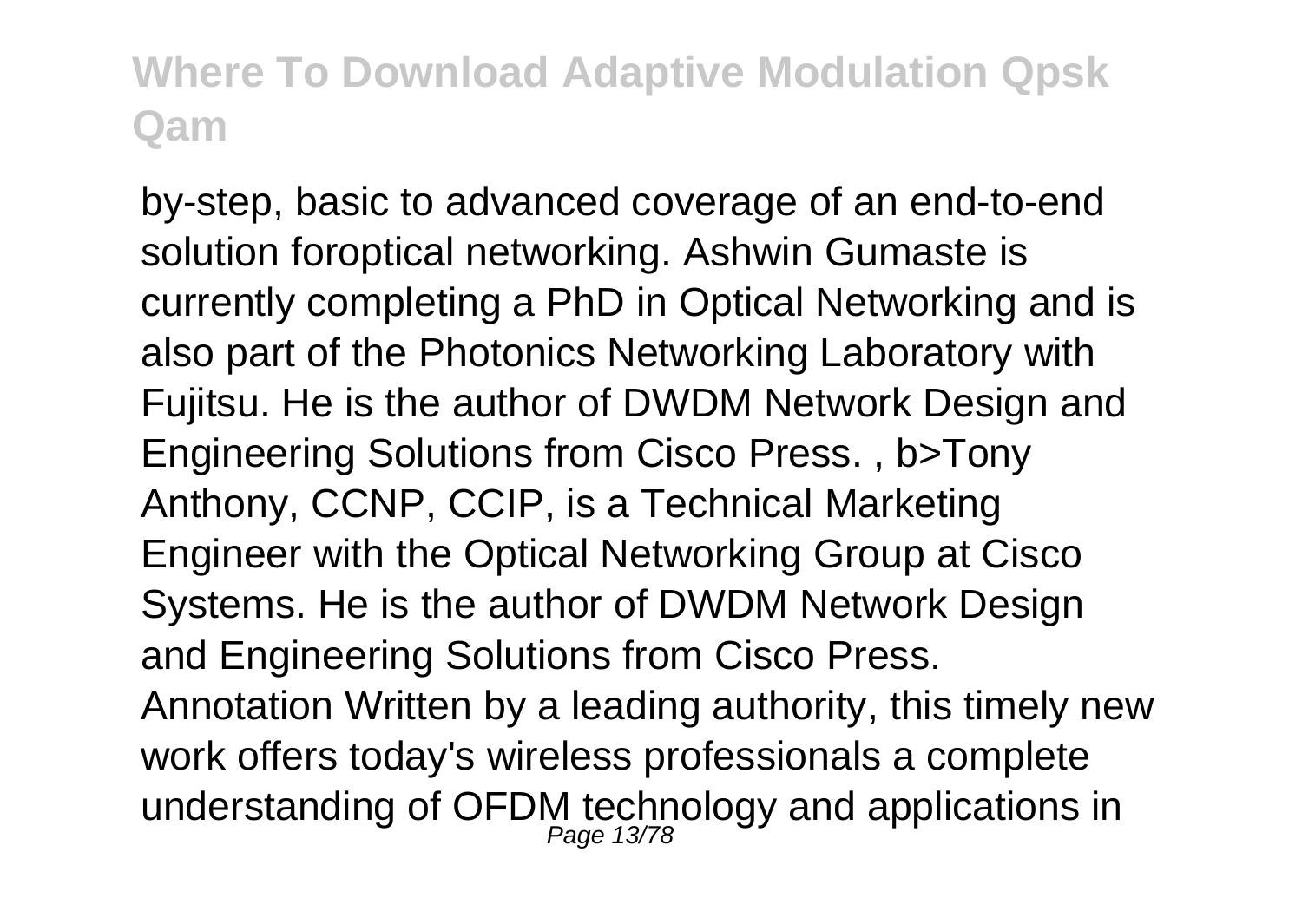wireless communications systems, placing emphasis on wireless LANs (local area networks) and PANs (personal area networks).

Orthogonal frequency-division multiplexing (OFDM) is a method of digital modulation in which a signal is split into several narrowband channels at different frequencies. CDMA is a form of multiplexing, which allows numerous signals to occupy a single transmission channel, optimising the use of available bandwidth. Multiplexing is sending multiple signals or streams of information on a carrier at the same time in the form of a single, complex signal and then recovering the separate signals at the receiving end. Multi-Carrier (MC) CDMA is a combined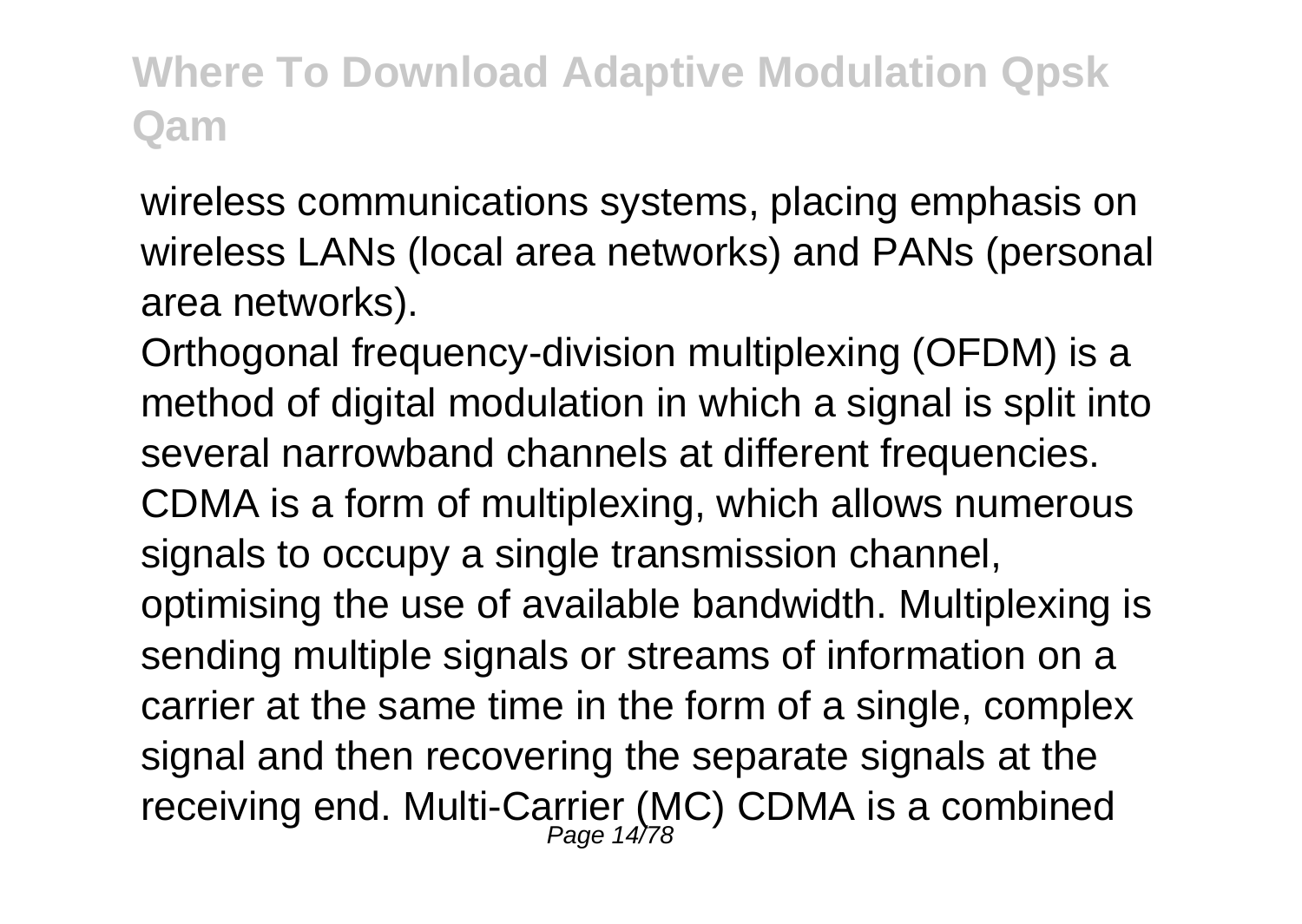technique of Direct Sequence (DS) CDMA (Code Division Multiple Access) and OFDM techniques. It applies spreading sequences in the frequency domain. Wireless communications has witnessed a tremendous growth during the past decade and further spectacular enabling technology advances are expected in an effort to render ubiquitous wireless connectivity a reality. This technical in-depth book is unique in its detailed exposure of OFDM, MIMO-OFDM and MC-CDMA. A further attraction of the joint treatment of these topics is that it allows the reader to view their design trade-offs in a comparative context. Divided into three main parts: Part I provides a detailed exposure of OFDM designed for<br>Page 15/78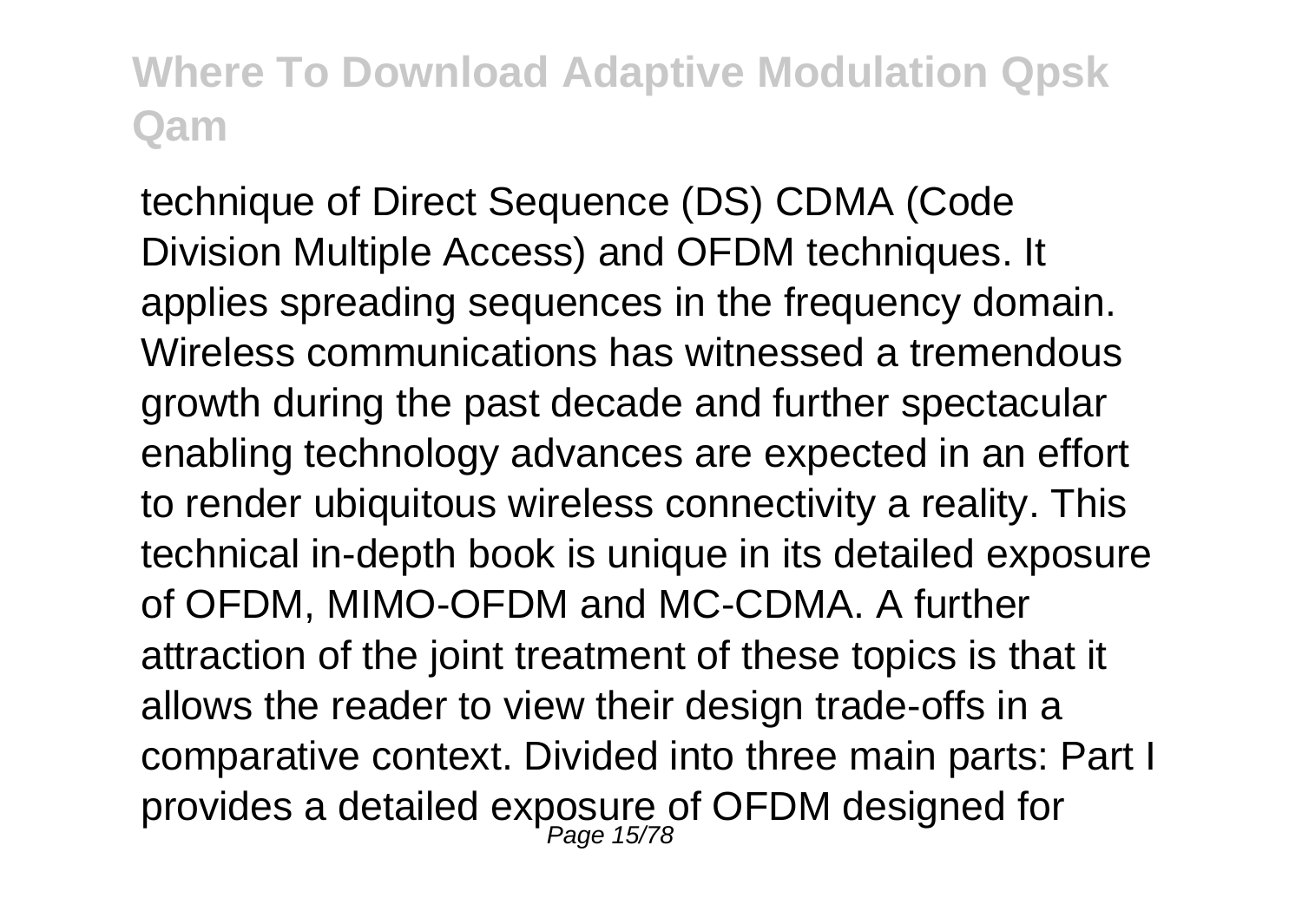employment in various applications Part II is another design alternative applicable in the context of OFDM systems where the channel quality fluctuations observed are averaged out with the aid of frequency-domain spreading codes, which leads to the concept of MC-CDMA Part III discusses how to employ multiple antennas at the base station for the sake of supporting multiple users in the uplink Portrays the entire body of knowledge currently available on OFDM Provides the first complete treatment of OFDM, MIMO(Multiple Input Multiple Output)-OFDM and MC-CDMA Considers the benefits of channel coding and space time coding in the context of various application examples and features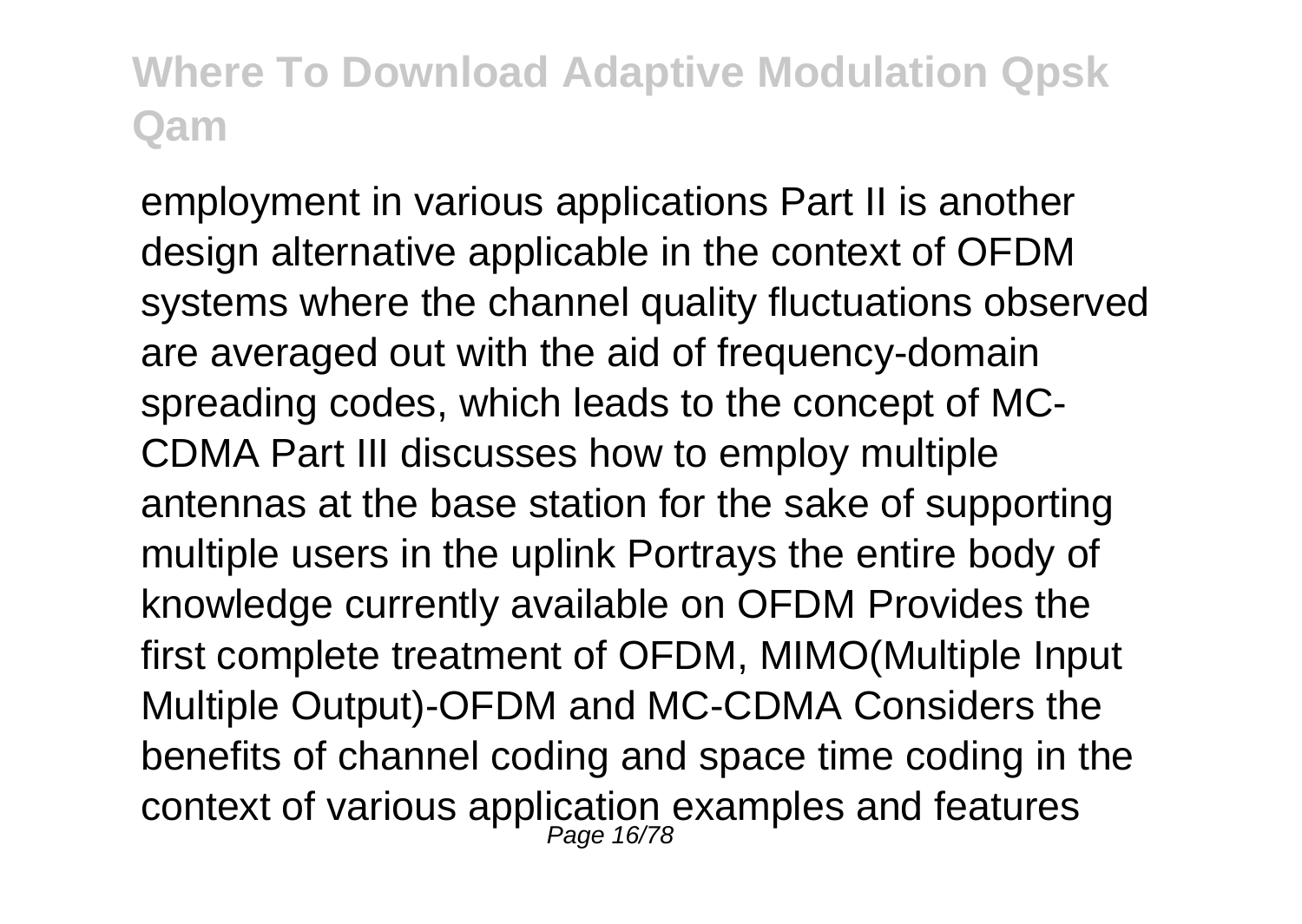numerous complete system design examples Converts the lessons of Shannon's information theory into design principles applicable to practical wireless systems Combines the benefits of a textbook with a research monograph where the depth of discussions progressively increase throughout the book This all-encompassing selfcontained treatment will appeal to researchers, postgraduate students and academics, practising research and development engineers working for wireless communications and computer networking companies and senior undergraduate students and technical managers.

Planning and Optimization Aspects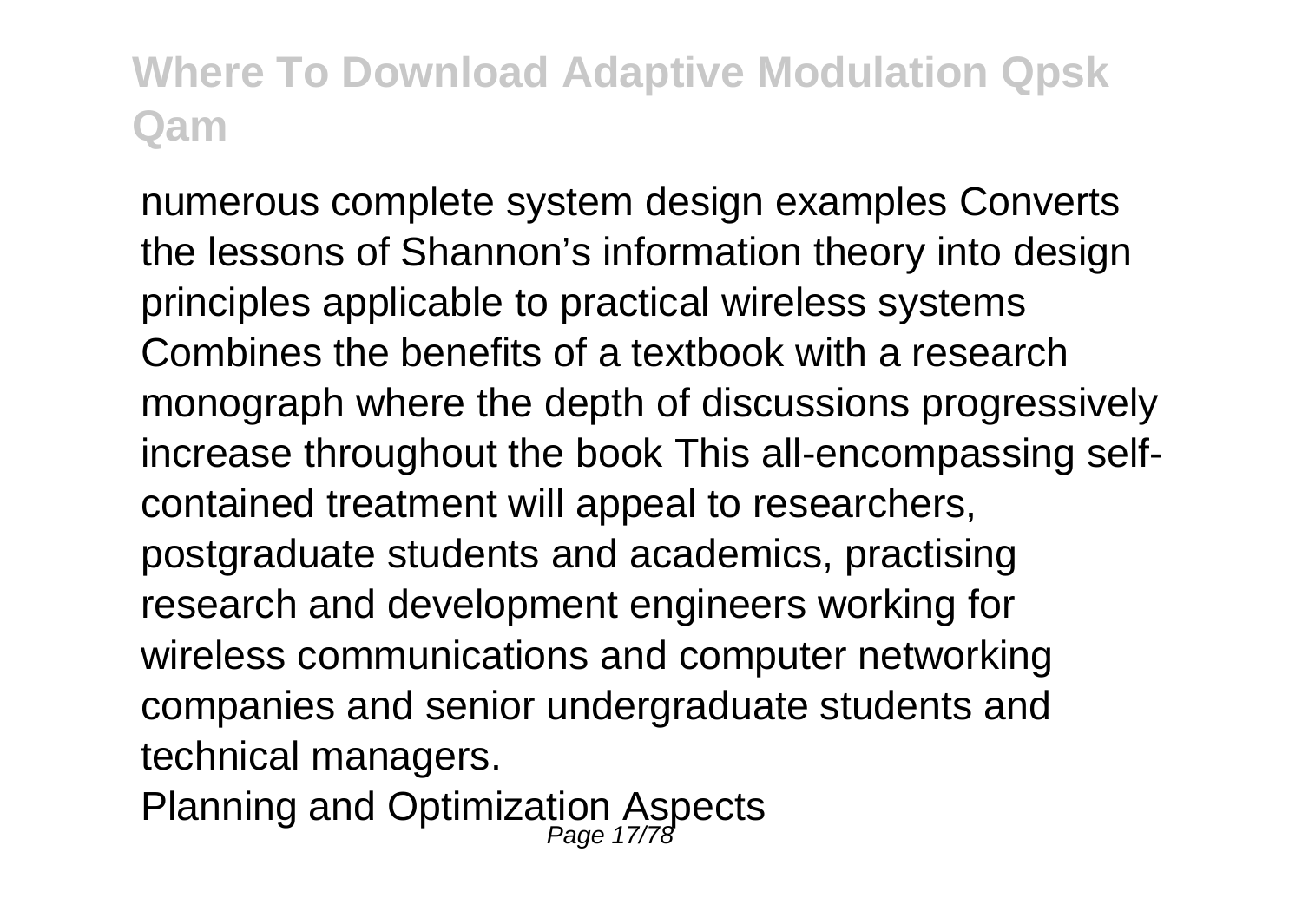Communications for Control in Cyber Physical Systems A Guide to the Wireless Engineering Body of Knowledge (WEBOK)

Real-Time Software-Defined Adaptive MIMO Visible

Light Communications

A Laboratory-based Approach

Wireless Communications

The next generation mobile communication networks (4G) has the challenging target of providing a peak data rate of 1 Gigabit per second in the local area and 100 Megabit per second in a wide area. The ability to offer such high data rates in the 100 MHz bandwidth requires a very high overall<br>Page 18/78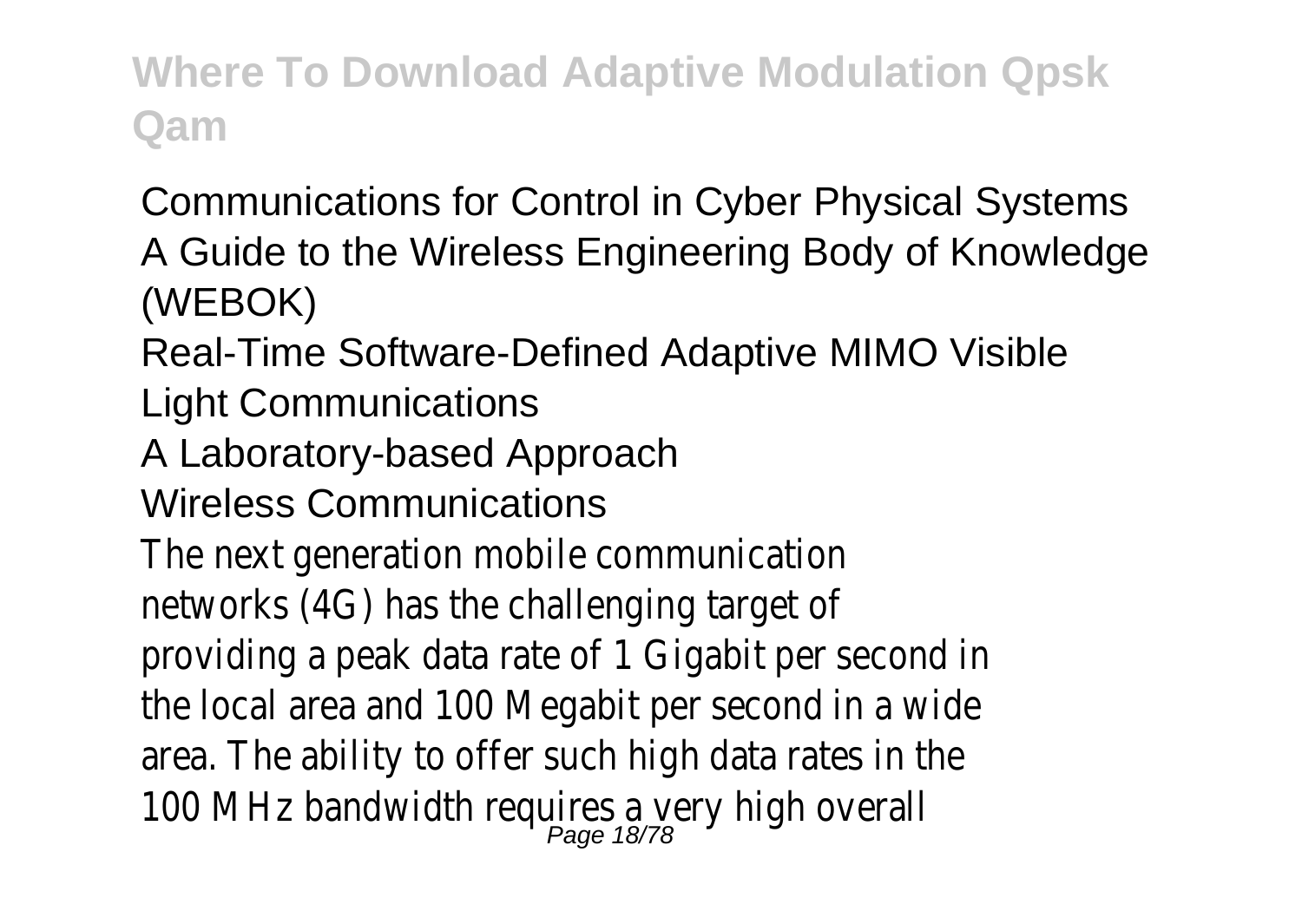spectral efficiency, and hence the need for multiantenna techniques (MIMO) with spatial multiplexing, fast dynamic link adaptation and packet scheduling, wideband access techniques, and most likely noncontention based spectrum sharing among multiple operators.Many of these required technology components and techniques are well researched and established. Adaptive PHY-MAC Design for Broadband Wireless Systems explains how one can integrate and optimize their use in providing the target cell data rates with high availability. The authors address the ability to cope with interference and enhanced physical layer processing, and<br>
<sub>Page</sub> 1978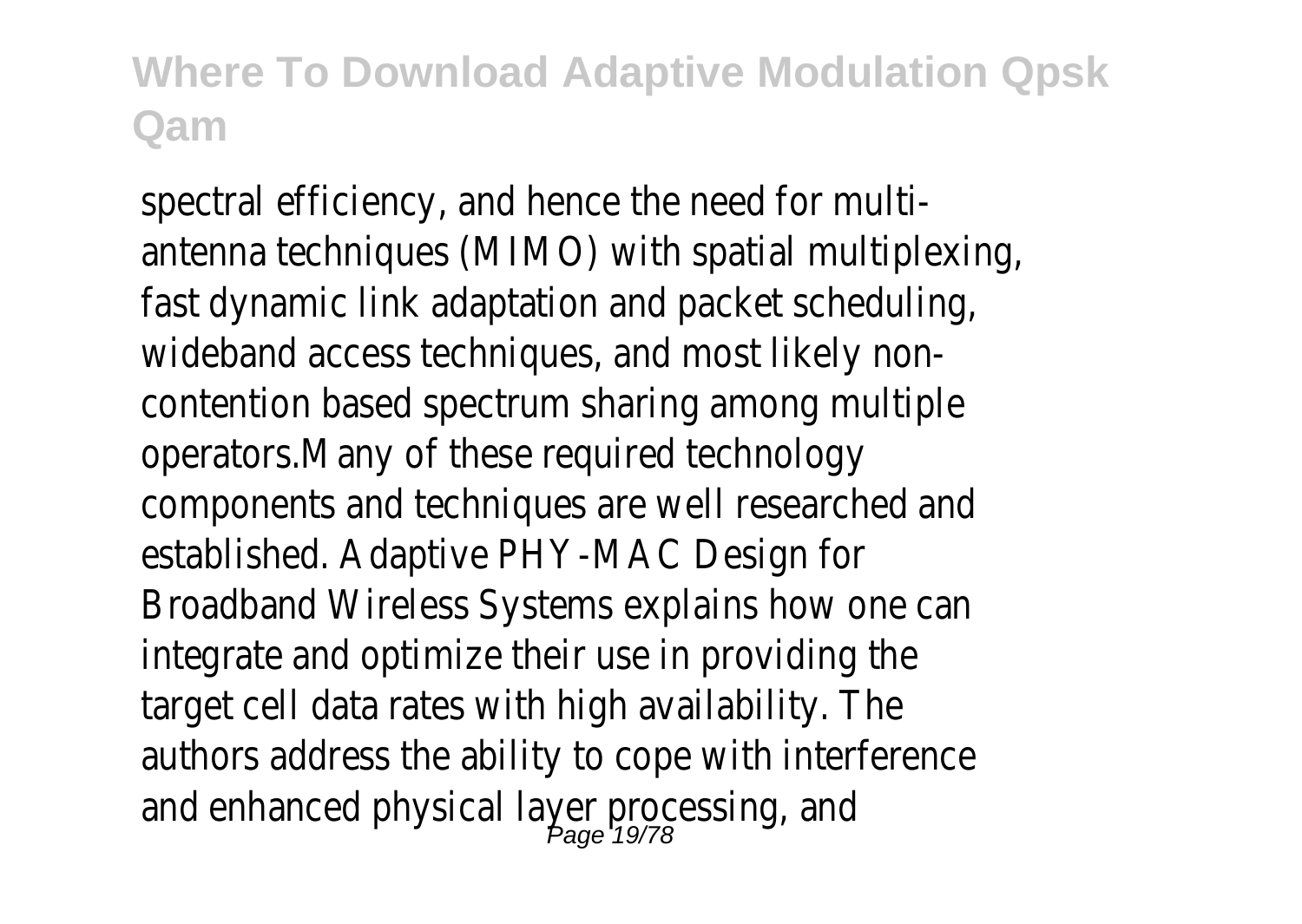simultaneously, multifaceted system level design. The focus is also on the selection of technology components and techniques which leads to the highest spectral efficiency and peak data rate availability with reasonable Quality of Service (QoS) support, such as improved outage scenario, reduced delay and guaranteed bit rate. In short, this book will answer questions such as how individual techniques relate to each other, how we can improve the gains by suitable combinations of different technologies and how to choose different technological solutions in different scenarios, and so on. Adaptive PHY-MAC Design for Broadband Wireless Systems can be Page 20/78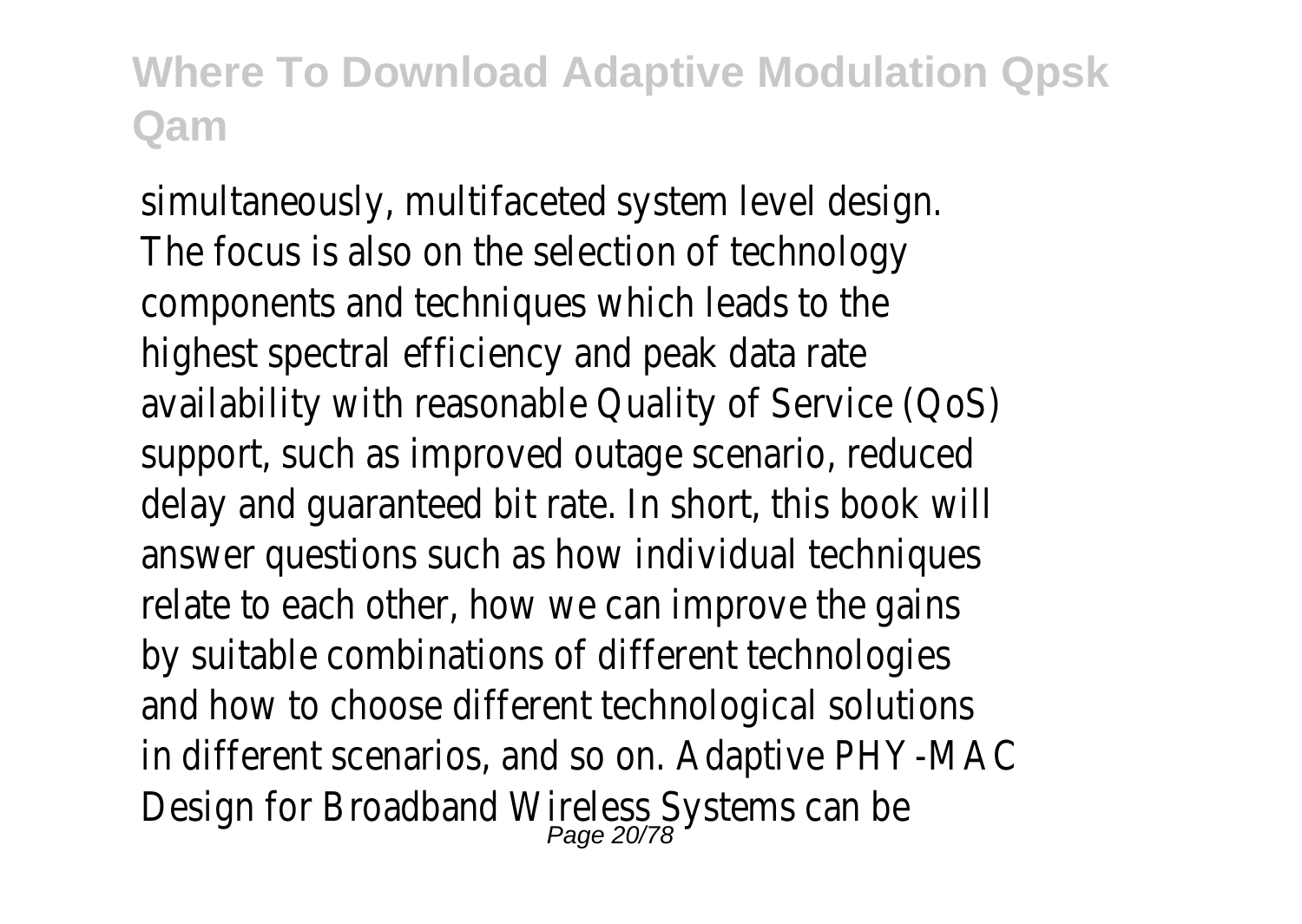used for lectures in graduate level courses in universities. PhD level students will also find it useful as this book will outline the fundamental concepts and design methods for PHY and MAC layers of future wireless systems. It can also be used as a reference by engineers and developers in the industry as well as by researchers in academia. For professionals, system architects and managers who play a key role in the selection of a baseline system concept for future wireless standards, such as IMT-Advanced type architecture, discussions, analysis and guidelines to highlight overall system level perspective are included. Page 21/78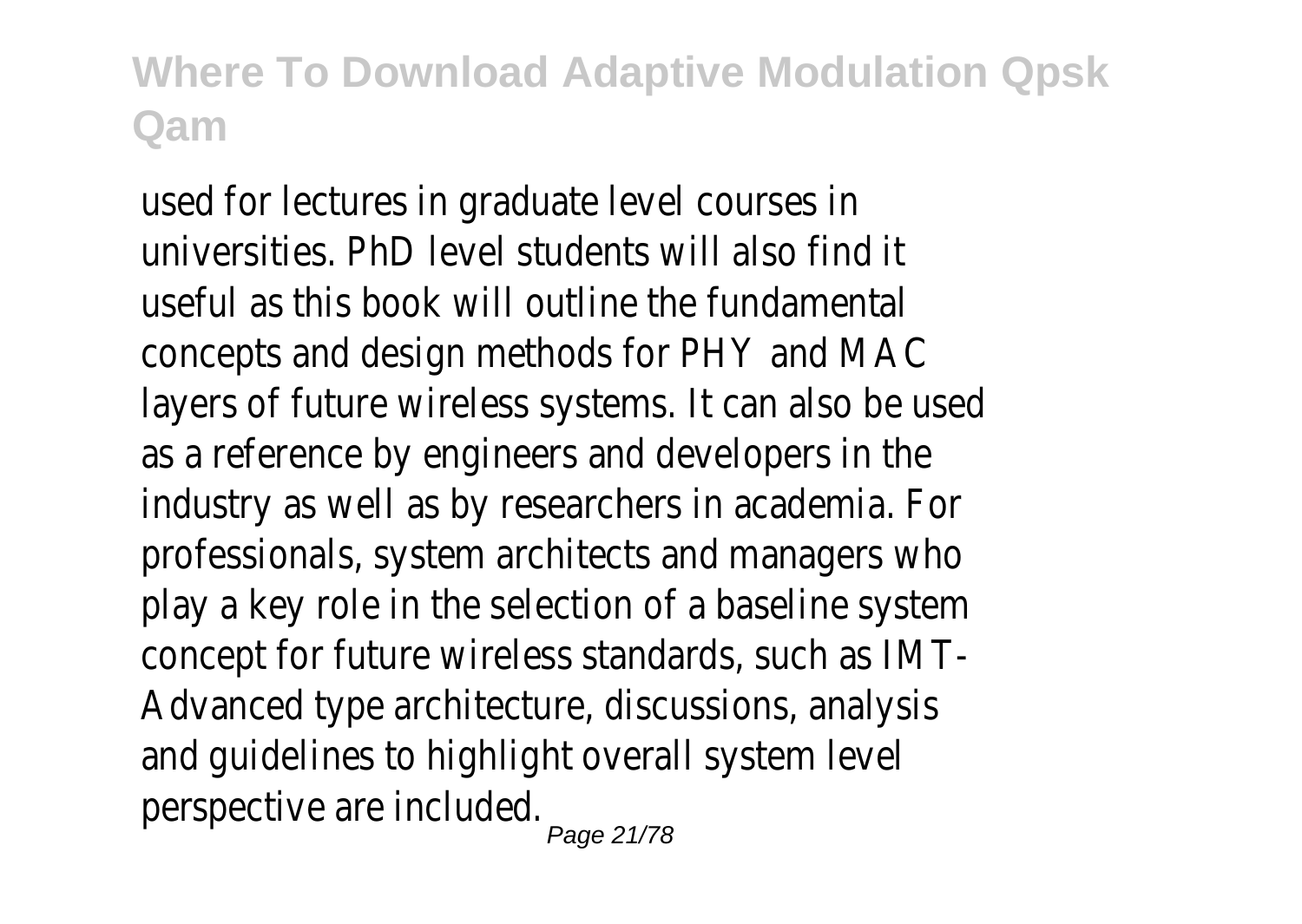Adaptive techniques play a key role in modern wireless communication systems. The concept of adaptation is emphasized in the Adaptation in Wireless Communications Series through a unified framework across all layers of the wireless protocol stack ranging from the physical layer to the application layer, and from cellular systems to nextgeneration wireless networks. This specific volume, Adaptive Signal Processing in Wireless Communications is devoted to adaptation in the physical layer. It gives an in-depth survey of adaptive signal processing techniques used in current and future generations of wireless<br>Page 22/78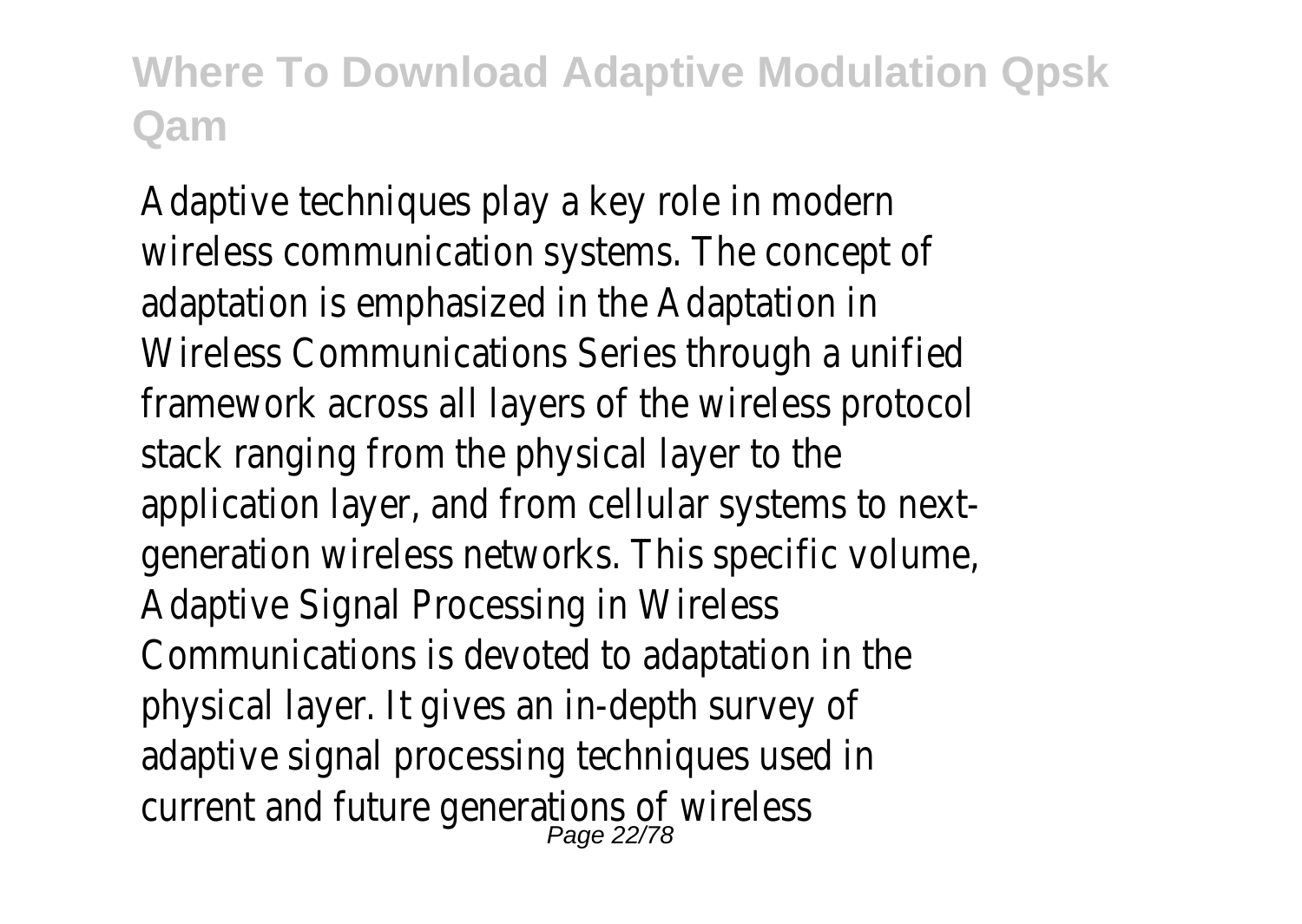communication systems. Featuring the work of leading international experts, it covers adaptive channel modeling, identification and equalization, adaptive modulation and coding, adaptive multipleinput-multiple-output (MIMO) systems, and cooperative diversity. It also addresses other important aspects of adaptation in wireless communications such as hardware implementation, reconfigurable processing, and cognitive radio. A second volume in the series, Adaptation and Crosslayer Design in Wireless Networks(cat no.46039) is devoted to adaptation in the data link, network, and application layers.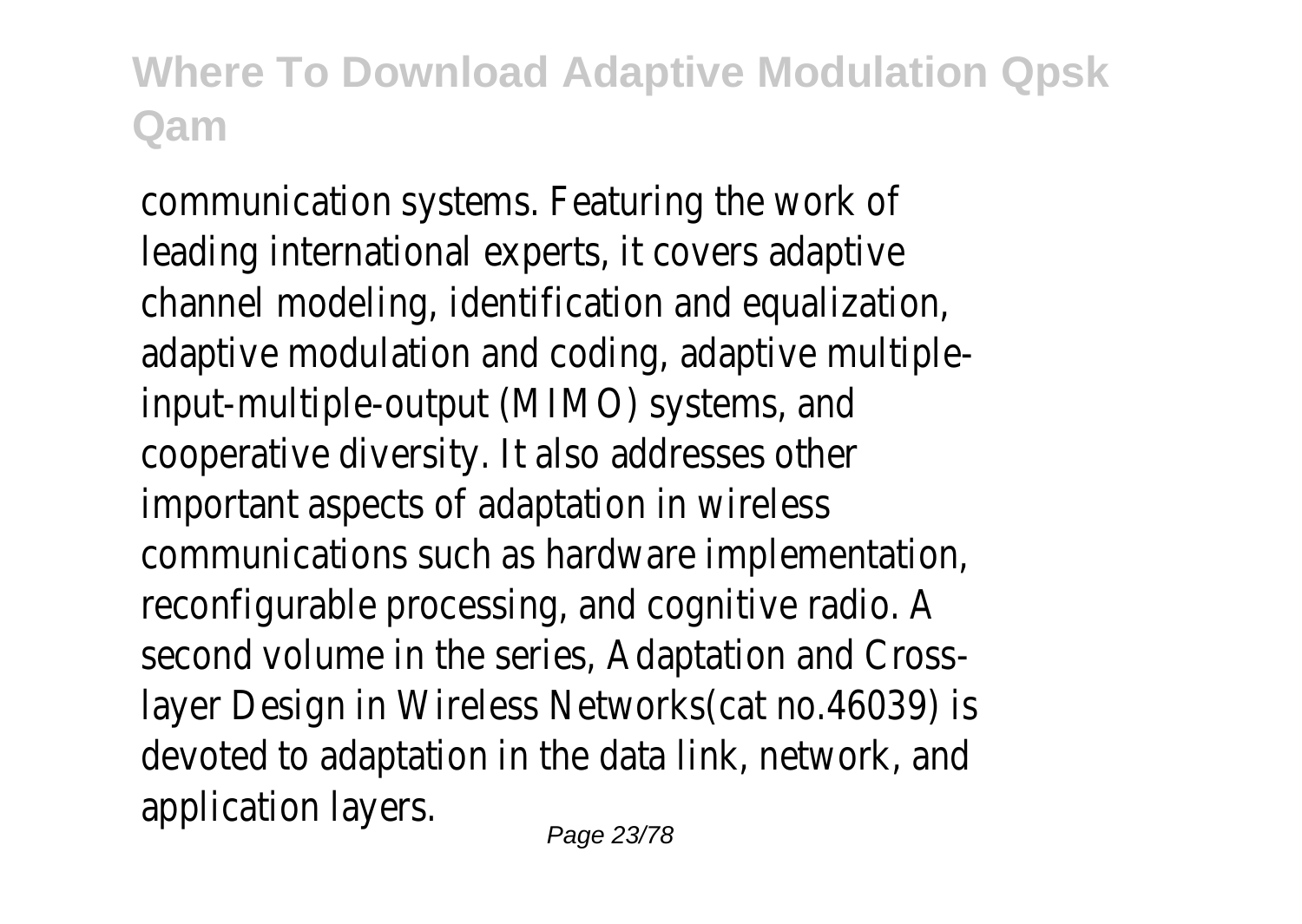This book presents best selected research papers presented at the First International Conference on Integrated Intelligence Enable Networks and Computing (IIENC 2020), held from May 25 to May 27, 2020, at the Institute of Technology, Gopeshwar, India (Government Institute of Uttarakhand Government and affiliated to Uttarakhand Technical University). The book includes papers in the field of intelligent computing. The book covers the areas of machine learning and robotics, signal processing and Internet of things, big data and renewable energy sources.

Implement state-of-the-art Mobile TV networks with Page 24/78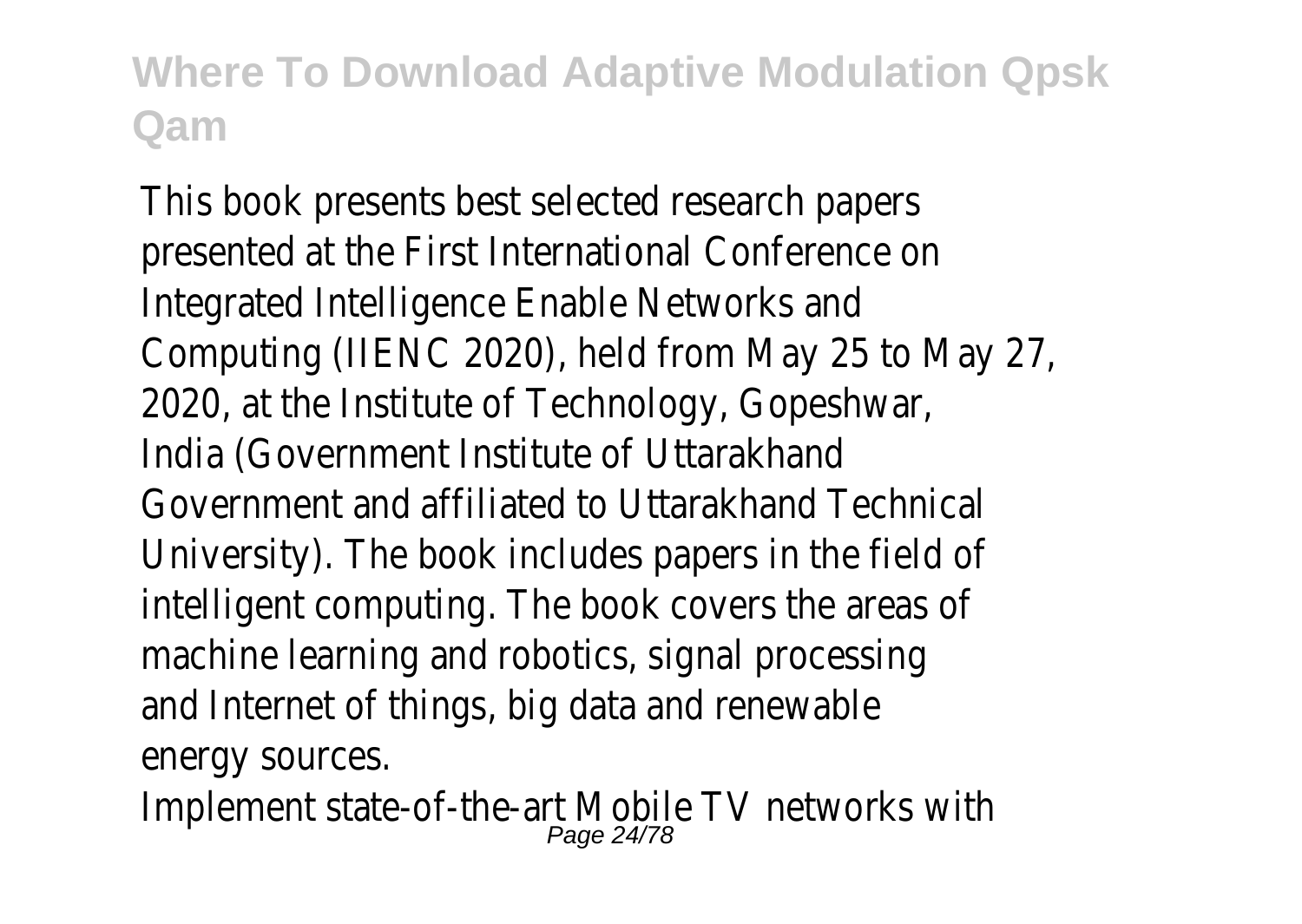this comprehensive guide to the latest technologies and standards, including MediaFLO, ATSC Mobile DTV, and CMMB, the same technologies seeing largescale rollouts today around the world. You not only gain deep insight into the maze of technologies, but also the principles of mobile content-what makes it work, how it's produced, repurposed and delivered securely, and how it integrates with mobile and Internet domains. Learn about the key enablers of a mobile TV service, like smartphones, chipsets, and mobile software. Gain access to a detailed look at the networks deployed worldwide with real-world case studies. The informative diagrams provide rich<br>Page 25/78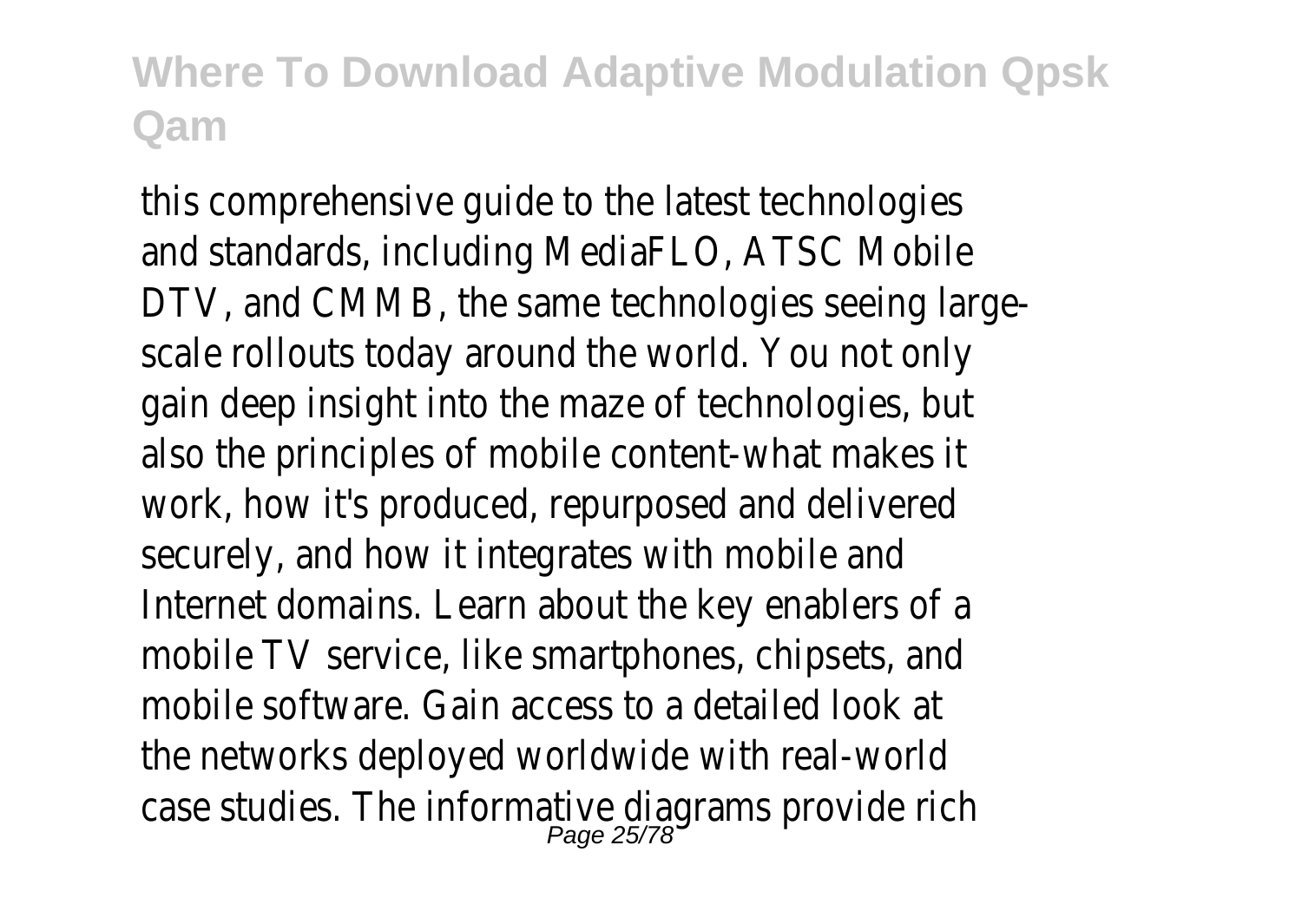visualization of the new technologies, services, and revenue models. Gain understanding of how mobile TV can be made interactive and how it can be delivered seamlessly in multiple markets. Get insight into the growing capabilities of multimedia handsets and software which drives innovative applications. Author Amitabh Kumar begins with the basics of mobile multimedia and progresses to cover details of technologies, networks, and firmware for mobile TV services. Easy to follow, Implementing Mobile TV features a rich presentation that includes dozens of FAQs and "Quick Facts." This new edition is updated to reflect the quickly evolving world of Mobile TV,<br>Page 26/78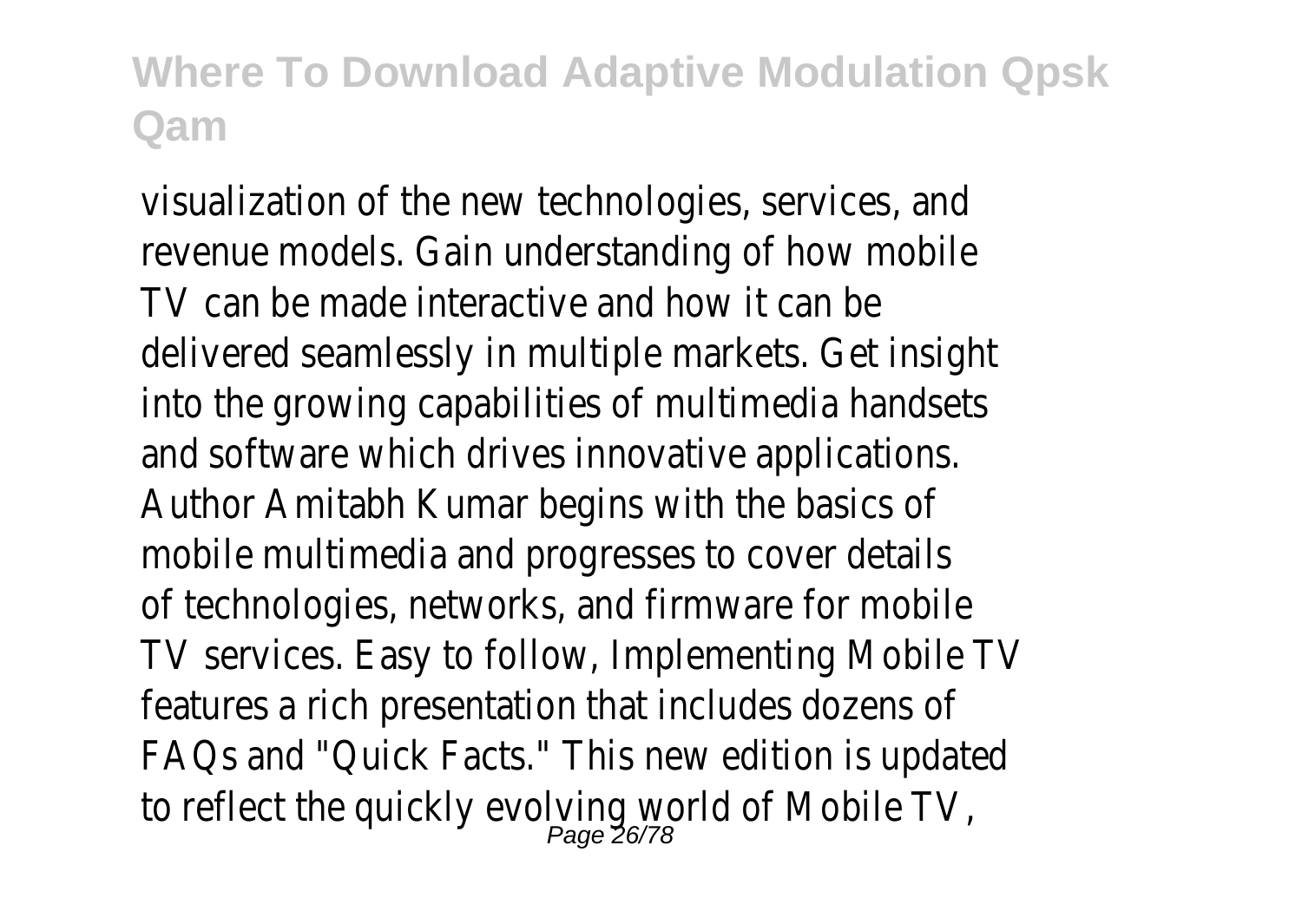focusing on factors for success and providing understanding of: \* 3G, Terrestrial broadcast, and Mobile WiMAX networks \* MediaFLO, ATSC Mobile DTV, and CMMB Broadcasting \* Enabling technologies and protocols, spectrum, and opportunities for deployment \* Content security, conditional access and DRM for the mobile world, based on OMA-BCAST Smartcard and DRM profiles \* Handset features for mobile TV and multimedia services \* Insight into making content interactivetraffic, weather, interactive polling, targeted advertising \* Roaming and interoperability in multimedia networks

Page 27/78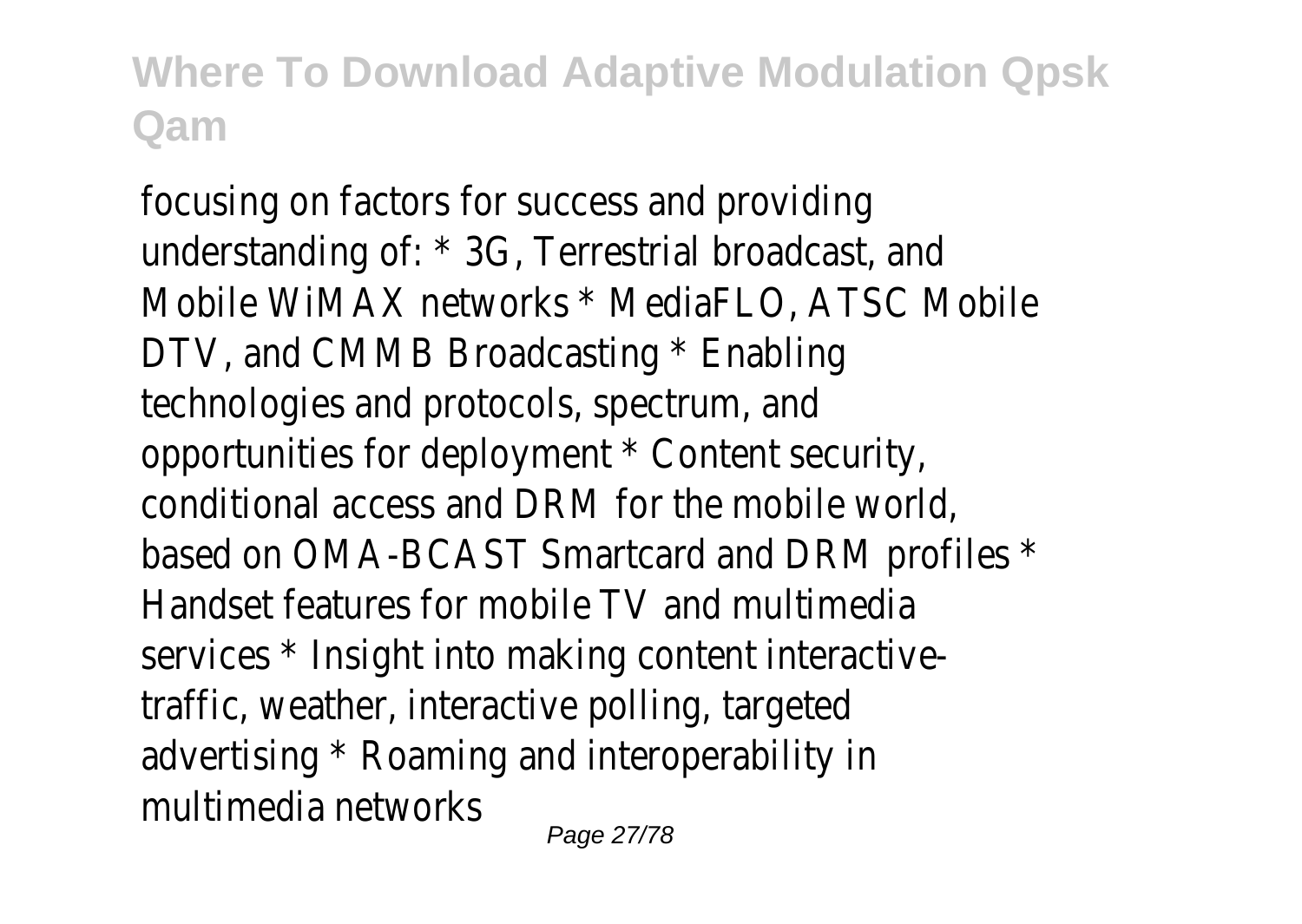Resource-Efficient Digital Communications: Research and Testbed Development in Support of Future Force Warrior and Joint Tactical Radio Systems Modeling and Optimization of Cloud-Ready and Content-Oriented Networks 4th International Conference, CNSA 2011, Chennai, India, July 15-17, 2011, Proceedings Mobile WiMAX Taking Wireless to the MAX ATSC Mobile DTV, MediaFLO, DVB-H/SH, DMB, WiMAX, 3G Systems, and Rich Media Applications *Embedded systems and real-time computing can be useful* Page 28/78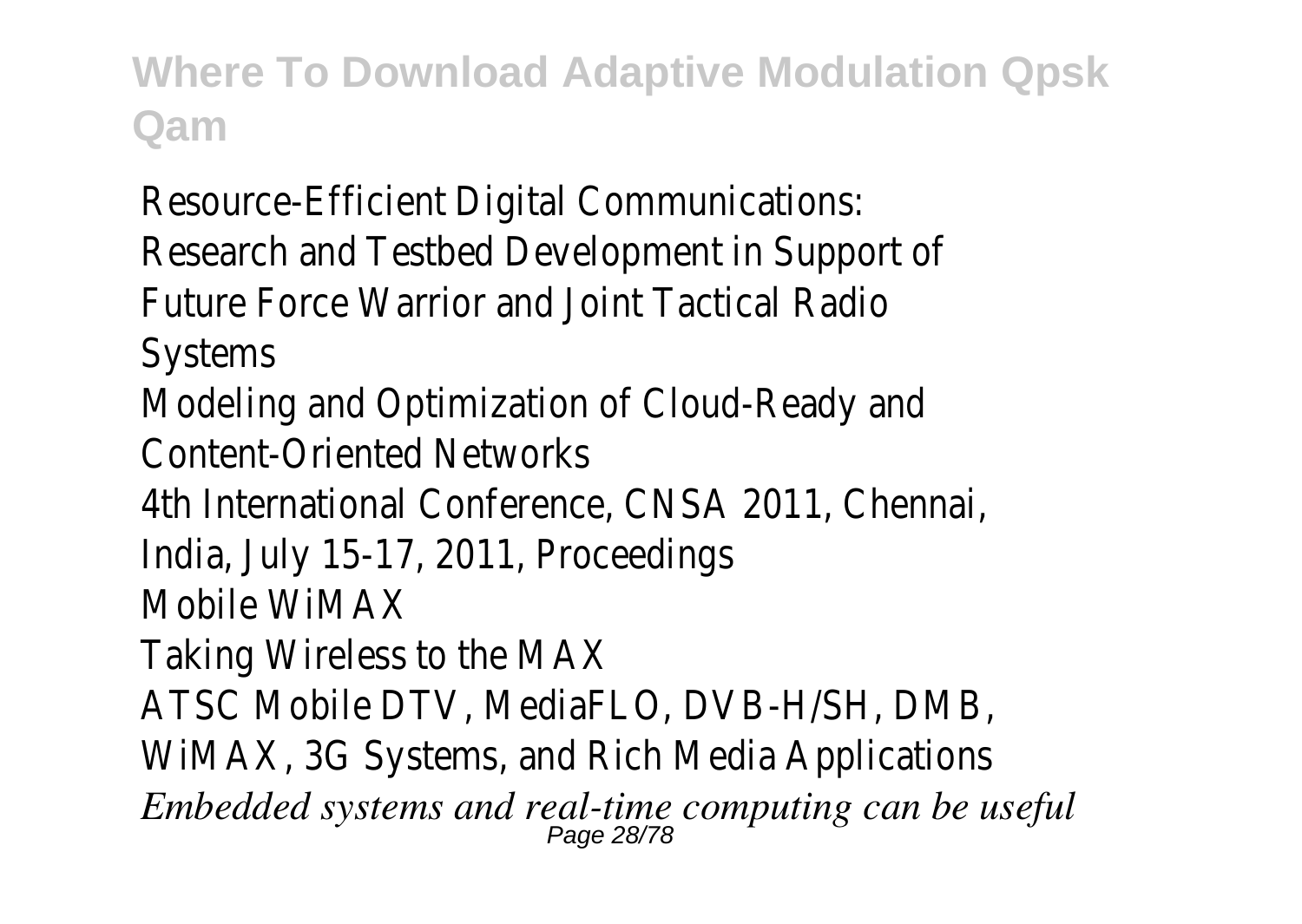*tools for a variety of applications. Further research developments in this field can assist in promoting the future development of these technologies for various applications. Advancing Embedded Systems and Real-Time Communications with Emerging Technologies discusses embedded systems, communication system engineering, and real-time systems in an integrated manner. This research book includes advancements in the fields of computer science, computer engineering, and telecommunication engineering in regard to how they are used in embedded and real-time systems for communications purposes. With its practical and theoretical research, this book is an essential reference for academicians, students, researchers, practitioners, and IT* Page 29/78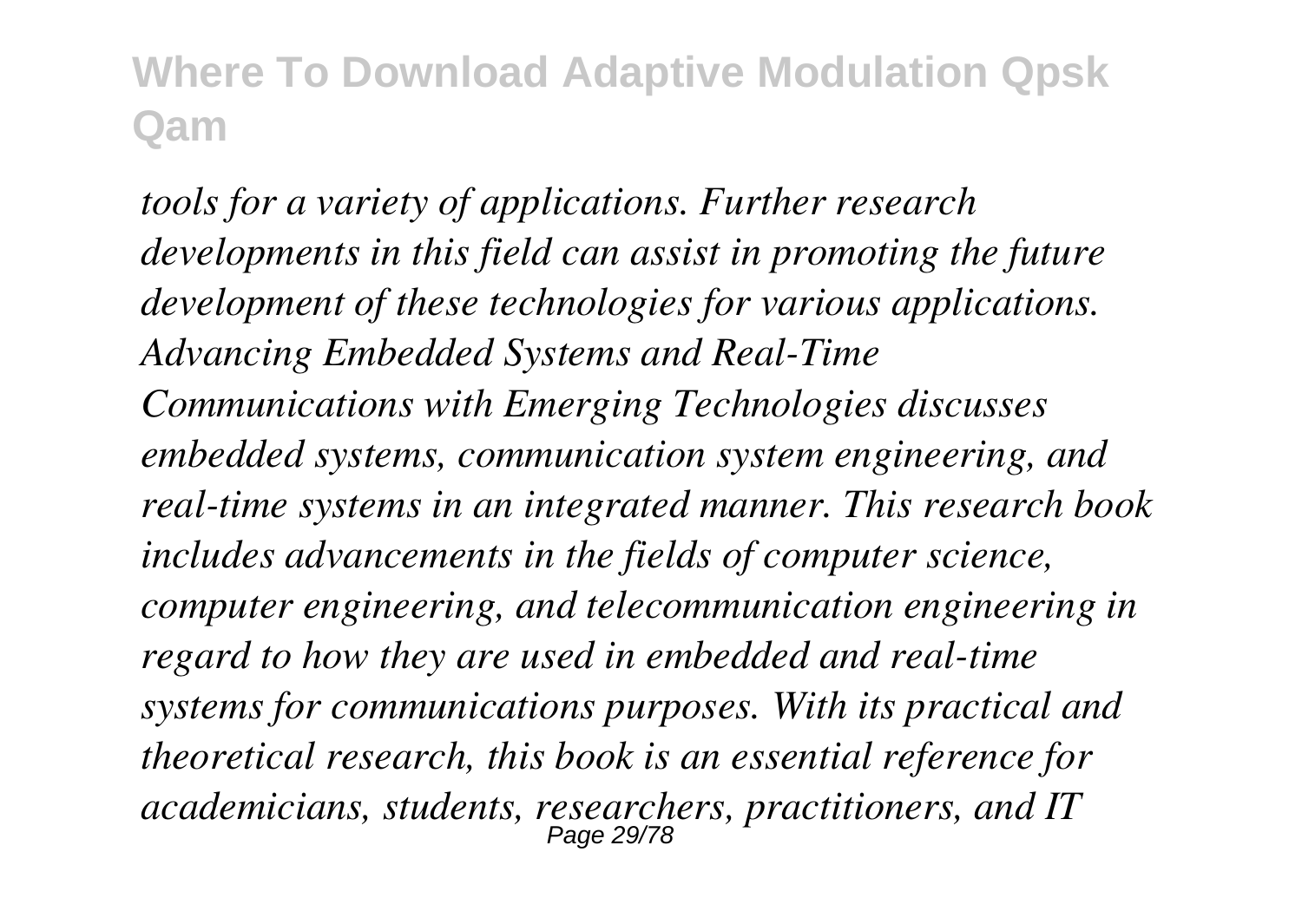#### *professionals. Mobile WiMAXToward Broadband Wireless Metropolitan Area NetworksCRC Press Wireless Coexistence Explore a comprehensive review of the motivation for wireless coexistence and the standards and technology used to achieve it Wireless Coexistence: Standards, Challenges, and Intelligent Solutions delivers a thorough exploration of wireless ecosystems sharing the spectrum, including the multiple standards and key requirements driving the current state of wireless technology. The book surveys several standards, including IEEE 802.22, 802.15.2, and 802.19.1 and expands upon recent advances in machine learning and artificial intelligence to demonstrate how these* Page 30/78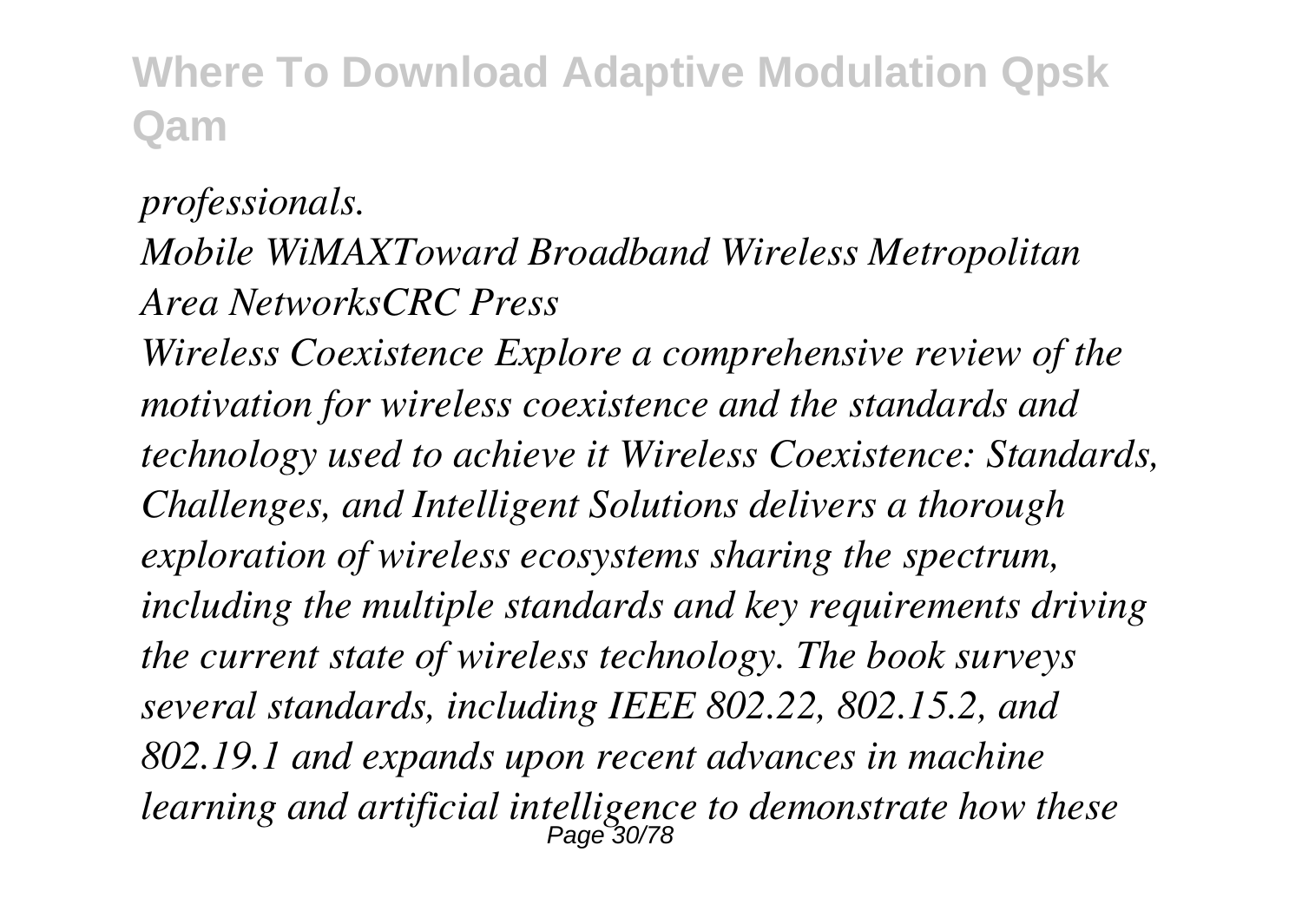*technologies might be used to meet or exceed the challenges of wireless coexistence. The text discusses cognitive radio in the context of spectrum coexistence and provides a comparison and assessment of using artificial intelligence in place of, or in addition to, current techniques. It also considers applications to communication theory, learning algorithms for passive wireless coexistence strategies, spectrum situational awareness, and active wireless coexistence strategies. With the necessity of spectrum sharing and the scarcity of unused spectrum on the rise, the standardization of wireless coexistence becomes more important with each passing day. Readers will learn about the challenges posed by shrinking wireless real estate and from the inclusion of topics like: A* Page 31/78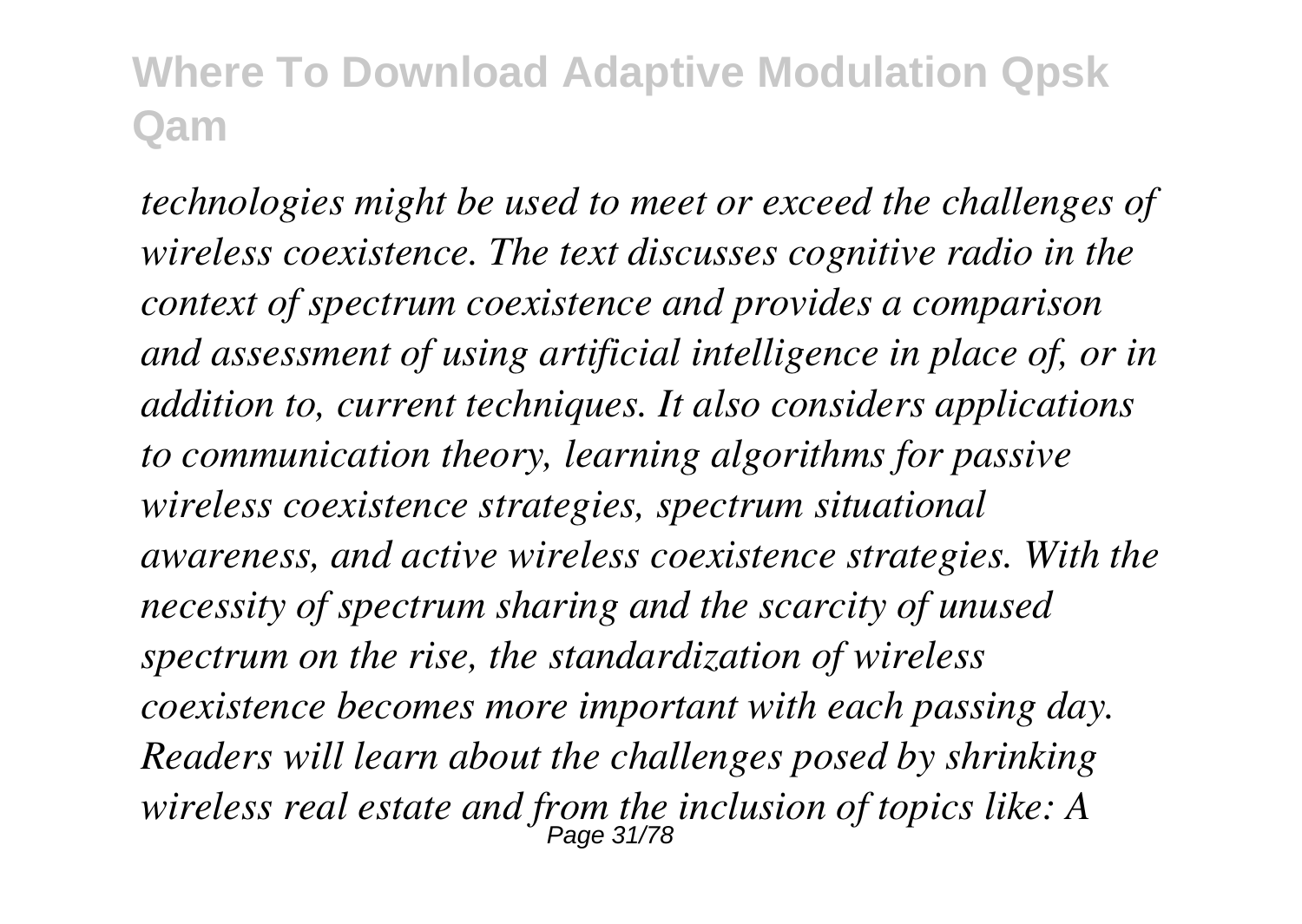*thorough introduction to the concept of, and motivation for, wireless coexistence, including congestion and interference, policies, and regulations An exploration of different wireless coexistence standards, including the need for standardization and various protocols, including 802.22, 802.15.2, 802.19.1, P1900, and 3GPP Release 13/14 LAA A discussion of the applications of communication theory, including primary user strategies, primary multi-user protocols, and successive interference cancellation A treatment of concepts in learning algorithms Perfect for scientists, researchers, engineers, developers, educators, and administrators working in the area of wireless networks, Wireless Coexistence: Standards, Challenges, and Intelligent Solutions will also earn a place in* Page 32/78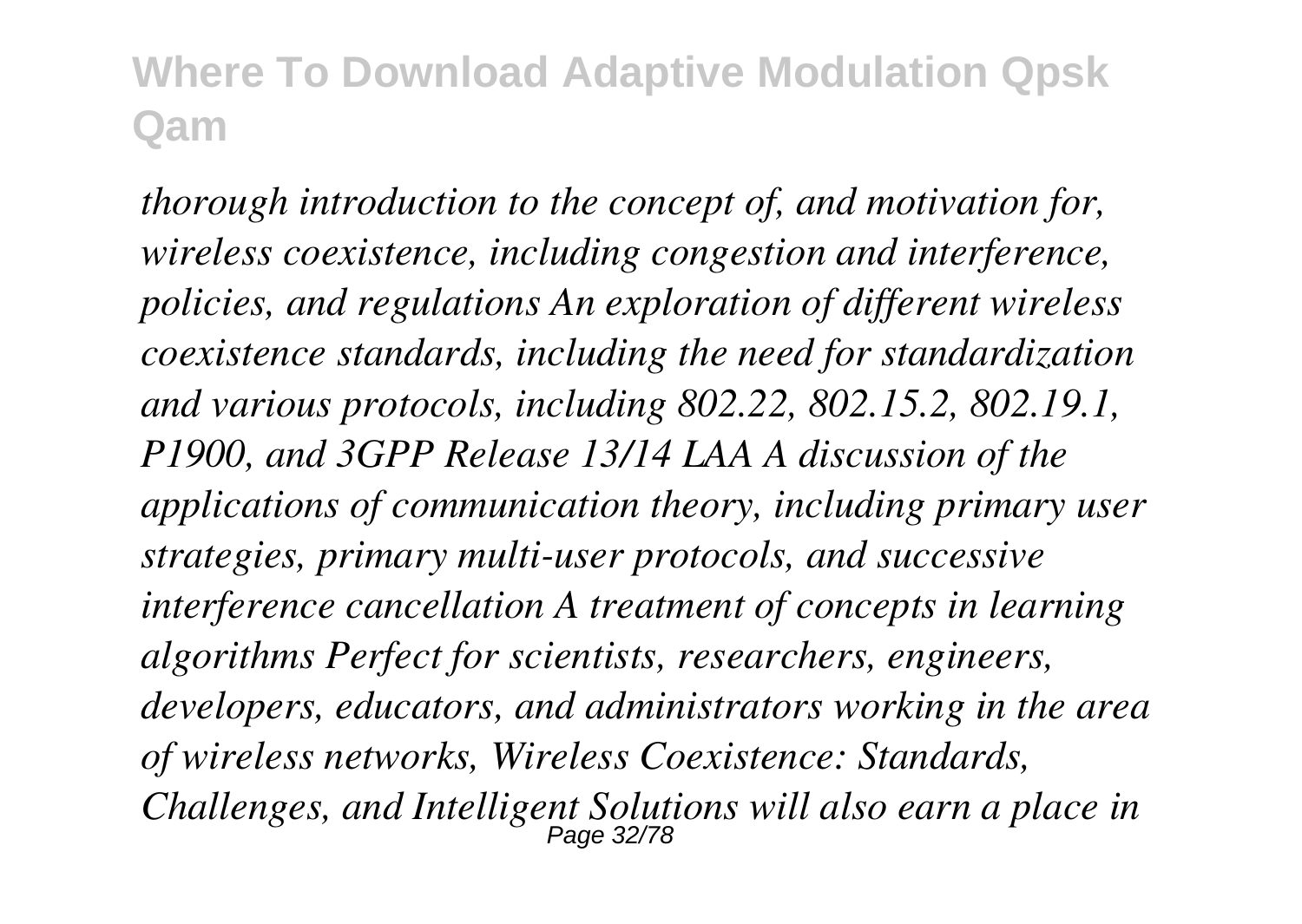*the libraries of graduate students studying wireless networks and seeking a one-stop reference for subjects related to wireless coexistence standards.*

*This book provides a unified view on the state-of-the-art of cognitive radio technology. It includes a set of research and survey articles featuring the recent advances in theory and applications of cognitive radio technology for the next generation (e.g., fourth generation) wireless communication networks. The contributed articles cover both the theoretical concepts (e.g., information-theoretic analysis) and systemlevel implementation issues.*

*Wireless Communication Signals OFDM and MC-CDMA for Broadband Multi-User* Page 33/78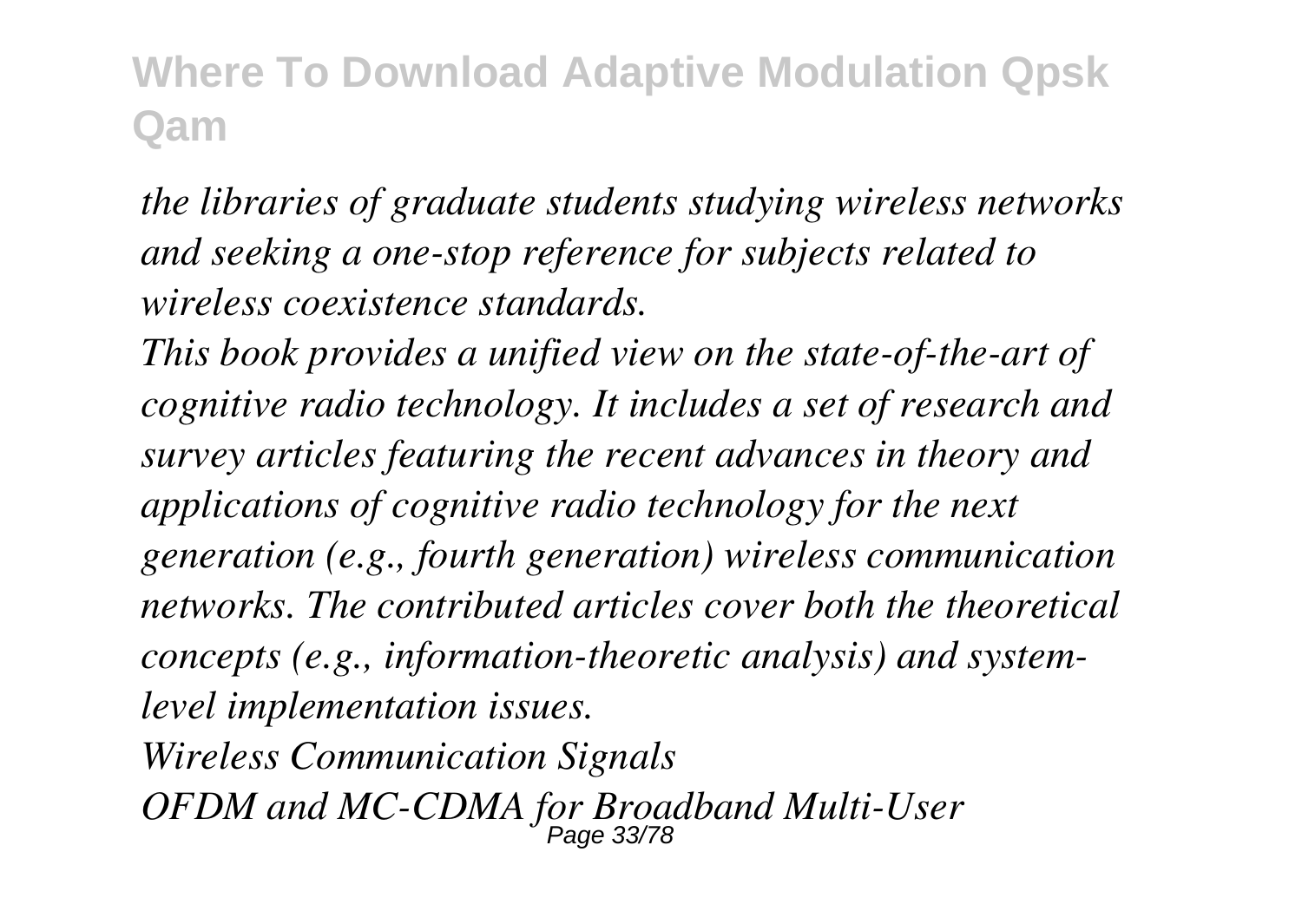*Communications, WLANs and Broadcasting Wireless Internet Of Things: Principles And Practice Standards, Challenges, and Intelligent Solutions Principles, Technology, and Applications WiMAX*

The Wireless Metropolitan Area Network (WirelessMAN) is a promising Broadband Wireless Access (BWA) technology that provides high-speed, high-bandwidth efficiency and high-capacity multimedia services for both residential and enterprise applications. Mobile WiMAX: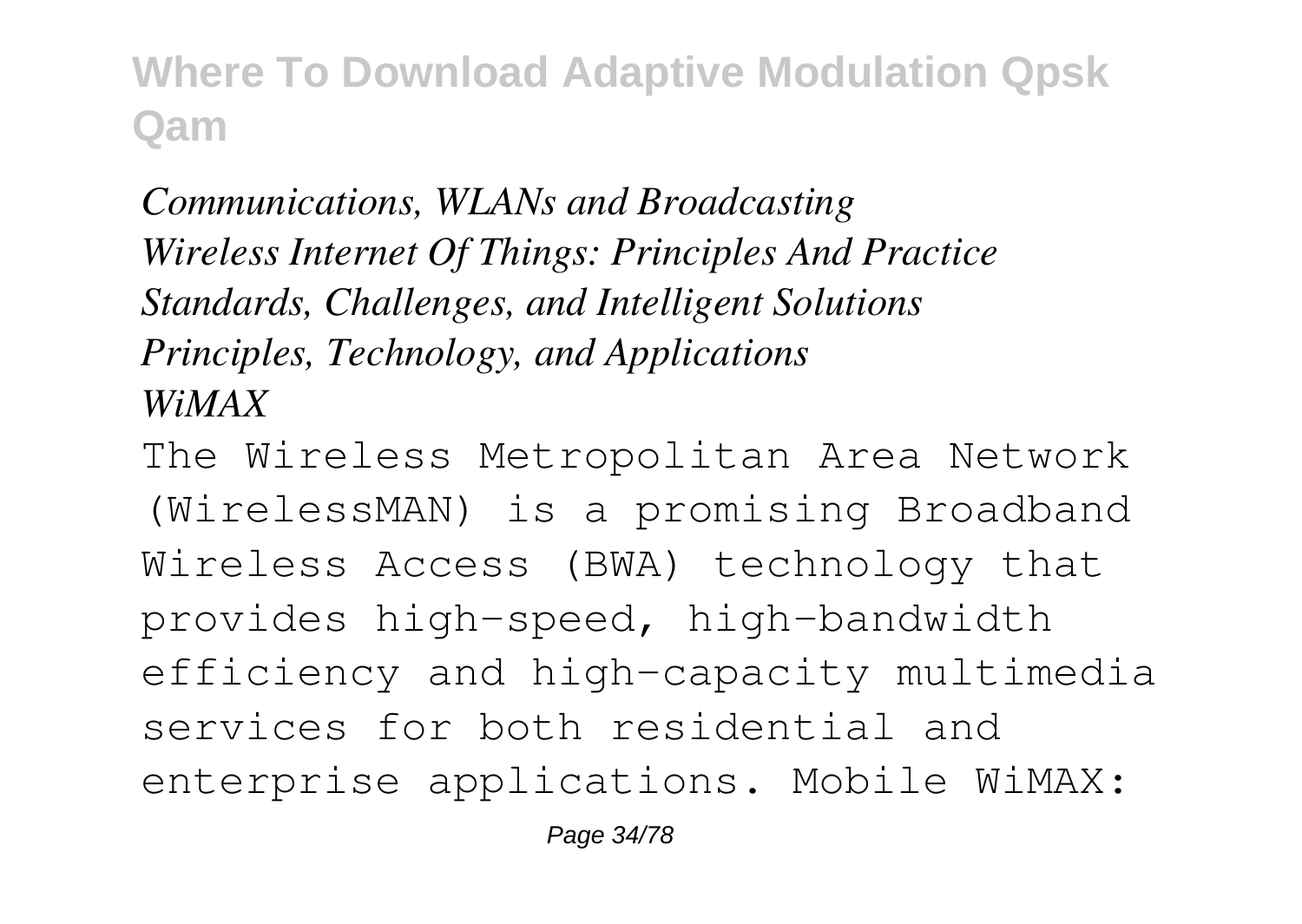Toward Broadband Wireless Metropolitan Area Networks examines the basic concepts, rec Visible light communications (VLC) based on light-emitting diodes (LEDs) merges lighting and data communications in applications of Internet-of-Things and 5G networks. However, phosphorbased white LED has a limited linear dynamic range and limited modulation bandwidth. In practical indoor mobile communications, complex channel Page 35/78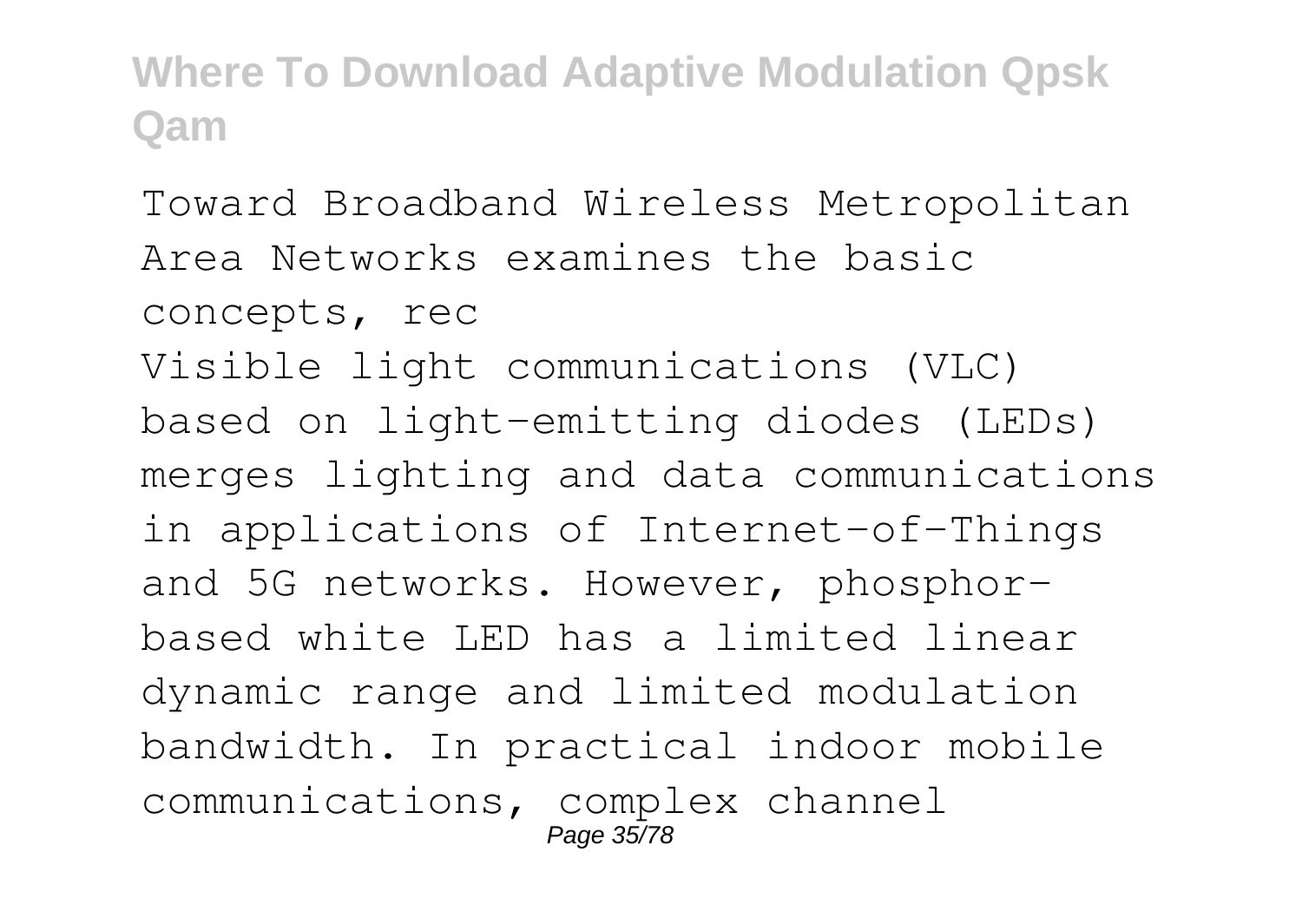conditions change dynamically in realtime, and line of sight (LOS) links may be blocked by obstructions. We propose a real-time software-defined adaptive multi-input multi-output (MIMO) VLC system, that both modulation formats (QPSK,16-QAM,64-QAM, 256QAM) and MIMO reconfigurations (Spatial Diversity and Spatial Multiplexing) are dynamically adapted to the changing channel conditions, for enhancing both link reliability and spectral efficiency. Page 36/78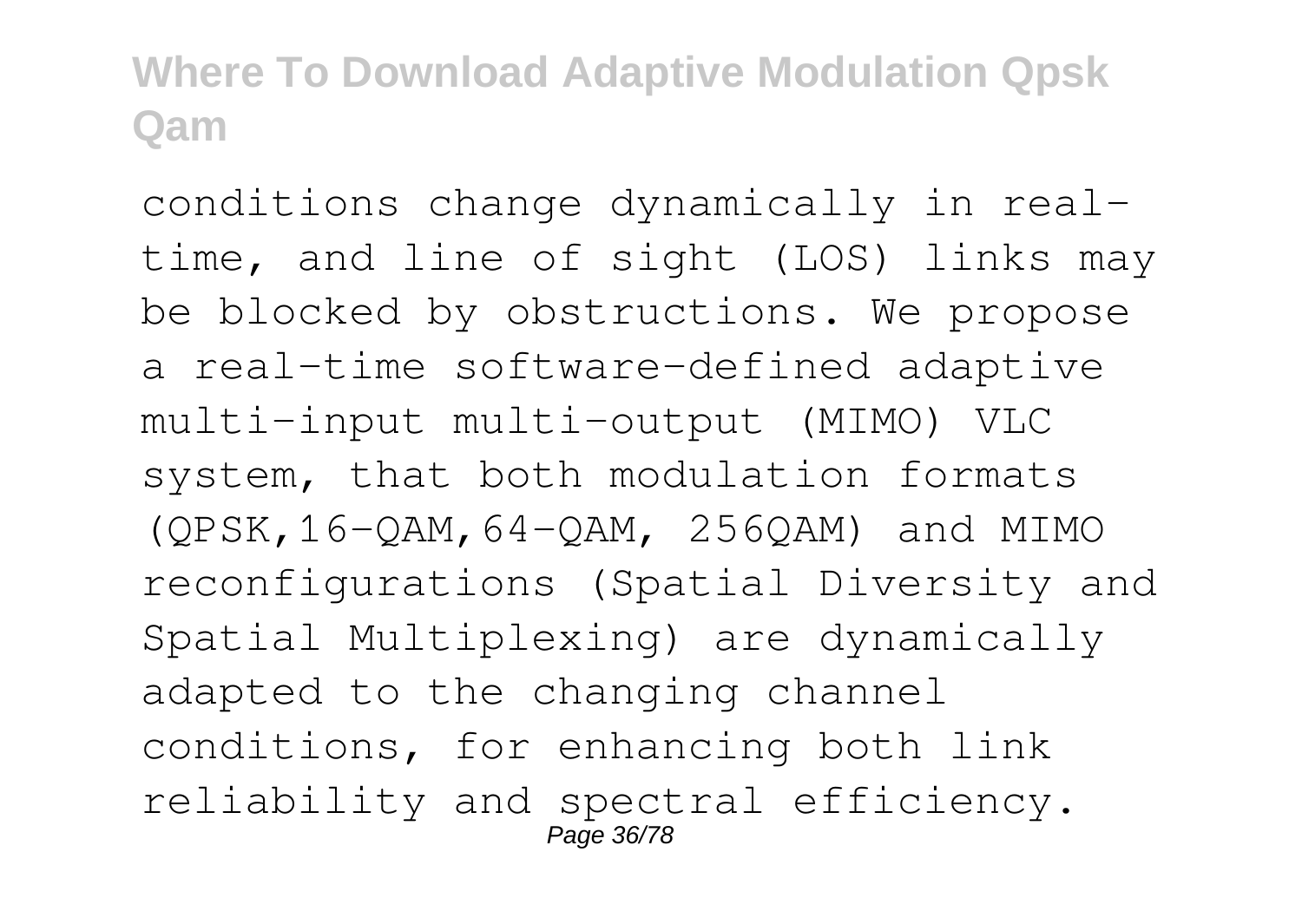Real-time and software defined digital signal processing (DSP) are implemented by Field Programmable Gate Array (FPGA) based Universal Software Radio Peripheral (USRP) devices. We theoretically analysed and experimentally evaluated nonlinear electrical-optical properties and modulation characteristics of white LEDs. We demonstrated a real-time Single-Carrier 256-Quadrature Amplitude Modulation (QAM) 2×2 MIMO VLC, Page 37/78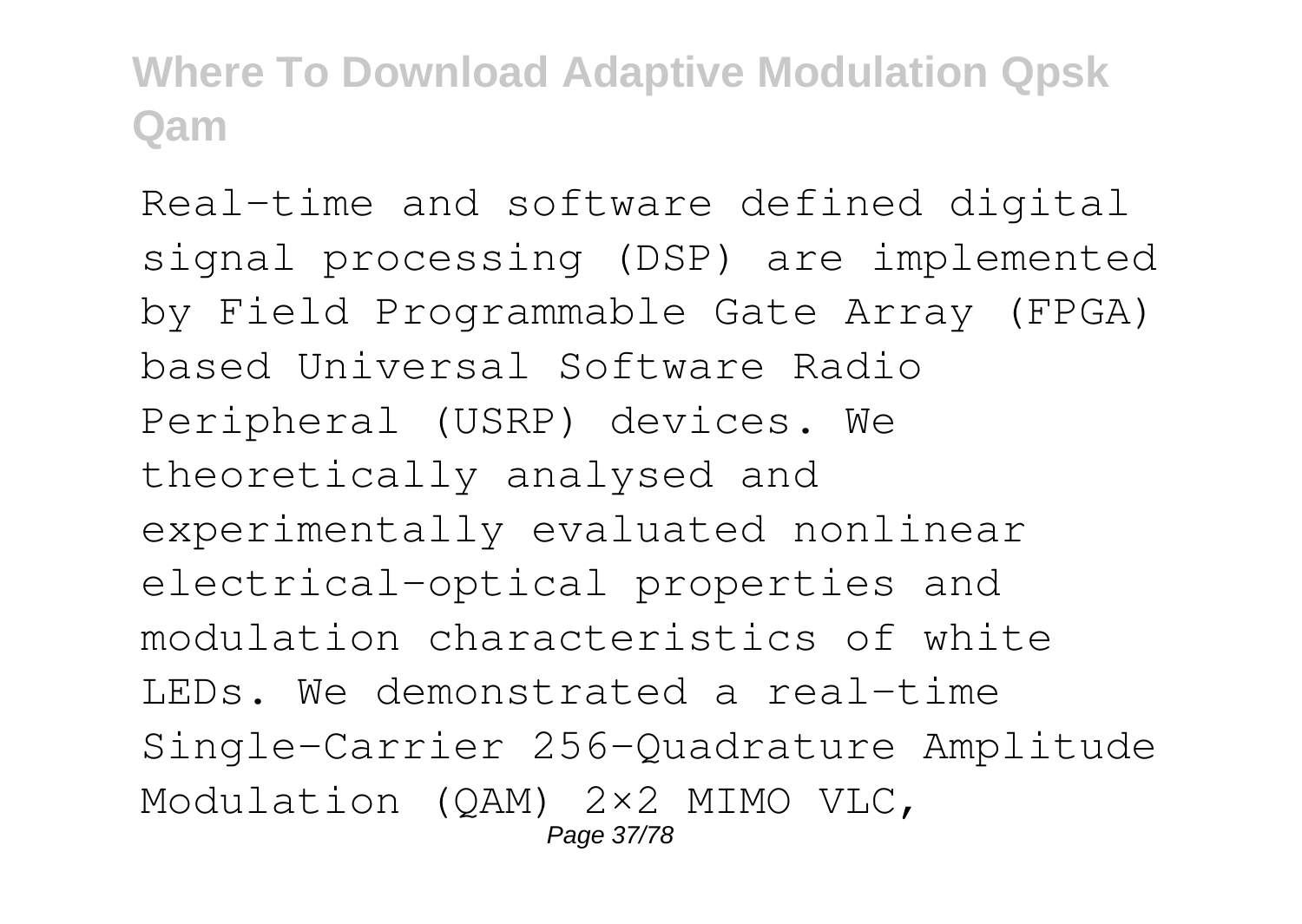achieving 1.81% averaged error vector magnitude (EVM), 2×10-5 bit error rate (BER) after 2 m indoor transmission. As an obstacle moved across LOS links, real-time software-defined adaptive MIMO VLC system enhanced average errorfree spectral efficiency of 12 b/s/Hz. This will provide high throughputs for robust links in mobile shadowing environments. The widespread use of adaptation techniques has helped to meet the

Page 38/78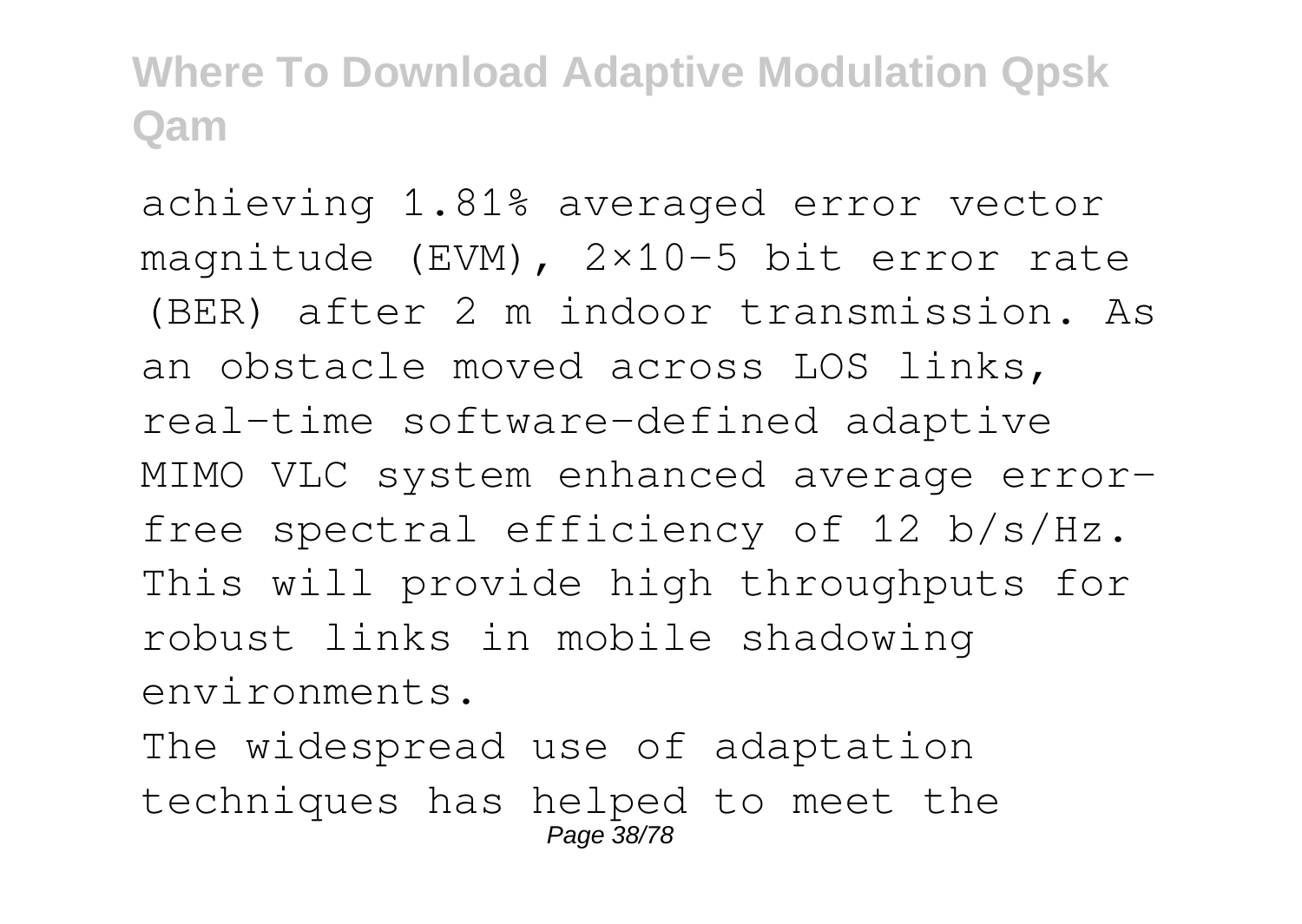increased demand for new applications. From adaptive signal processing to cross layer design, Adaptation in Wireless Communications covers all aspects of adaptation in wireless communications in a two-volume set. Each volume provides a unified framework for understanding adaptation and relates various specializations through common terminologies. In addition to simplified state-of-the-art cross layer design approaches, they  $P$ age 39/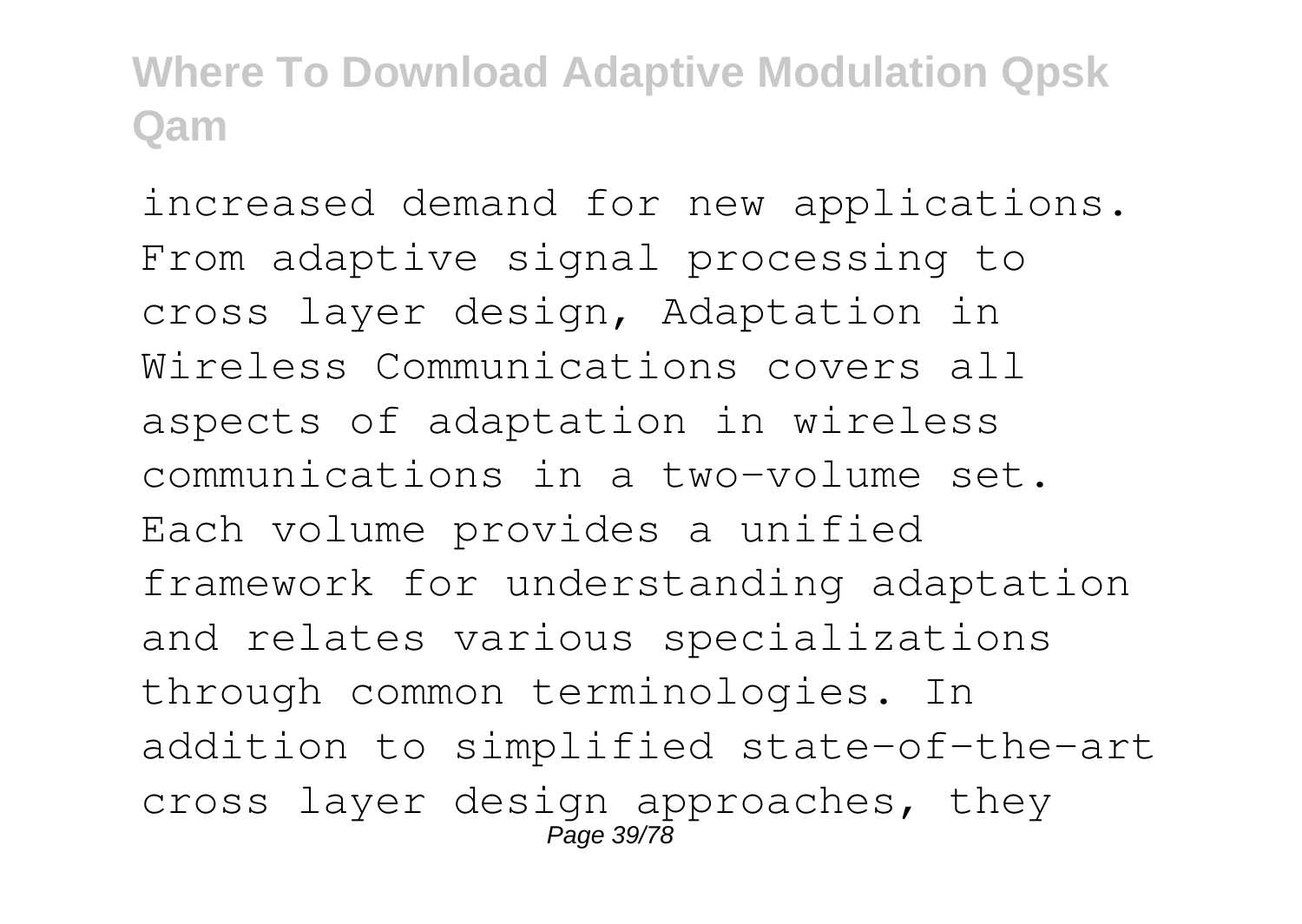also describe advanced techniques, such as adaptive resource management, 4G communications, and energy and mobility aware MAC protocols.

From fundamental concepts and theories to implementation protocols and cuttingedge applications, the Handbook of Mobile Systems Applications and Services supplies a complete examination of the evolution of mobile services technologies. It examines service-oriented architecture (SOA) and Page 40/78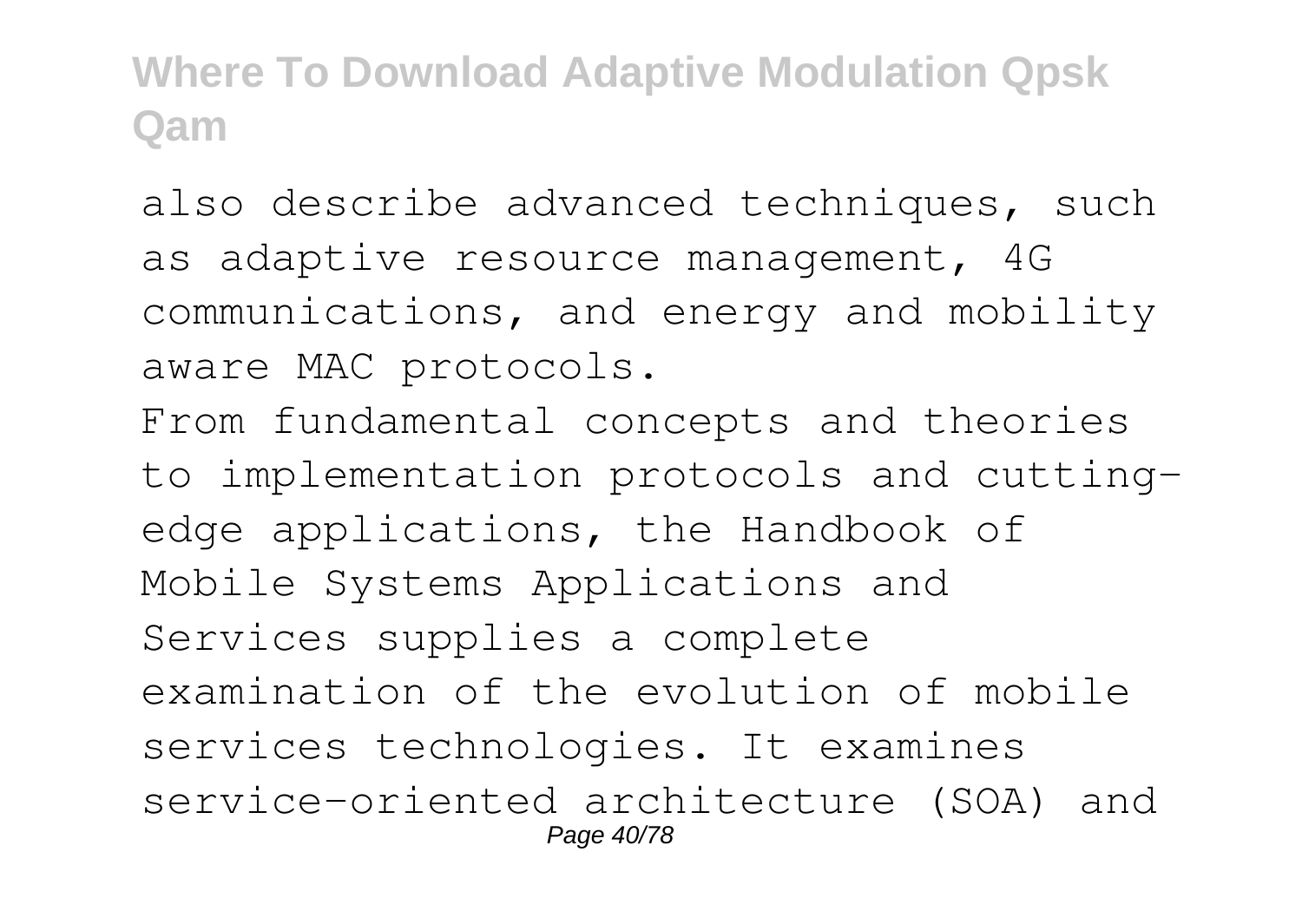explains why SOA and service oriented computing (SOC) will pl Adaptive PHY-MAC Design for Broadband Wireless Systems Proceedings of Integrated Intelligence Enable Networks and Computing Satellite Systems Engineering in an IPv6 Environment IIENC 2020 OFDM for Wireless Communications Systems Adaptation in Wireless Communications - Page 41/78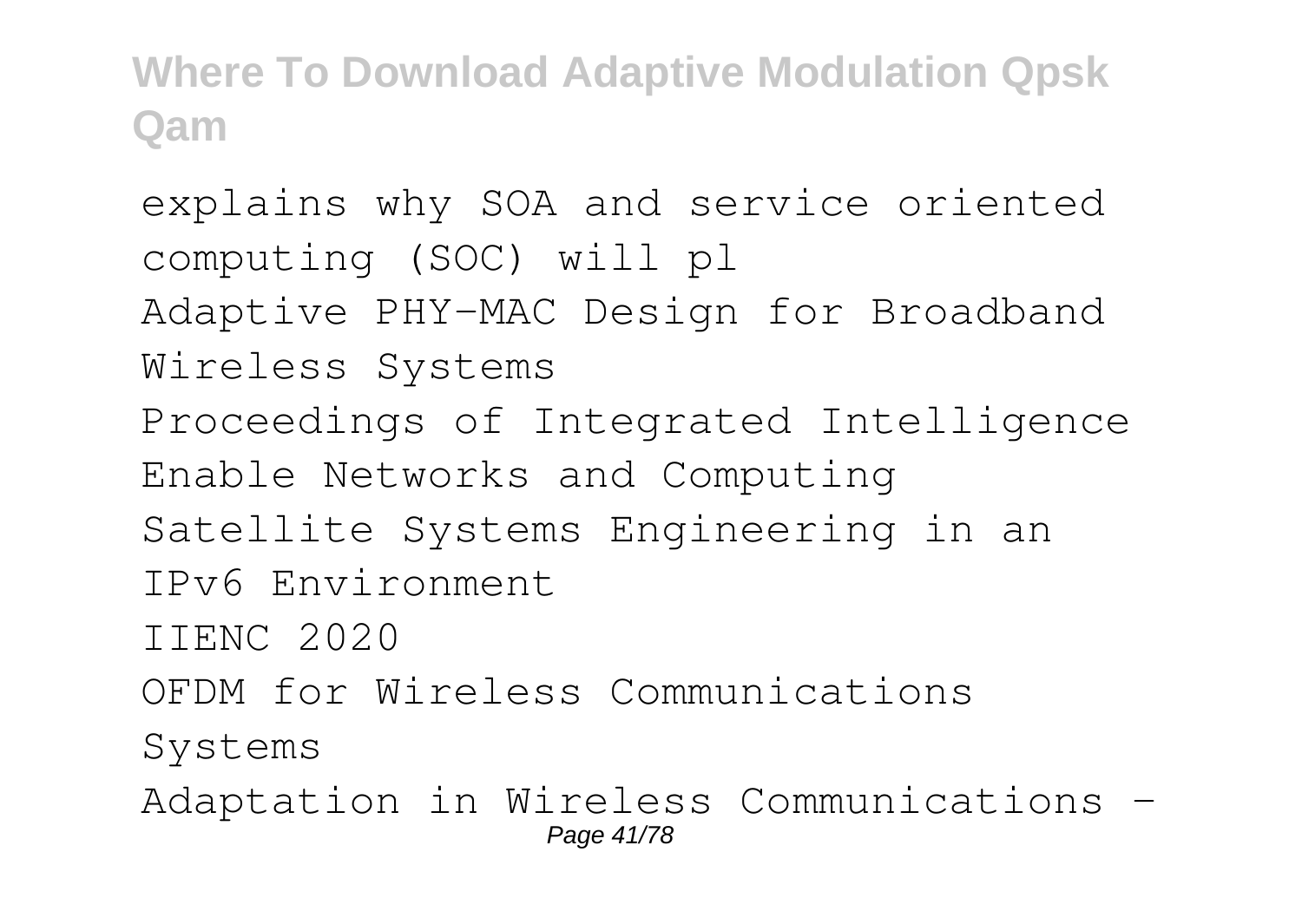#### 2 Volume Set

"Automatic Modulation Classification (AMC) is a new technology implemented into communication receivers to automatically determine the modulation type of a received signal. One of the main applications of AMC is in adaptive modulation systems, where the modulation scheme is changed dynamically according to the changes in the wireless channel. However, this requires the receiver to be continuously informed about the modulation type, resulting in a loss of bandwidth Page 42/78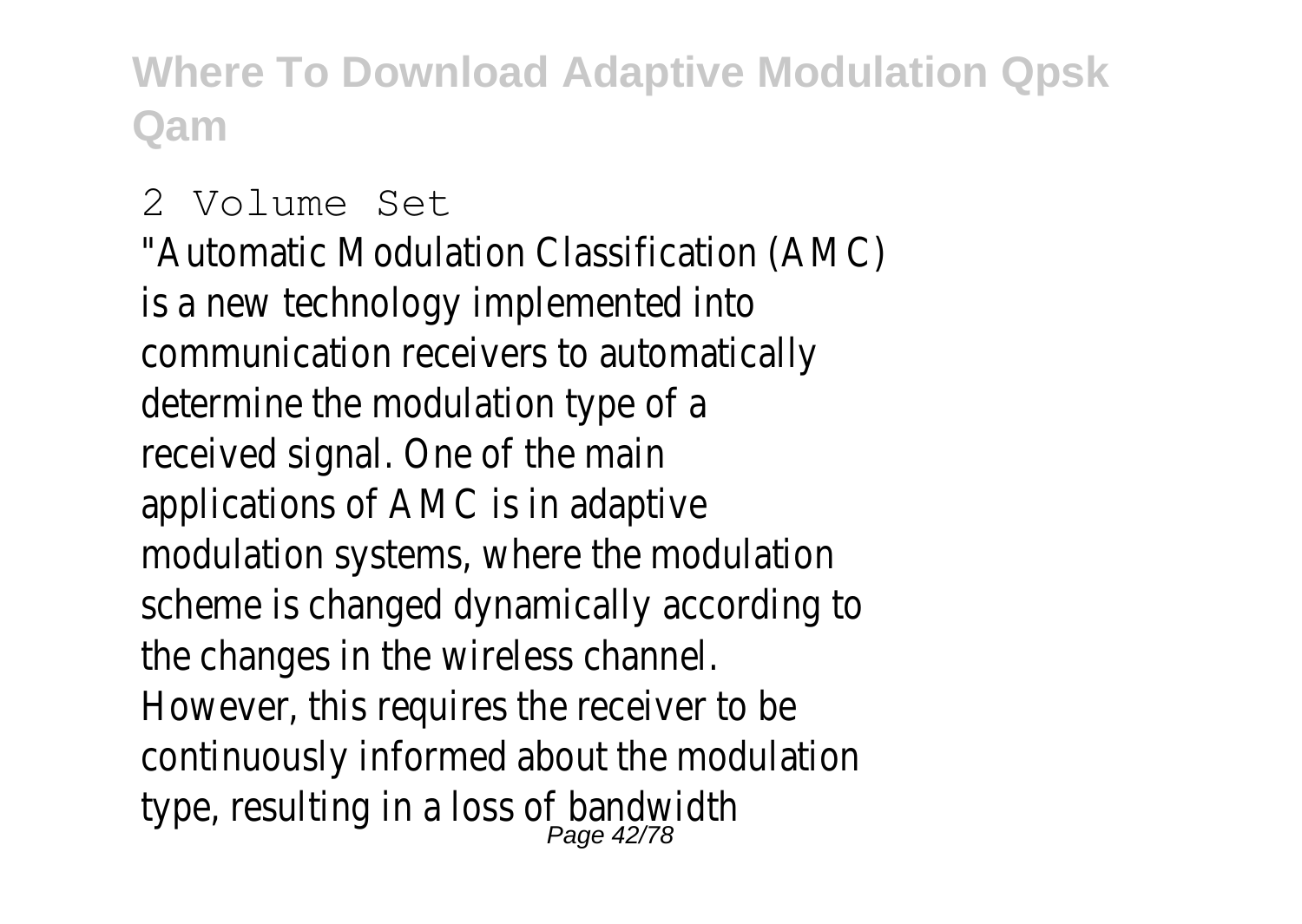efficiency. The existence of smart receivers that can automatically recognize the modulation type improves the utilization of available bandwidth. In this thesis, a new AMC algorithm based on a Hierarchical Polynomial Classifier structure is introduced. The proposed system is tested for classifying BPSK, QPSK, 8-PSK, 16-QAM, 64-QAM and 256-QAM modulation types in Additive White Gaussian Noise (AWGN) and flat fading environments. Moreover, the system uses High Order Cumulants (HOCs) of the Page 43/78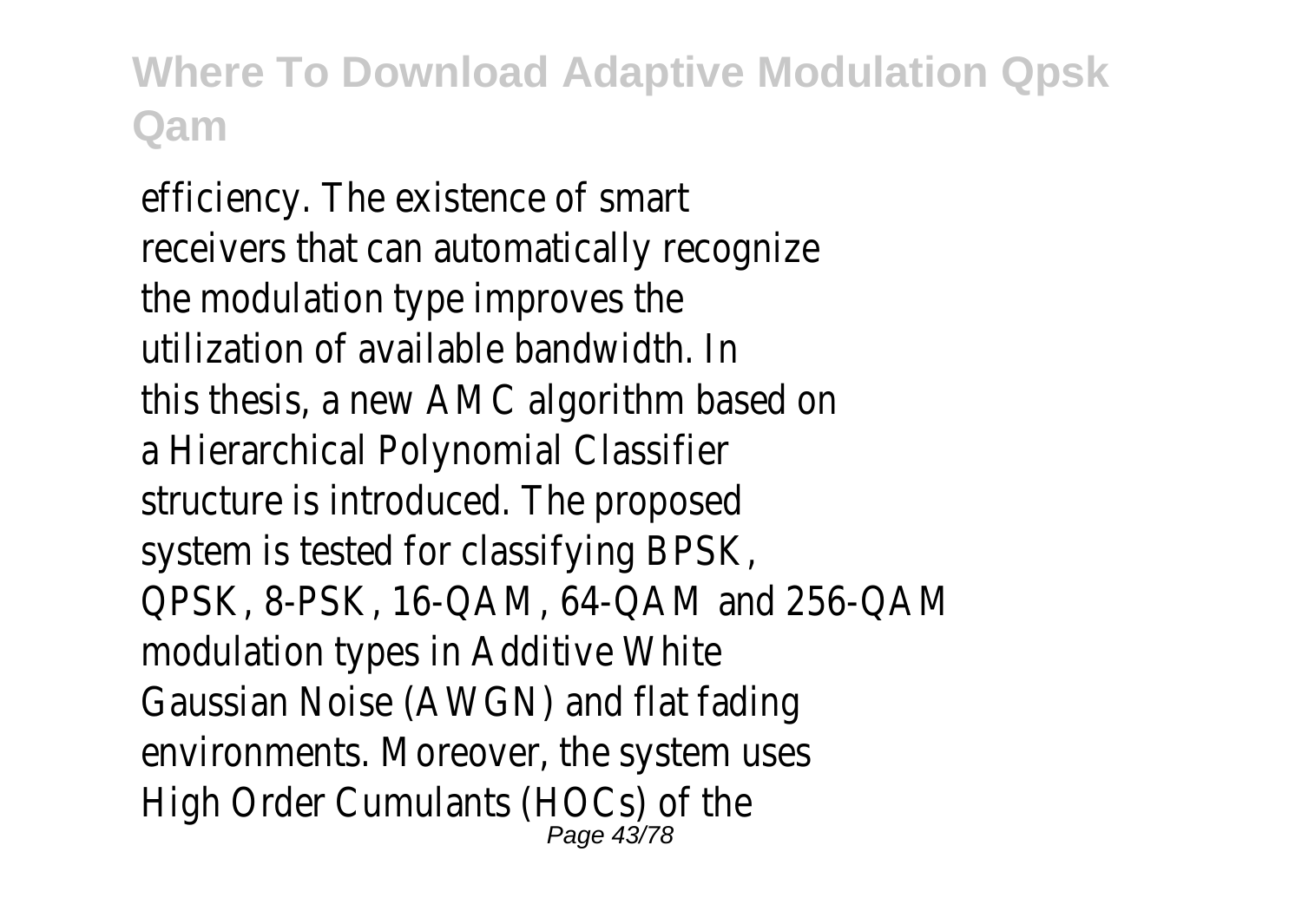received signal as discriminant features to distinguish between the different digital modulation types. The proposed system divides the overall modulation classification problem into hierarchical binary sub-classification tasks. In each binary sub-classification, the HOC inputs are expanded into a higher dimensional space in which the two classes are linearly separable. Furthermore, the signal-to-noise ratio of the received signal is estimated and fed to the proposed classifier to improve the Page 44/78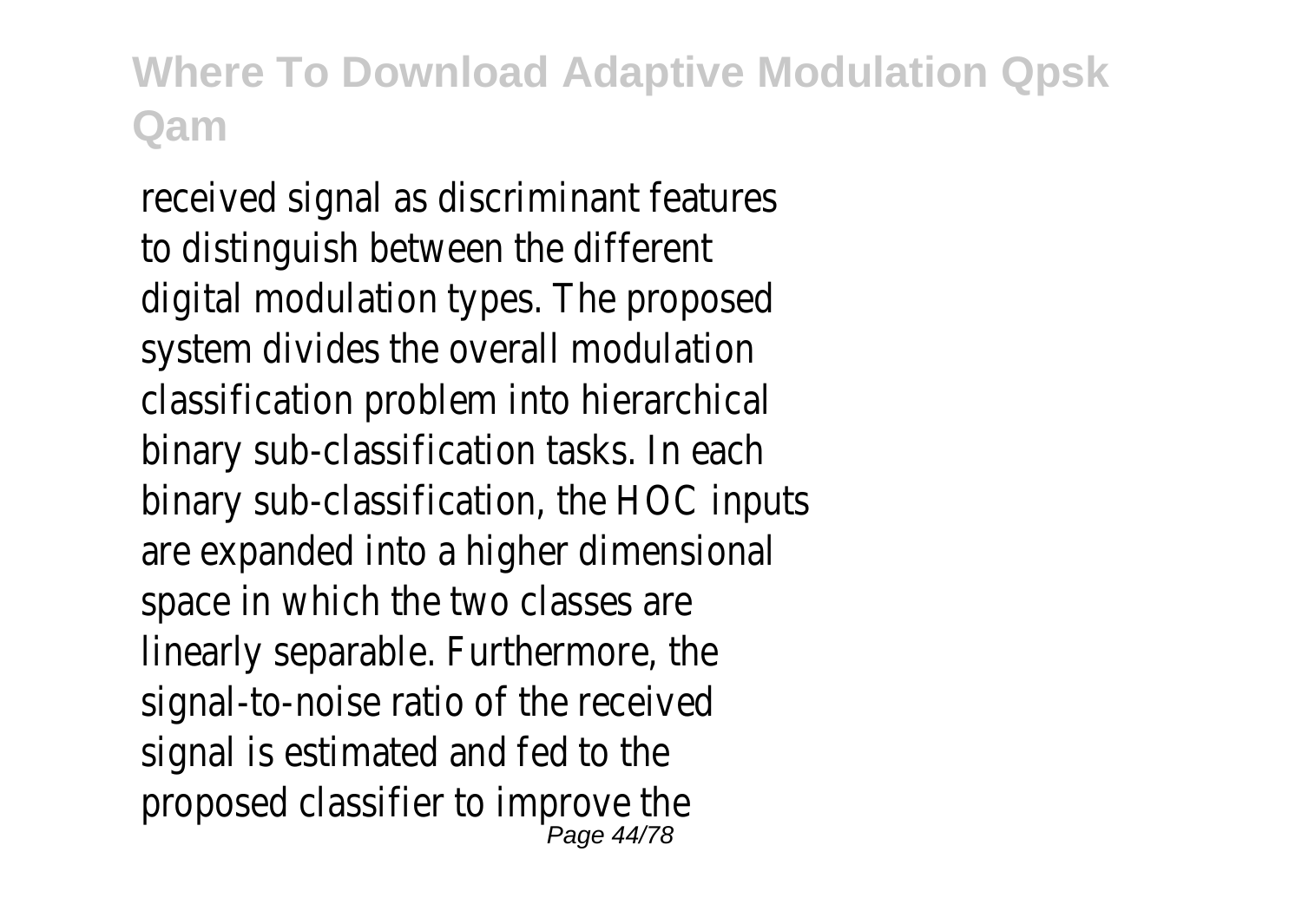classification accuracy. Another modification is added to the proposed system by using stepwise regression optimization for feature selection. Hence, the input features to the classifier are chosen to give the highest classification accuracy while maintaining a minimum number of possible features. Extensive simulations showed that a significant improvement in classification accuracy and reduction in the system complexity is obtained compared to the previously suggested systems in the Page 45/78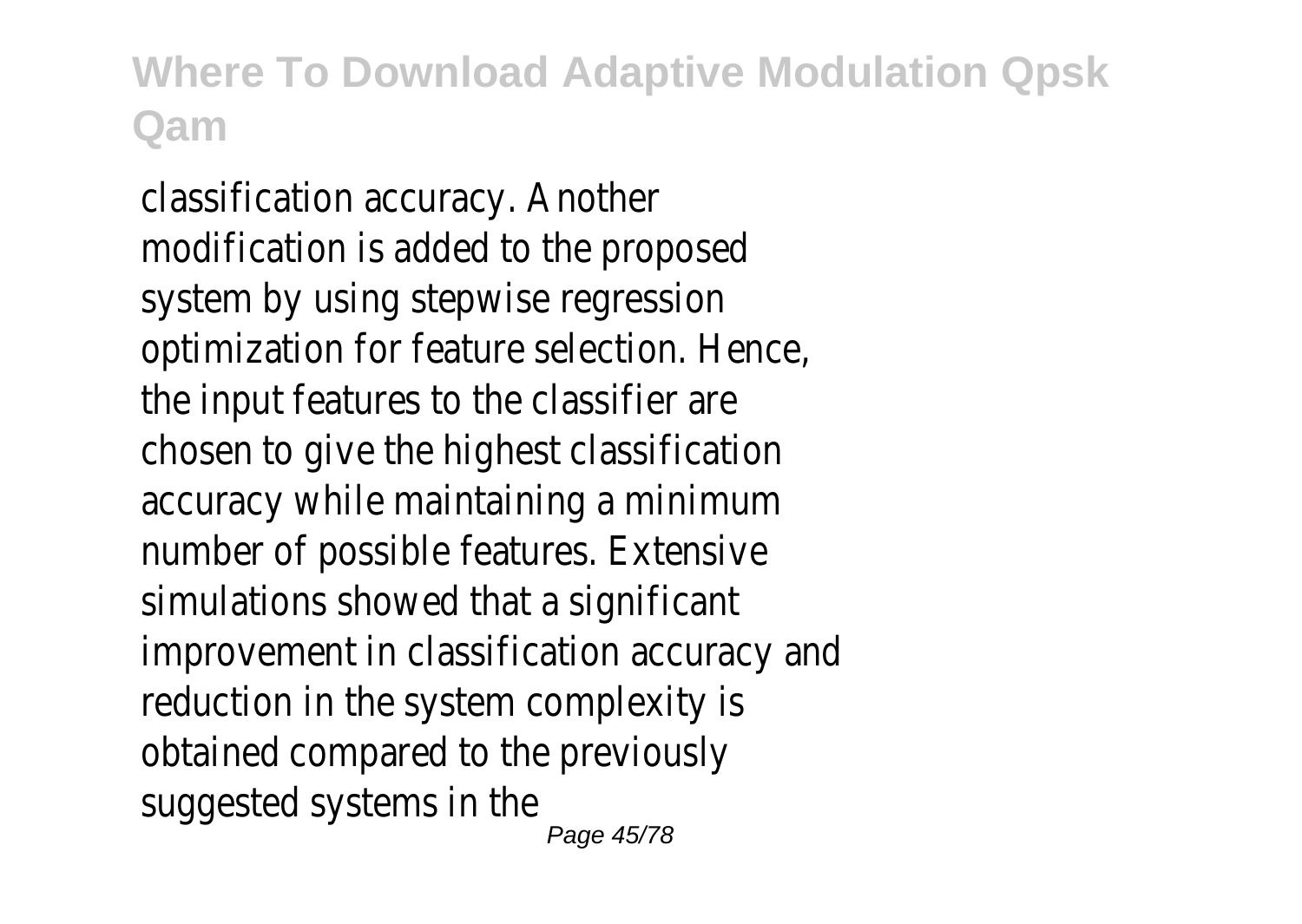literature."--Abstract.

A complete and practical guide to WCDMA/UMTS cellular network deployment. After introducing the network architecture of such a system, the WCDMA (UMTS) Deployment Handbook defines the coverage and capacity concepts associated with the dimensioning and design phases. Progressing to a discussion of the main system parameters associated with network optimization and detailing optimization techniques for the main services supported by UMTS, and includes the specifics of Page 46/78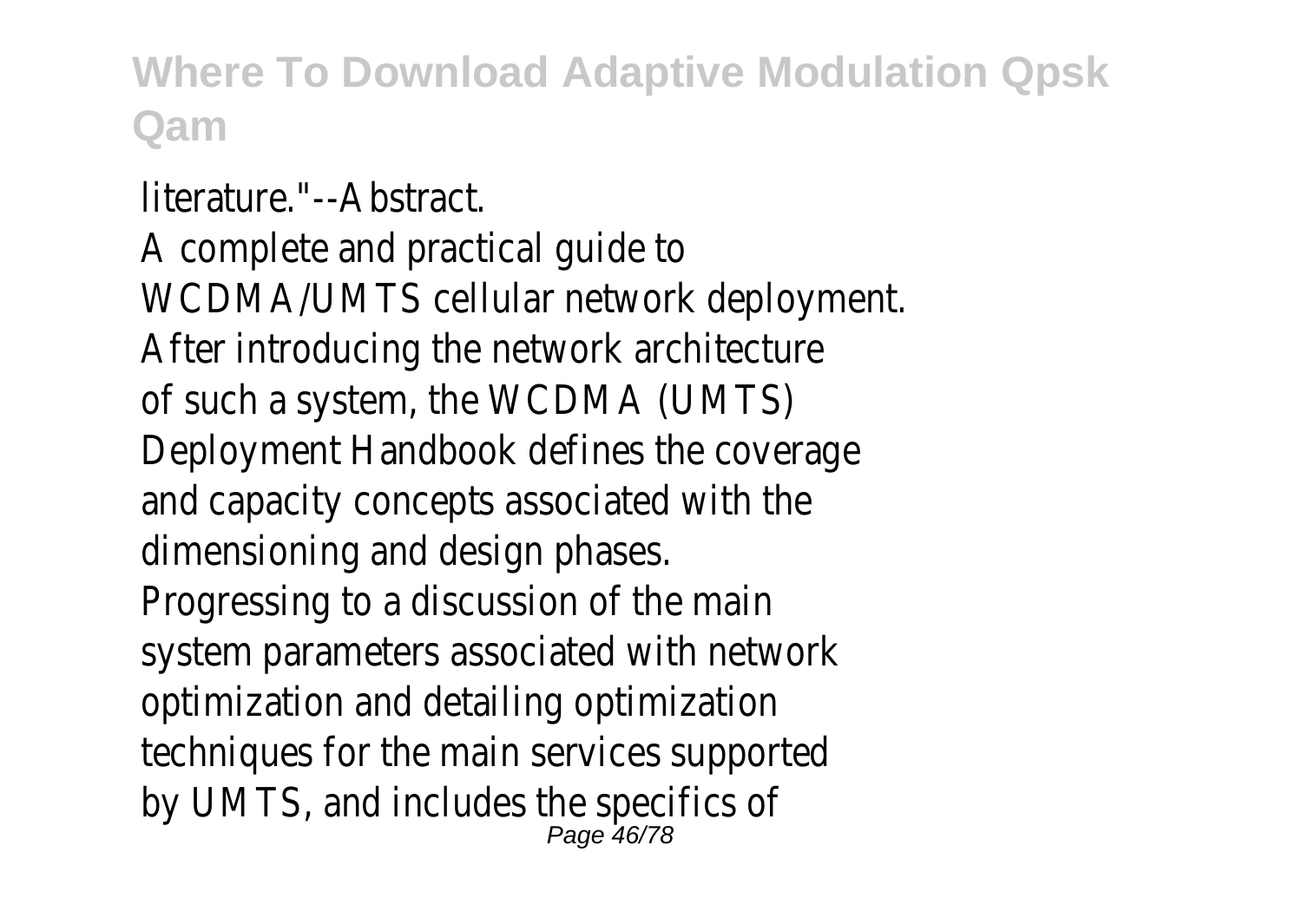indoor deployment and HSDPA networks evolution. Covers all stages from planning to optimization with sufficient details as required on a day-to-day basis, and thorough reference information for the reader who wants to understand the concepts in more detail Relevant for daily tasks: The approach taken in this book is similar to the work flow of network planner and optimization engineers, allowing such personnel to easily find the relevant information Written by the company which made CDMA a household name: Page 47/78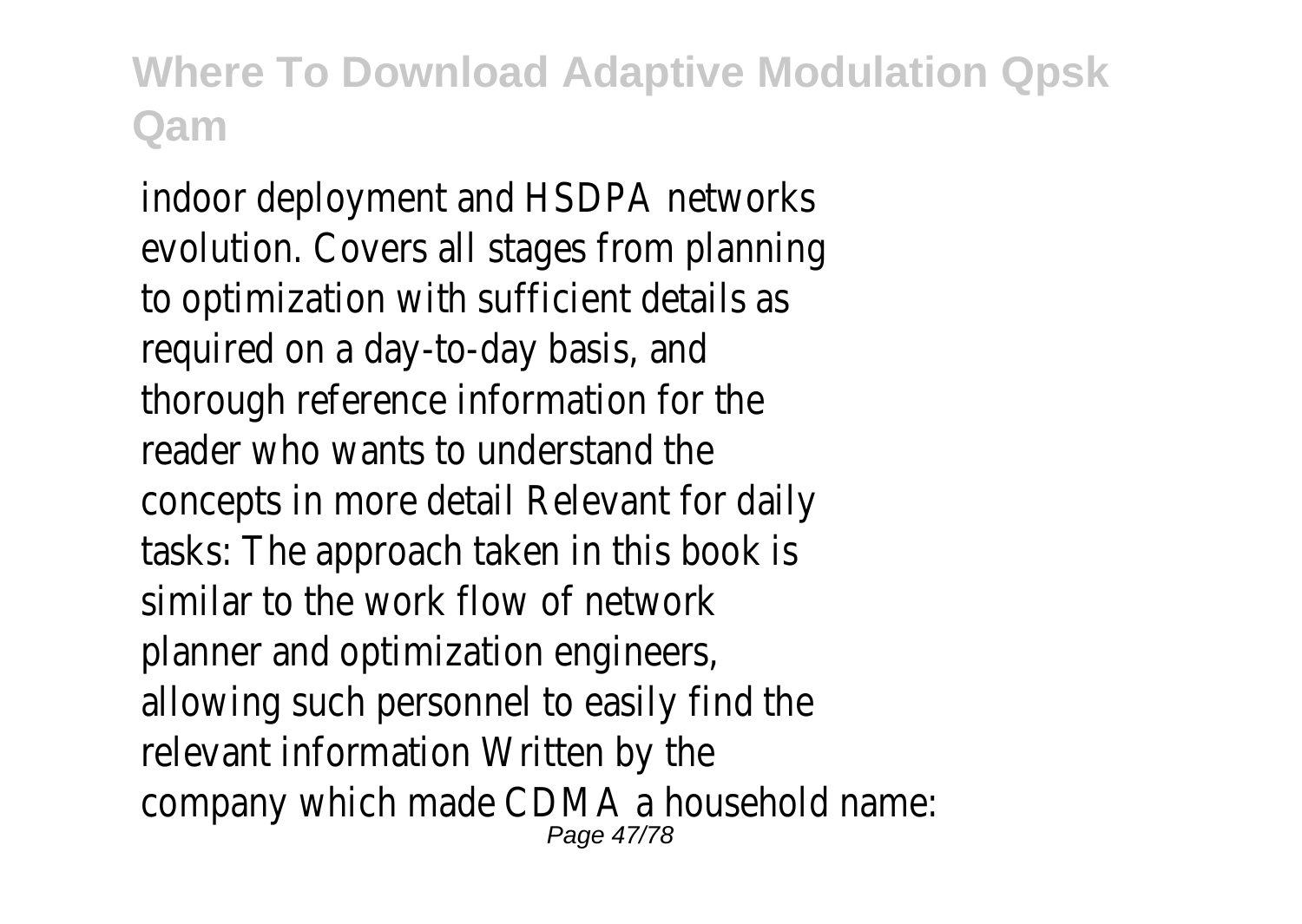QUALCOMM was the first company to use CDMA technology for cellular application and is a technical leader in this domain Based on industry feedback: All the contributors to this book have been working in direct interaction with WCDMA operators, throughout the world, since the early days of WCDMA commercial deployment Looking to the future: This book addresses the next level of challenge that WCDMA operators will face - deployment of indoor systems and HSDPA Providing a complete introduction and reference guide to Page 48/78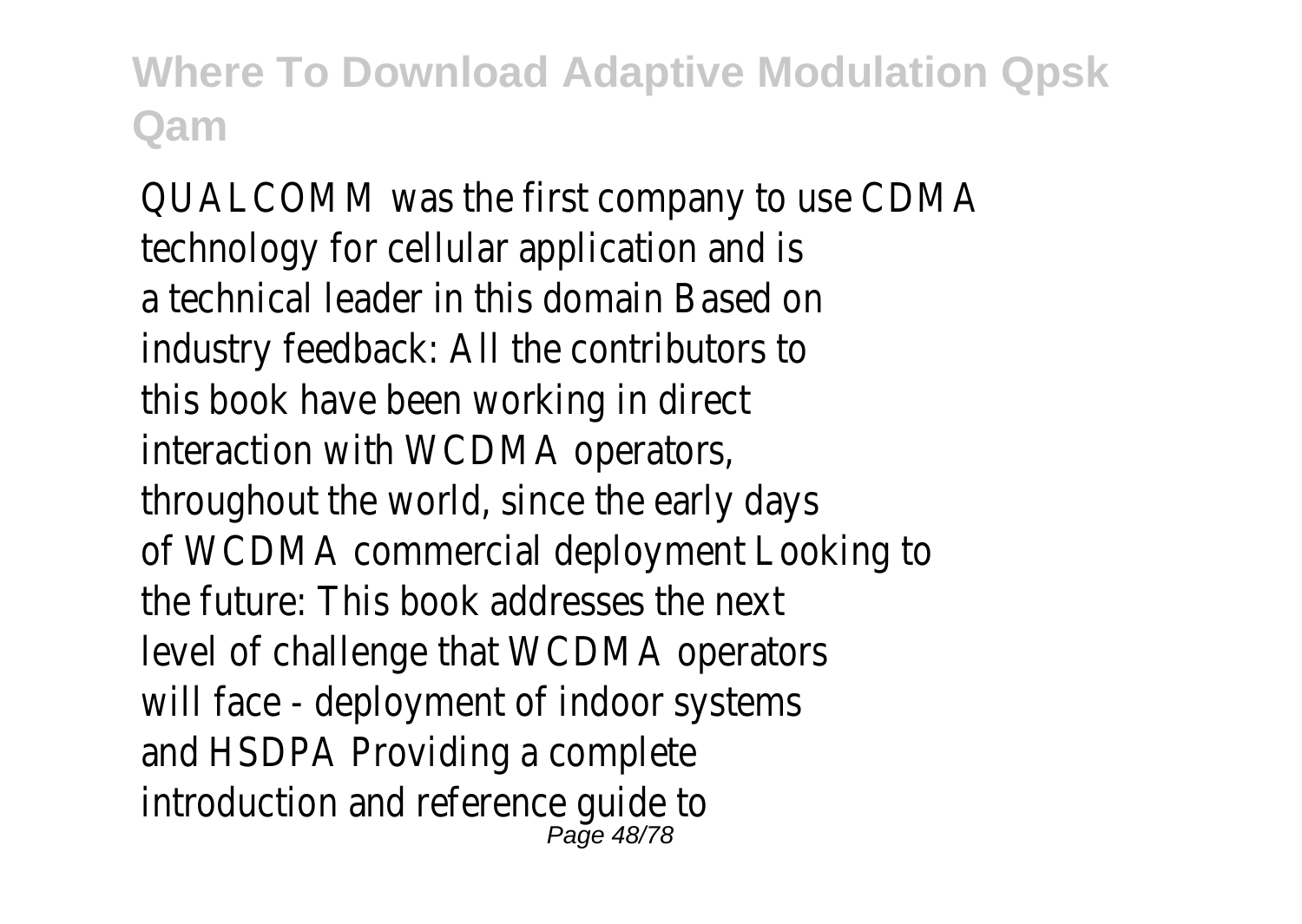everything associated with the life cycle of a WCDMA/UMTS cellular network, from initial dimensioning through to the successful deployment of indoor solutions, or migration to HSDPA, this book is a musthave for network planners and optimization engineers as well as Telecommunication Engineering students.

High speed data wireless networks in multipath environments suffer channel impairment from many sources such as thermal noise, path loss, shadowing, and fading. In particular, short-term fading Page 49/78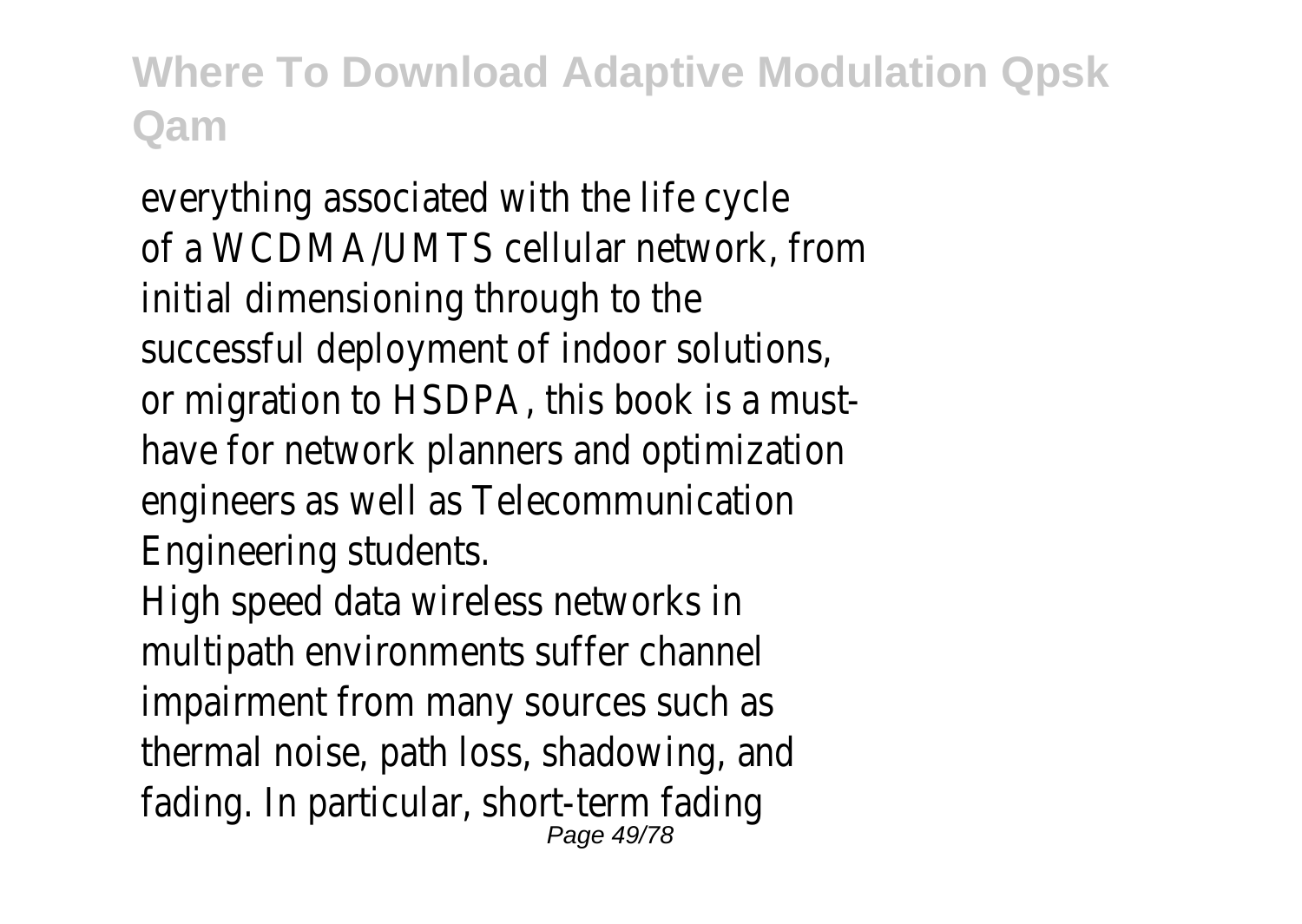caused by mobility imposes irreducible error floor bounds on system performance. We study the effect of fading on the performance of the widely used TCP/UDP protocol, and investigate how to improve TCP performance over fading channels. Our solutions target upcoming mobile wireless systems such as IEEE 802.16e wireless MANs "Metropolitan Area Networks" where adaptive modulation is enabled and the underlying medium access scheme is On-Demand Time Division Multiple Access "On-Demand TDMA". Adaptive modulation is used Page  $50/$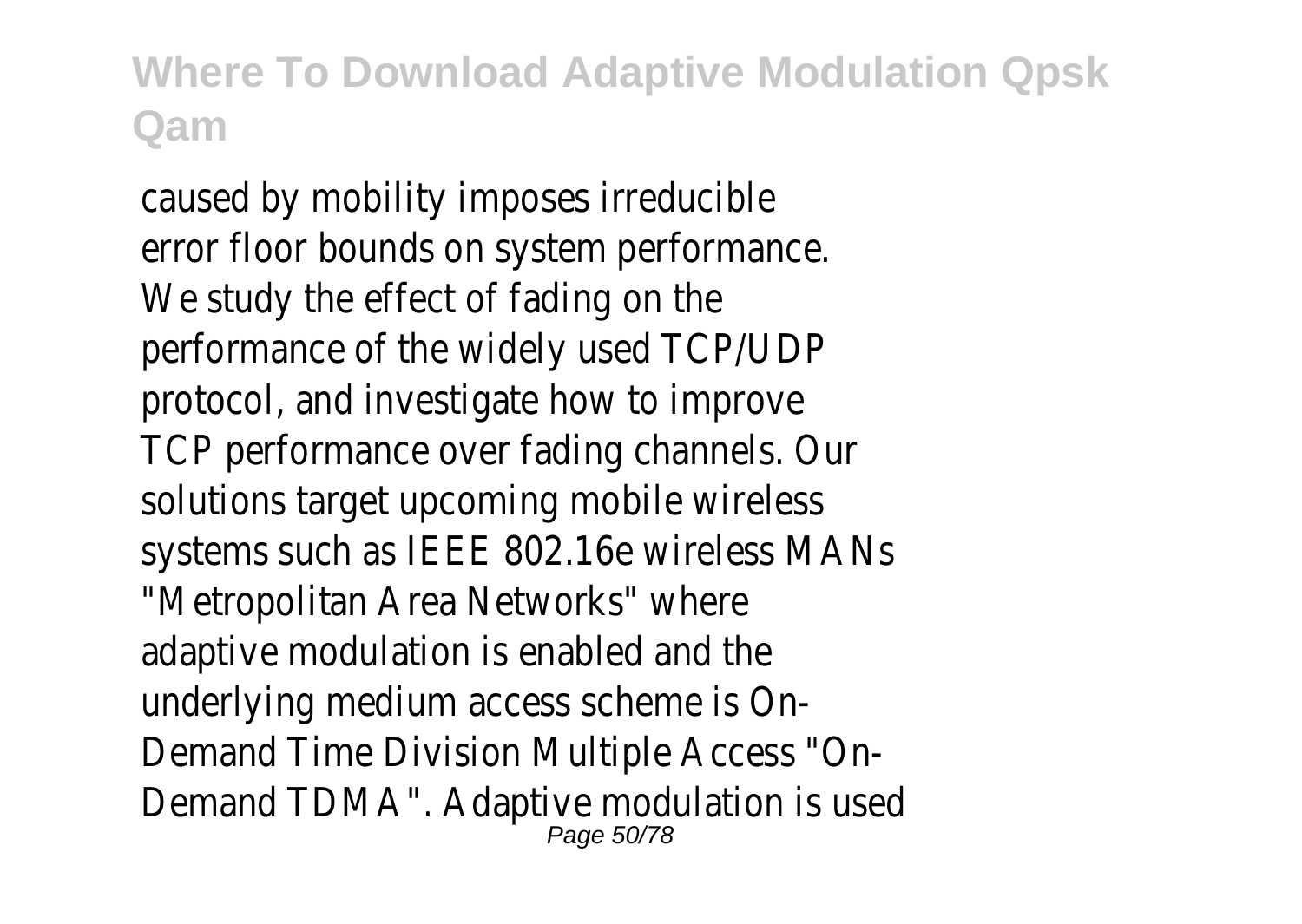in the new generation of wireless systems to increase the system throughput and significantly improve spectral effciency by matching parameters of the physical layer to the time-varying fading channels. Most high-rate applications for such wireless systems rely on the reliable service provided by TCP protocol. The effect of adaptive modulation on TCP throughput is investigated. A semi-Markov chain model for TCP congestion/flow control behavior and a multi-state Markov chain model for Rayleigh fading channels Page 51/78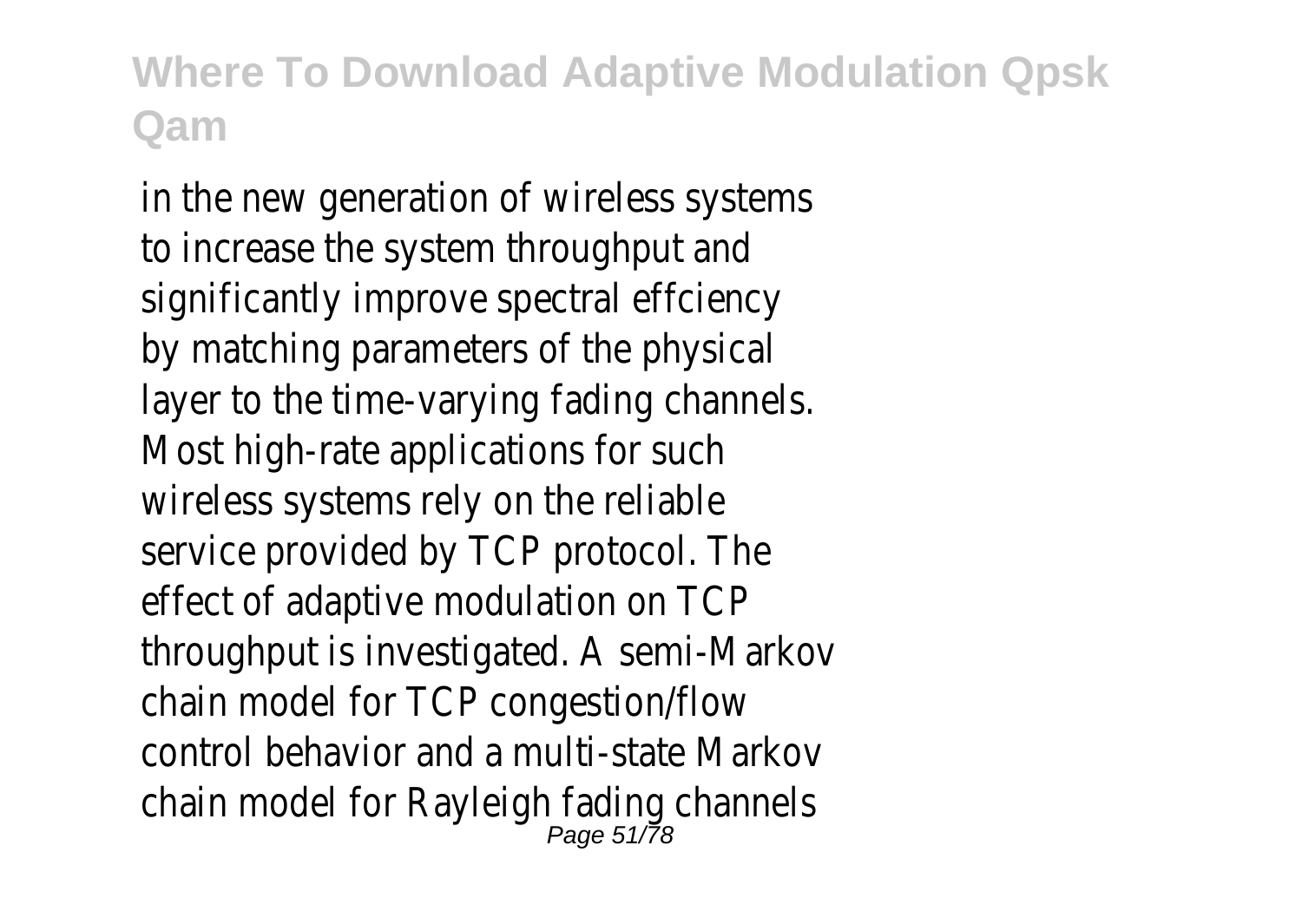are used together to derive the steady state throughput of TCP Tahoe and Reno. The theoretical prediction based on our analysis is consistent with simulation results using the network simulator NS2. The analytical and simulation results triggered the idea of cross-layer TCP protocol design for single-user scenarios. The fading parameters of wireless channels detected in the physical layer can be used to dynamically tune the parameters "such as packet length and advertised receiver window size" of the TCP protocol in the Page 52/78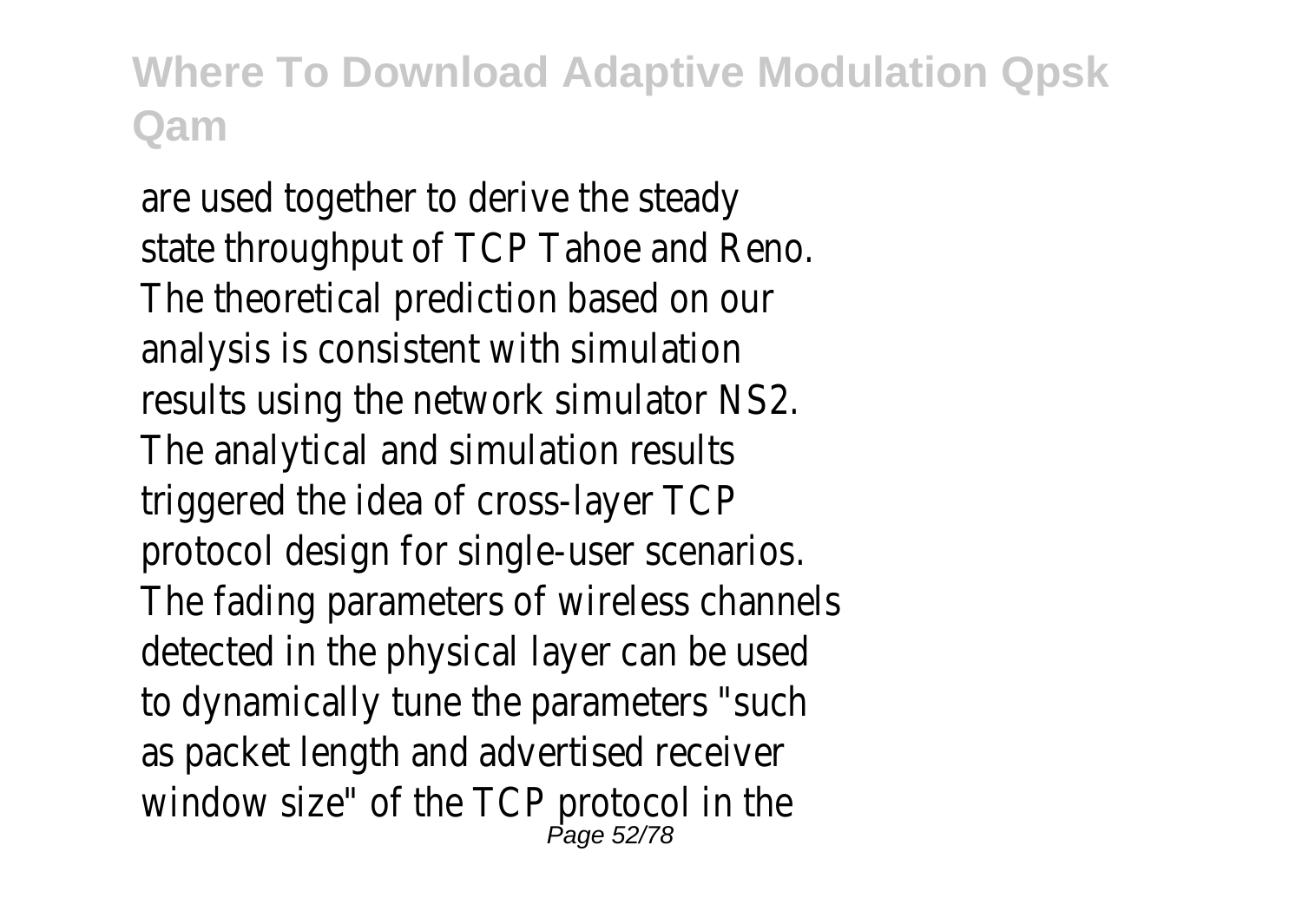transport layer so that TCP throughput is improved. For multi-user scenarios, we study how multi-user diversity can be used to improve th.

This book focus on Long Term Evolution (LTE) and beyond. The chapters describe different aspects of research and development in LTE, LTE-Advanced (4G systems) and LTE-450 MHz such as telecommunications regulatory framework, voice over LTE, link adaptation, power control, interference mitigation mechanisms, performance evaluation for Page 53/78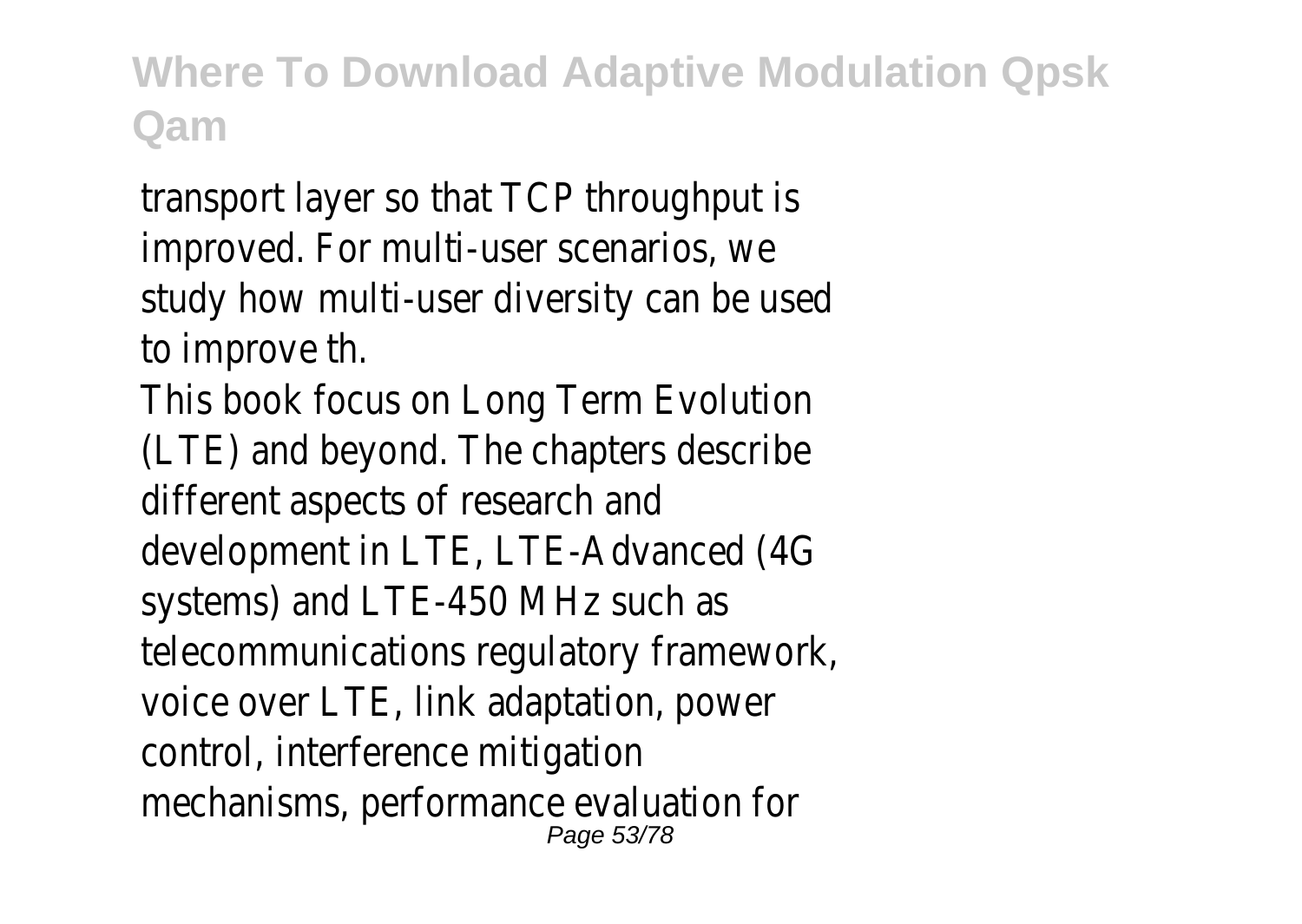different types of antennas, cognitive mesh network, integration of LTE network and satellite, test environment, power amplifiers and so on. It is useful for researchers in the field of mobile communications.

Theory, Design and Applications in Smart Grids

High-Altitude Platforms for Wireless

Communications

WiMAX Network Planning and Optimization

First Mile Access Networks and Enabling

**Technologies**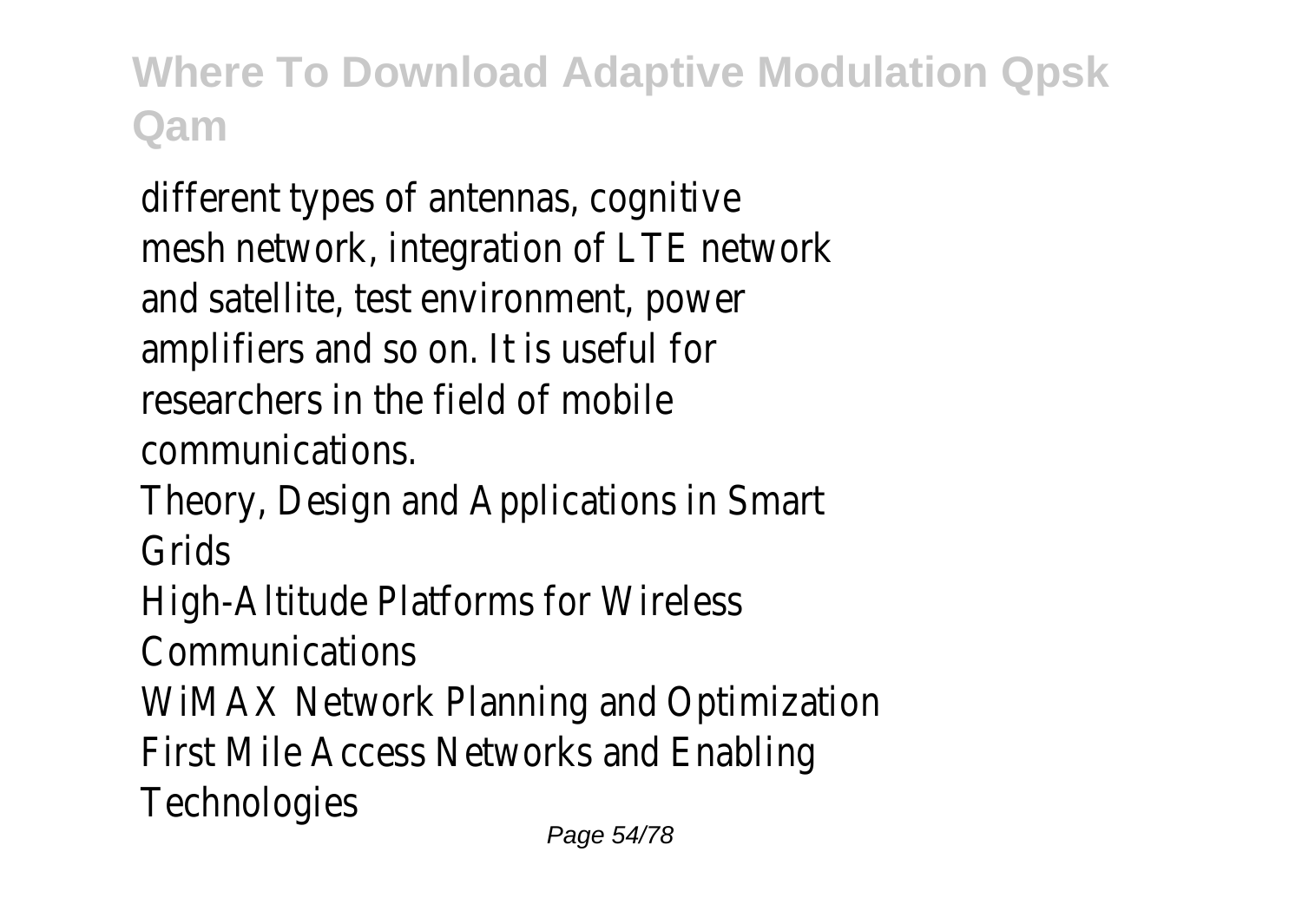Handbook of Mobile Systems Applications and Services Next Generation Mobile Communications Ecosystem

**In recent years, a wealth of research has emerged addressing various aspects of mobile communications signal processing. New applications and services are continually arising, and future mobile communications offer new opportunities and exciting challenges for signal processing. The Signal Processing for Mobile Communications Handbook provi**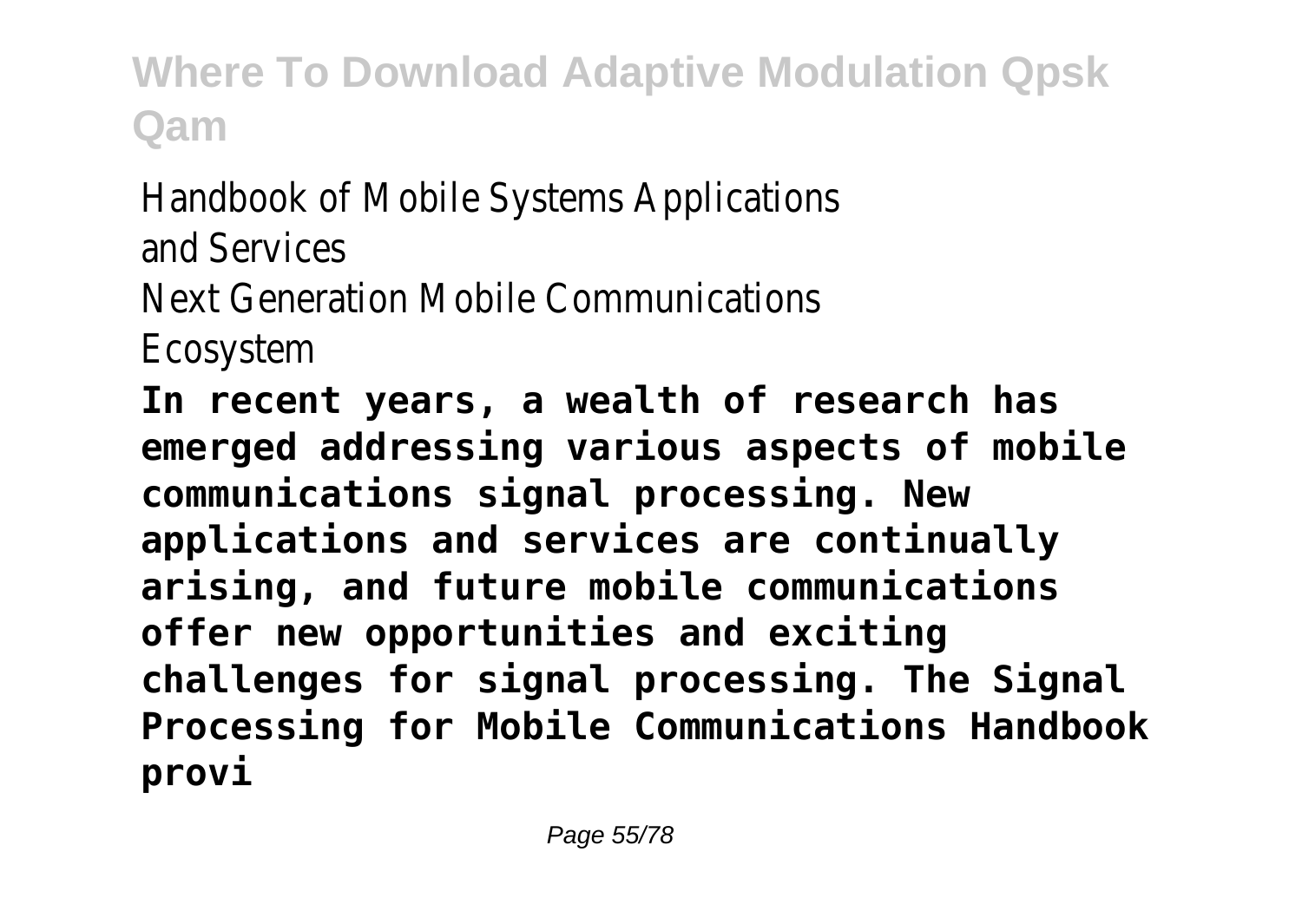**With market value expected to reach \$5 billion by 2007 and the endorsement of some of the biggest names in telecommunications, World Interoperability for Microwave Access (WiMAX) is poised to change the broadband wireless landscape. But how much of WiMAX's touted potential is merely hype? Now that several pre-WiMAX networks have been deployed, what Written exclusively from broadcasters perspective, Mobile Broadcasting with WiMAX will help you move ahead in the use of WiMAX technologies. Whether you are an engineer, content provider, manager, or operator and** Page 56778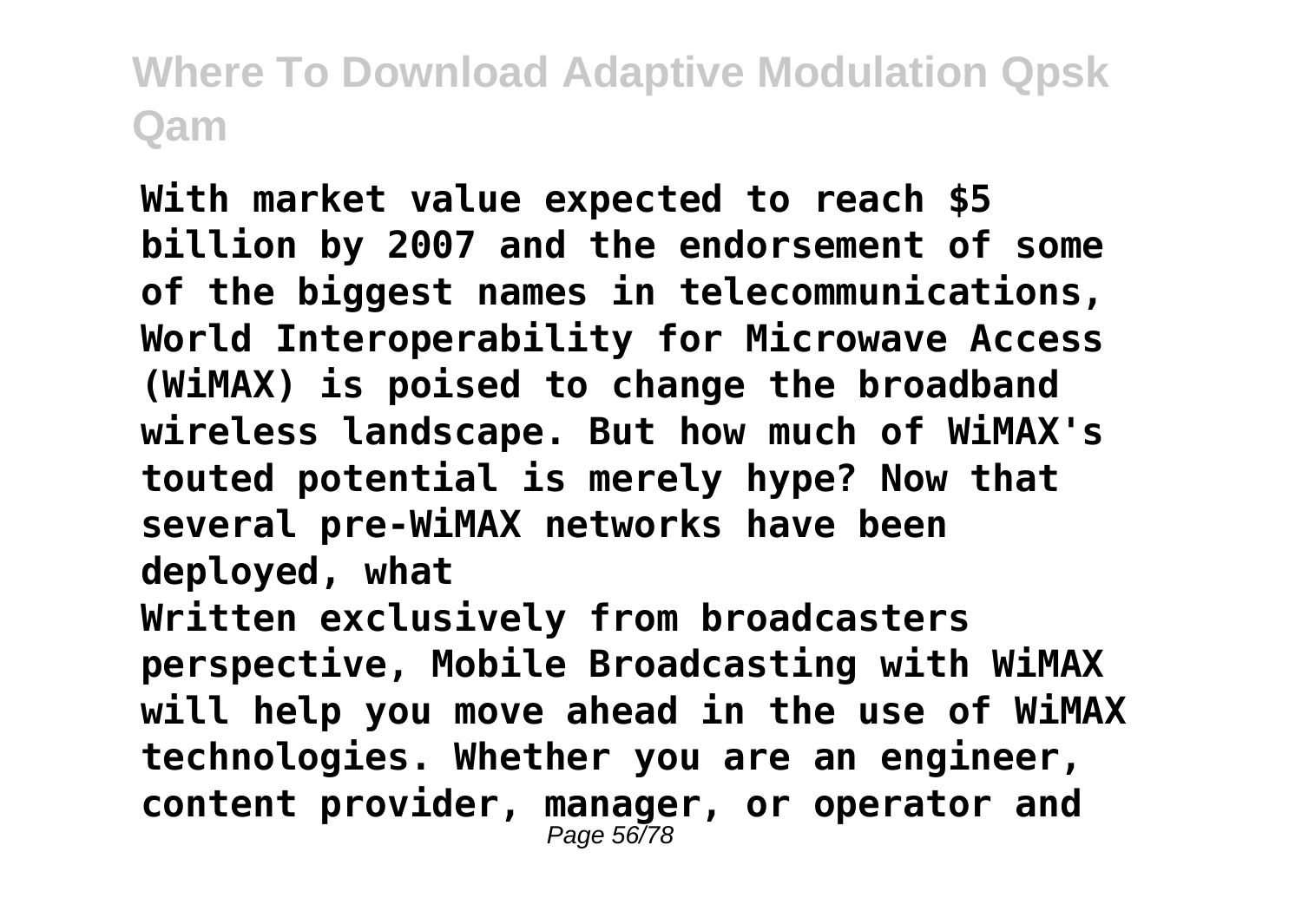**planning such services, this book helps you understand the dimensions of this new medium and integration of communication, broadcasting and Multimedia technologies. The book oulines migrating to a new generation of broadcasting which integrates the Mobile, Wireless and Fixed network domains, then gives you a complete picture on what is happening in the field. The book is divided into five parts as follows: PART I Gives an introduction to Broadband Wireless Technologies and Mobile WiMAX. Wi-Fi including 802.11a,b,n and g, WiMAX technologies with focus on Mobile WiMAX** Page 57/78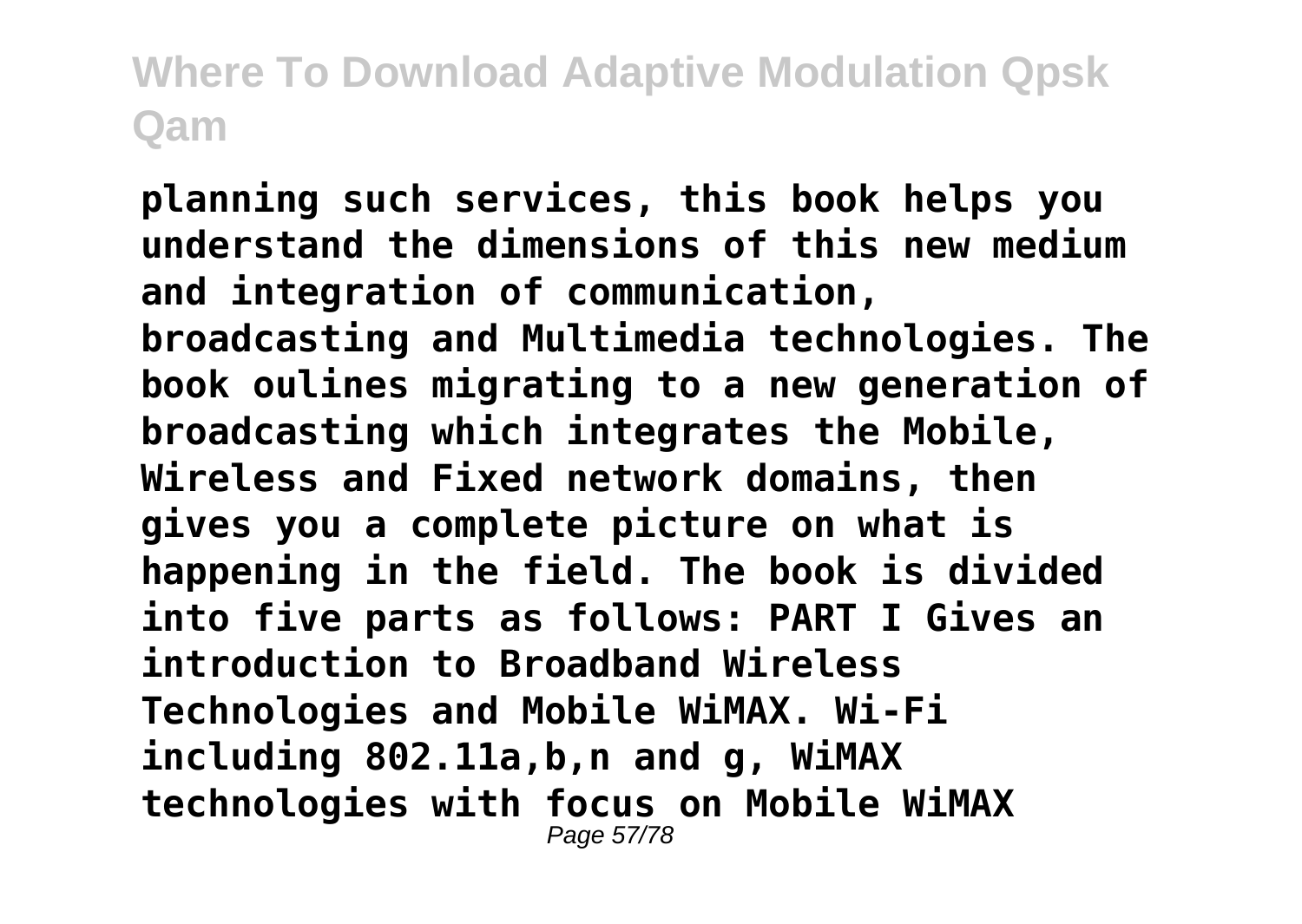**802.16e, and provides a global overview of deployment of Wireless broadband networks. PART-II is about Mobile Multimedia broadcasting and Mobile TV technologies, based on both cellular and broadband wireless. PART III covers Resources for Mobile multimedia broadcasting and comprises of four structured chapters on Spectrum for WiMAX networks, WiMAX terrestrial broadcasting networks, client devices for WiMAX and an update of on chipsets developments. Part IV is devoted to the Network Architectures and the integration of WiMAX with other networks, both fixed and** Page 58/78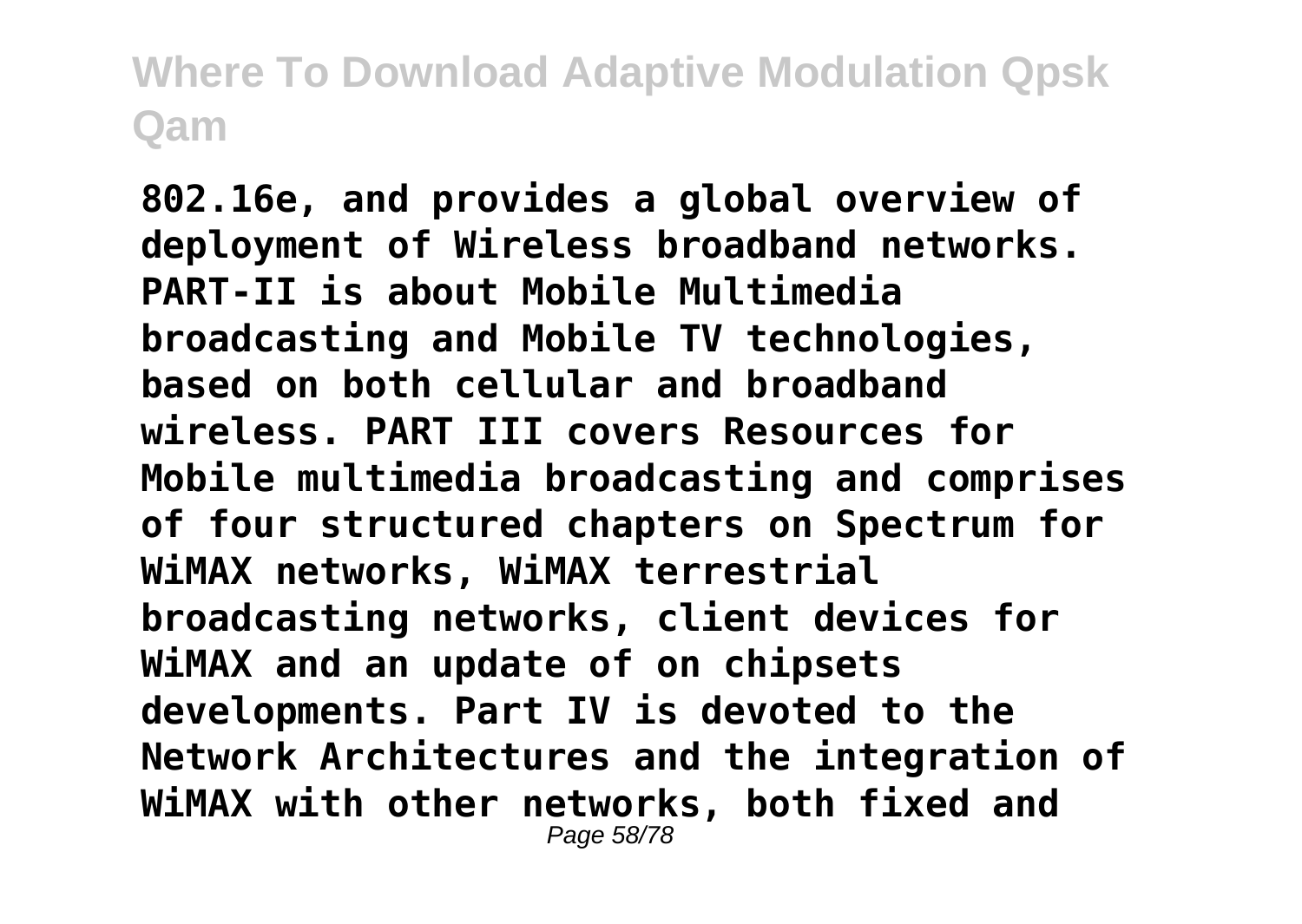**mobile. Part V deals with Software architectures and Applications which help the process of mobile multimedia broadcasting. Case studies of prominent networks are given with country specific examples. This volume contains papers based on invited talks given at the 2005 IMA Summer Workshop on Wireless Communications, held at the Institute for Mathematics and Its Applications, University of Minnesota, June 22 - July 1, 2005. It presents some of the highlights of the workshop, and collects papers covering a broad spectrum of important and pressing issues in wireless** Page 59/78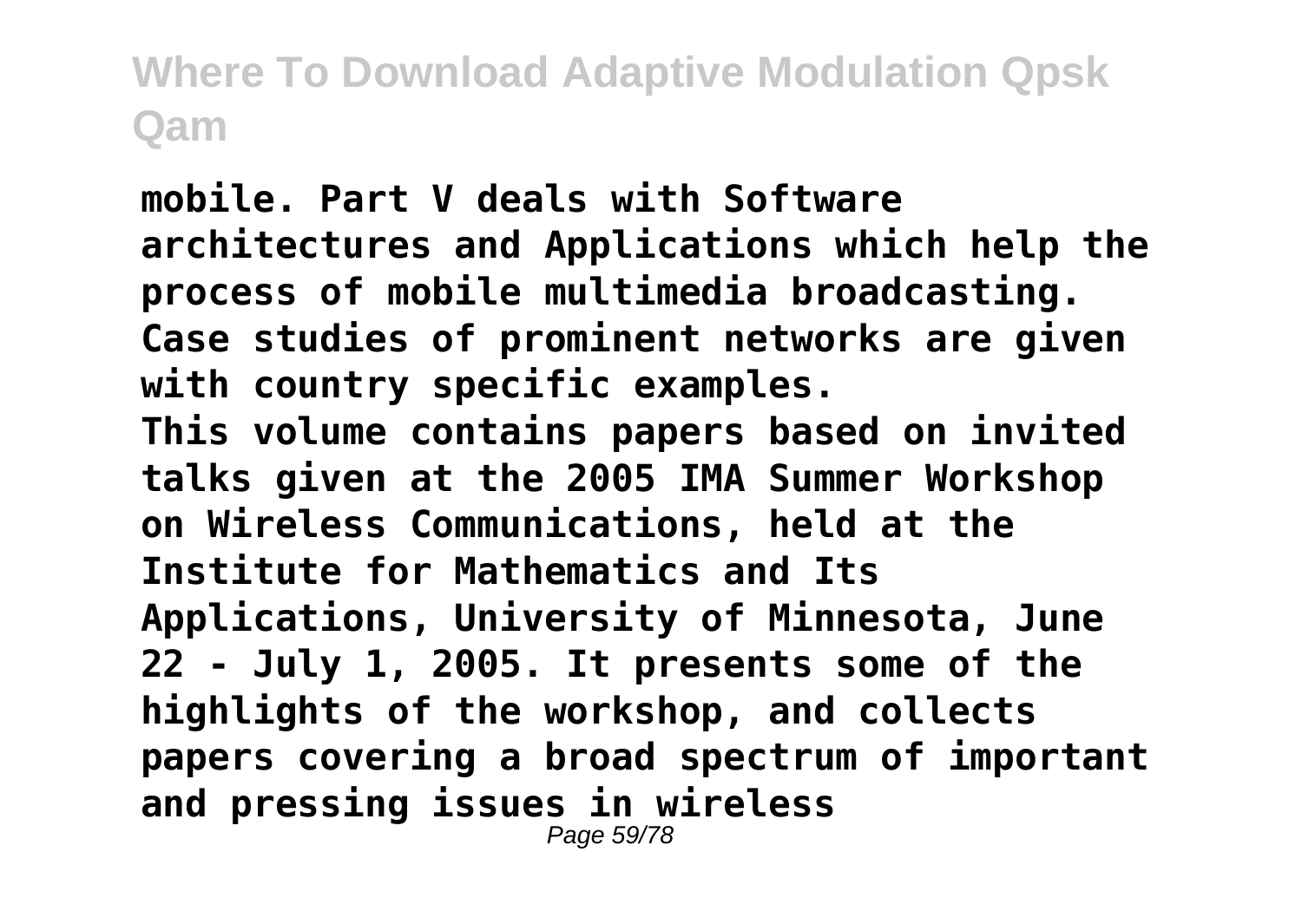**communications.**

**Advancing Embedded Systems and Real-Time Communications with Emerging Technologies Deployment of a Low-cost Efficient Wireless Network in Rural Areas Advances in Network Security and Applications Long Term Evolution Signal Processing for Mobile Communications Handbook Adaptive Signal Processing in Wireless**

**Communications**

Taking an in-depth look at the mobile

communications ecosystem, this book covers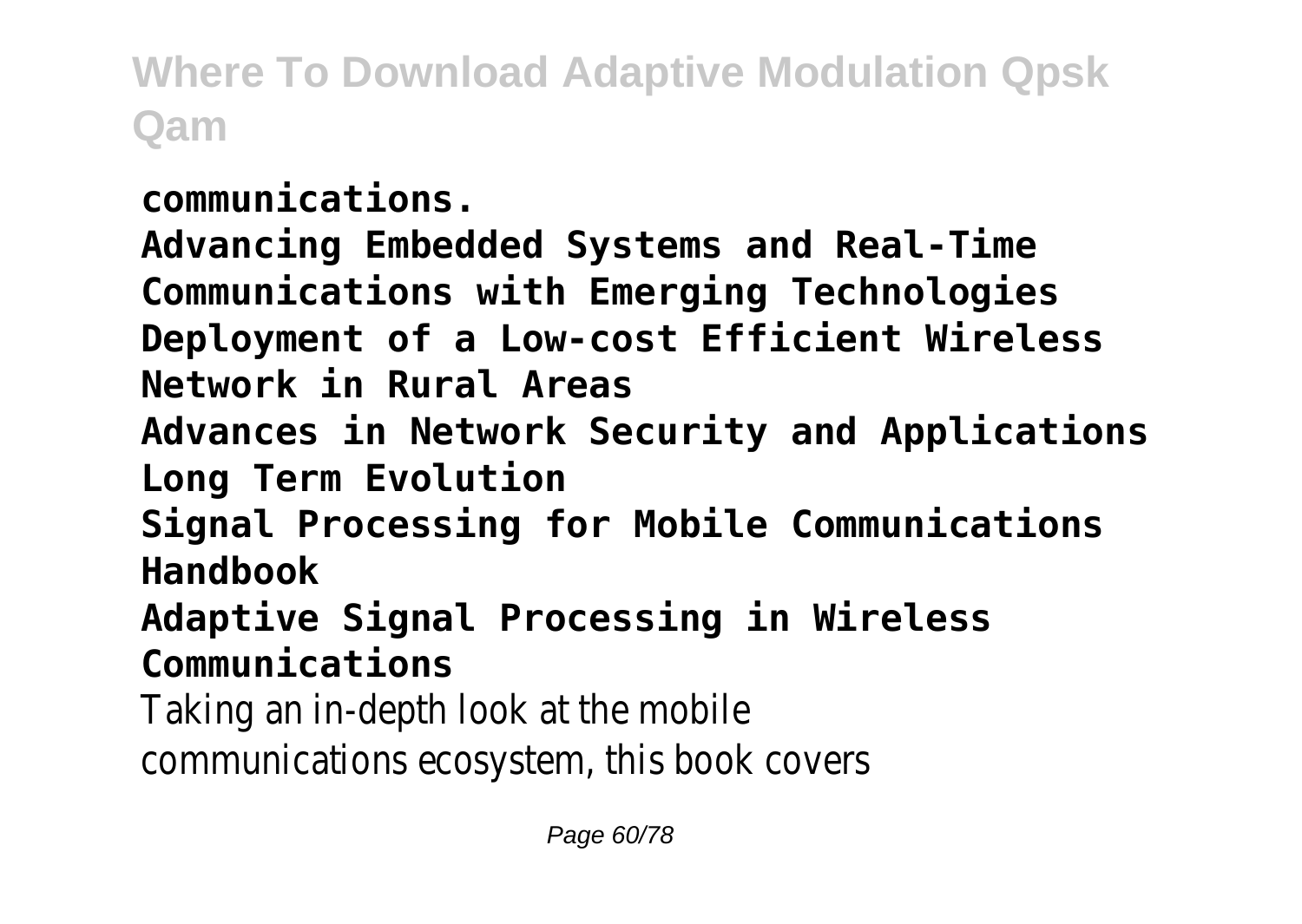the two key components, i.e., Network and End-User Devices, in detail. Within the network, the sub components of radio access network, transmission network, core networks, services and OSS are discussed; component level discussion also features antenna diversity and interference cancellation techniques for smart wireless devices. The role of various standard development organizations and industry forums is highlighted throughout. The ecosystem is strengthened with the addition of the Technology Management (TM) Page 61/78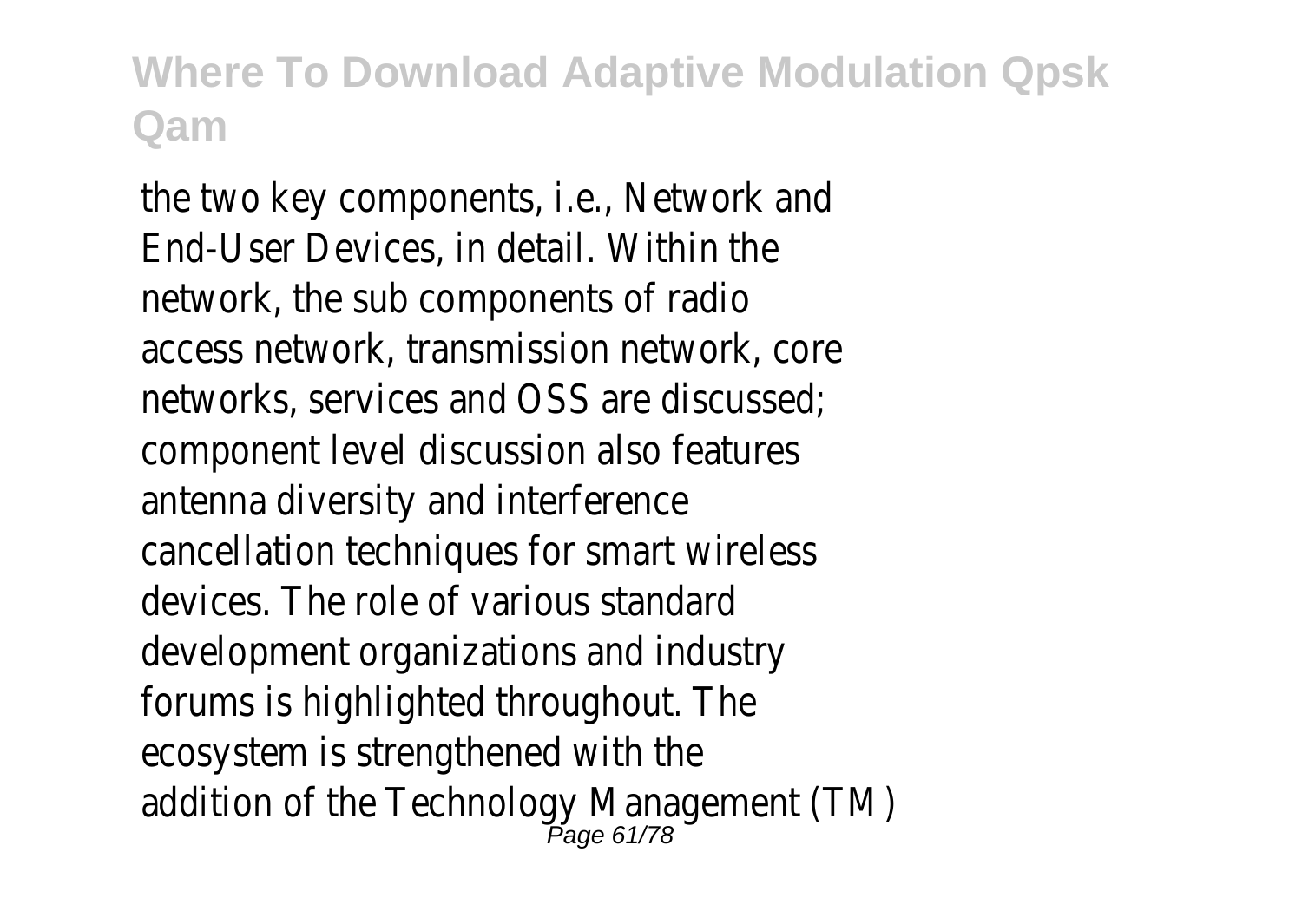component dealing mostly with the nontechnical aspects of the underlying mobile communications industry. Various aspects of TM including technology development, innovation management, knowledge management and more are also presented. Focuses on OFDM-based radio technologies such as LTE & WiMAX as well as MBWA (Mobile Broadband Wireless Access) Provides a vital addition to the momentum of EVDO and its migration towards LTE Emphasis on radio, core, operation, architectural and performance aspects of Page 62/78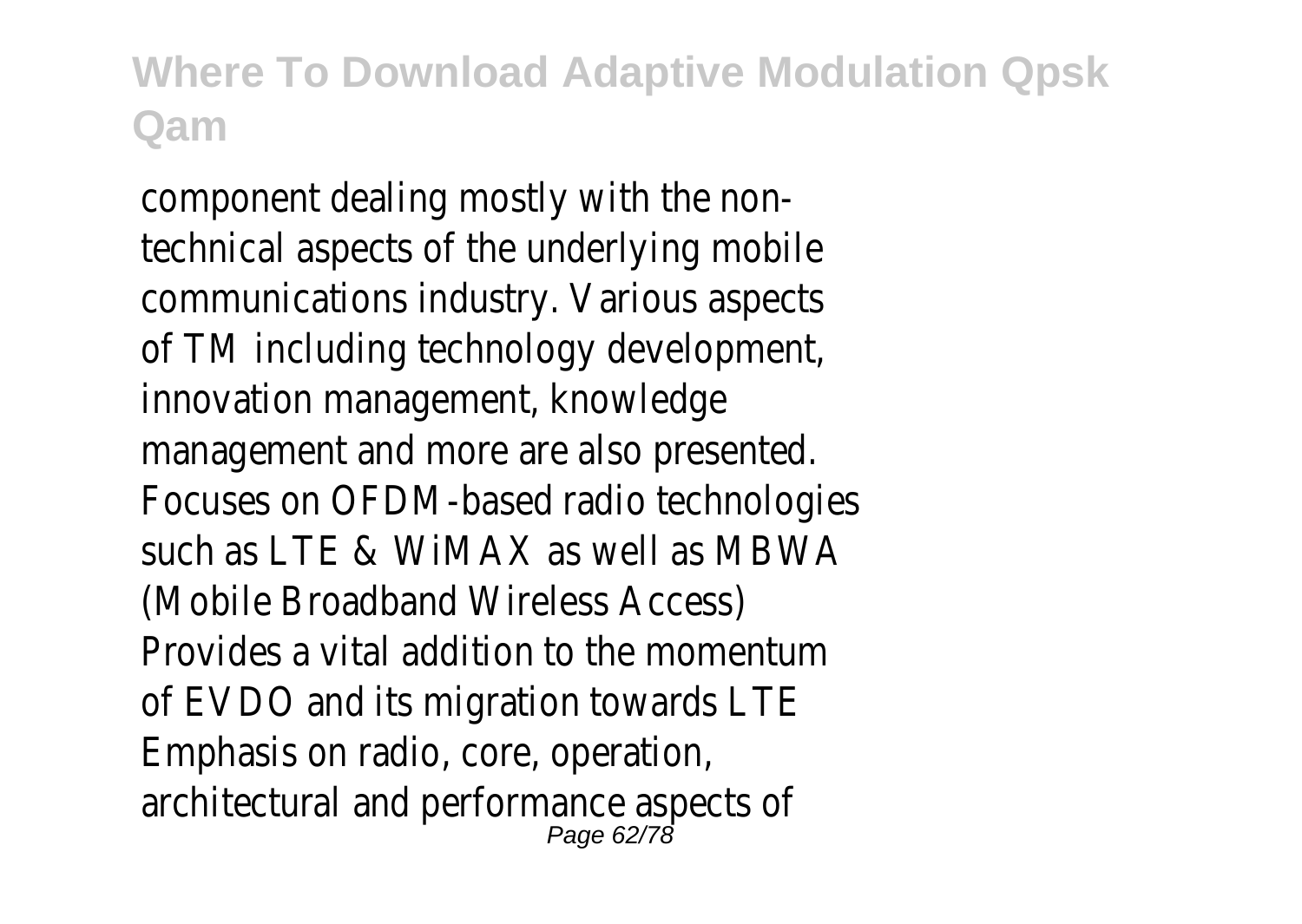two next generation technologies - EPS and WiMAX Includes discussion of backhaul technologies and alternatives as well as issues faced by operators switching to 3G and Next Generation Mobile Networks Cutting-edge research on emerging Gigabit Ethernet Microwave Radios and Carrier Ethernet transport technologies Next Generation Mobile Communications Ecosystem serves as a practical reference for telecom associated academia and industry to understanding mobile communications in a holistic manner, as well as assisting in Page 63/78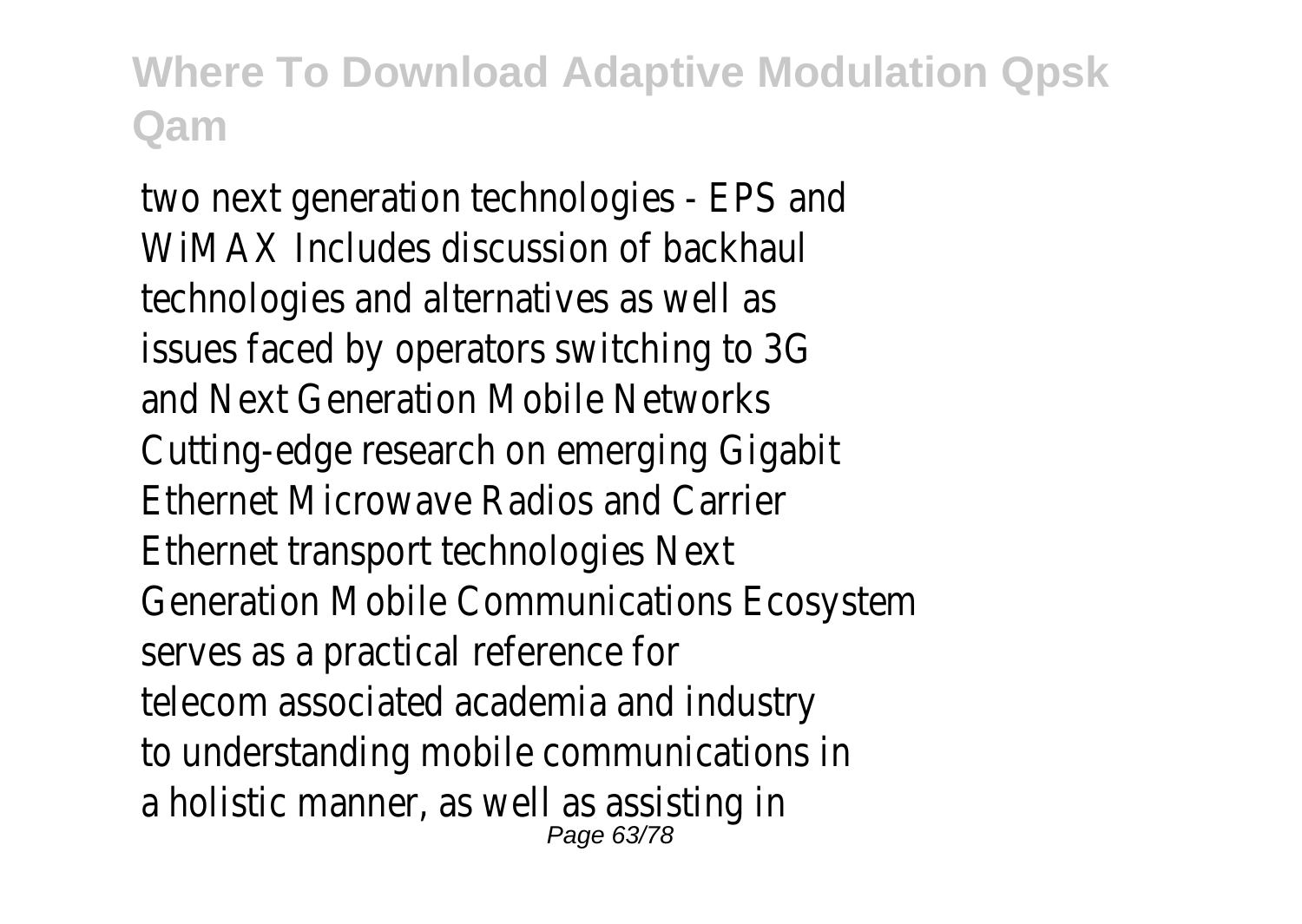preparing graduate students and fresh graduates for the marketplace by providing them with information not only on state-ofthe-art technologies and standards but also on TM. By effectively focusing on the key domains of TM this book will further assist companies with improving their competitiveness in the long run. Importantly, it will provide students, engineers, researchers, technology managers and executives with extensive details on various emerging mobile wireless standards and technologies. Page 64/78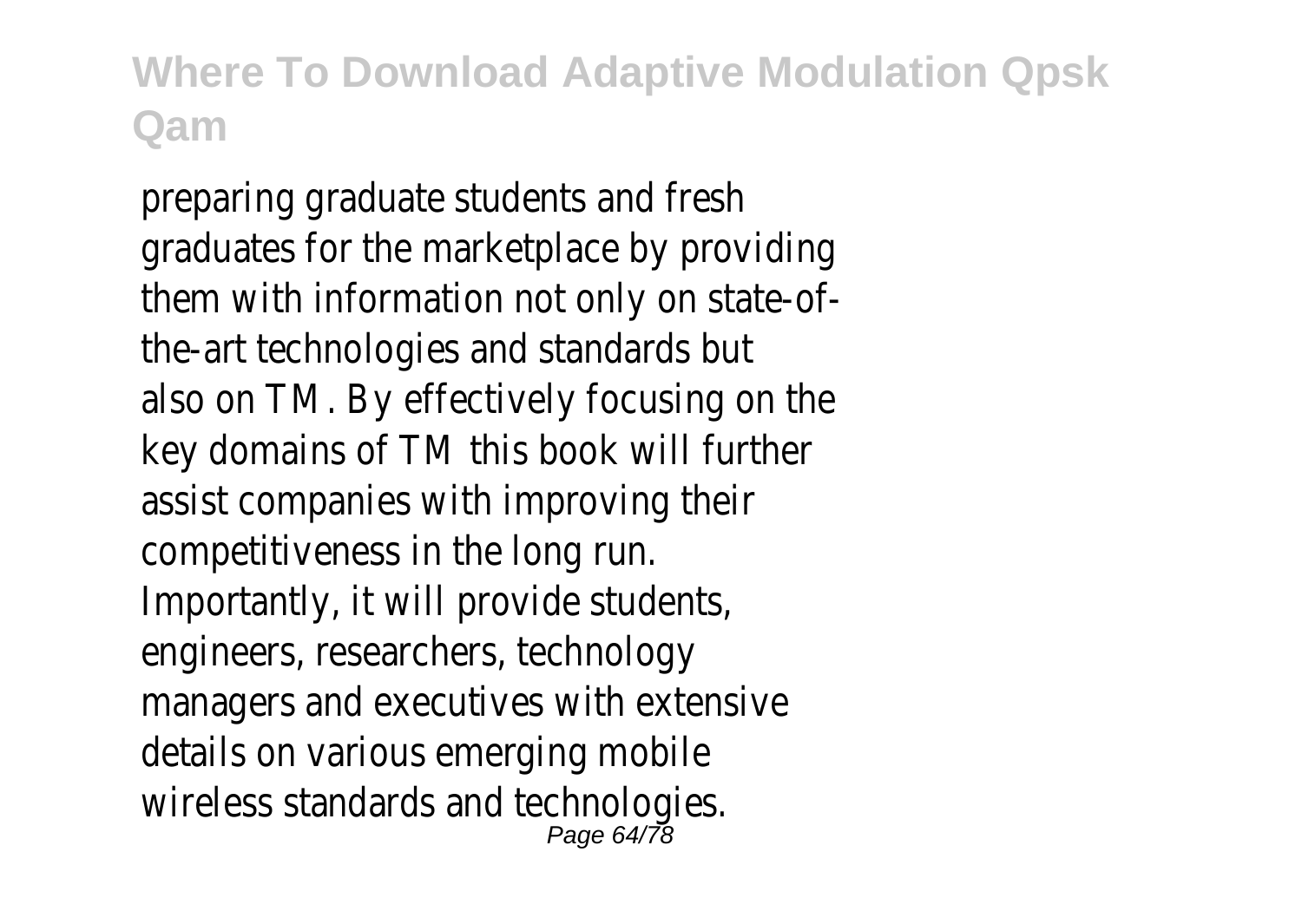Wireless communications has witnessed a tremendous growth during the past decade and further spectacular enabling technology advances are expected in an effort to render ubiquitous wireless connectivity a reality. Currently, a technical in-depth book on this subject is unavailable, which has a similar detailed exposure of OFDM, MIMO-OFDM and MC-CDMA. A further attraction of the joint treatment of these topics is that it allows the reader to view their design trade-offs in a comparative context. Divided into three Page 65/78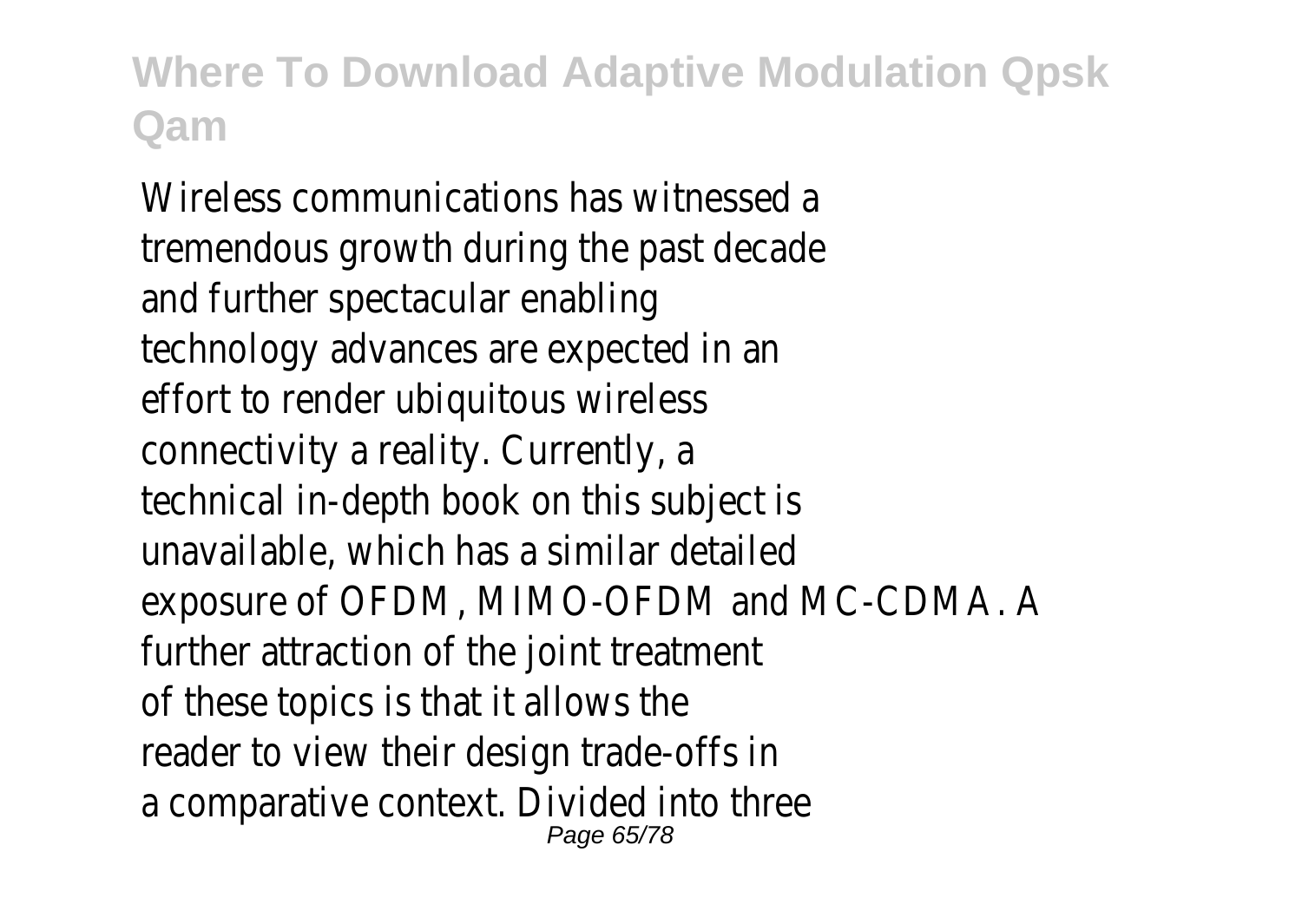main parts: Part I provides a detailed exposure of OFDM designed for employment in various applications Part II is another design alternative applicable in the context of OFDM systems where the channel quality fluctuations observed are averaged out with the aid of frequency-domain spreading codes, which leads to the concept of MC-CDMA Part III discusses how to employ multiple antennas at the base station for the sake of supporting multiple users in the uplink By providing an all-encompassing self-contained Page 66/78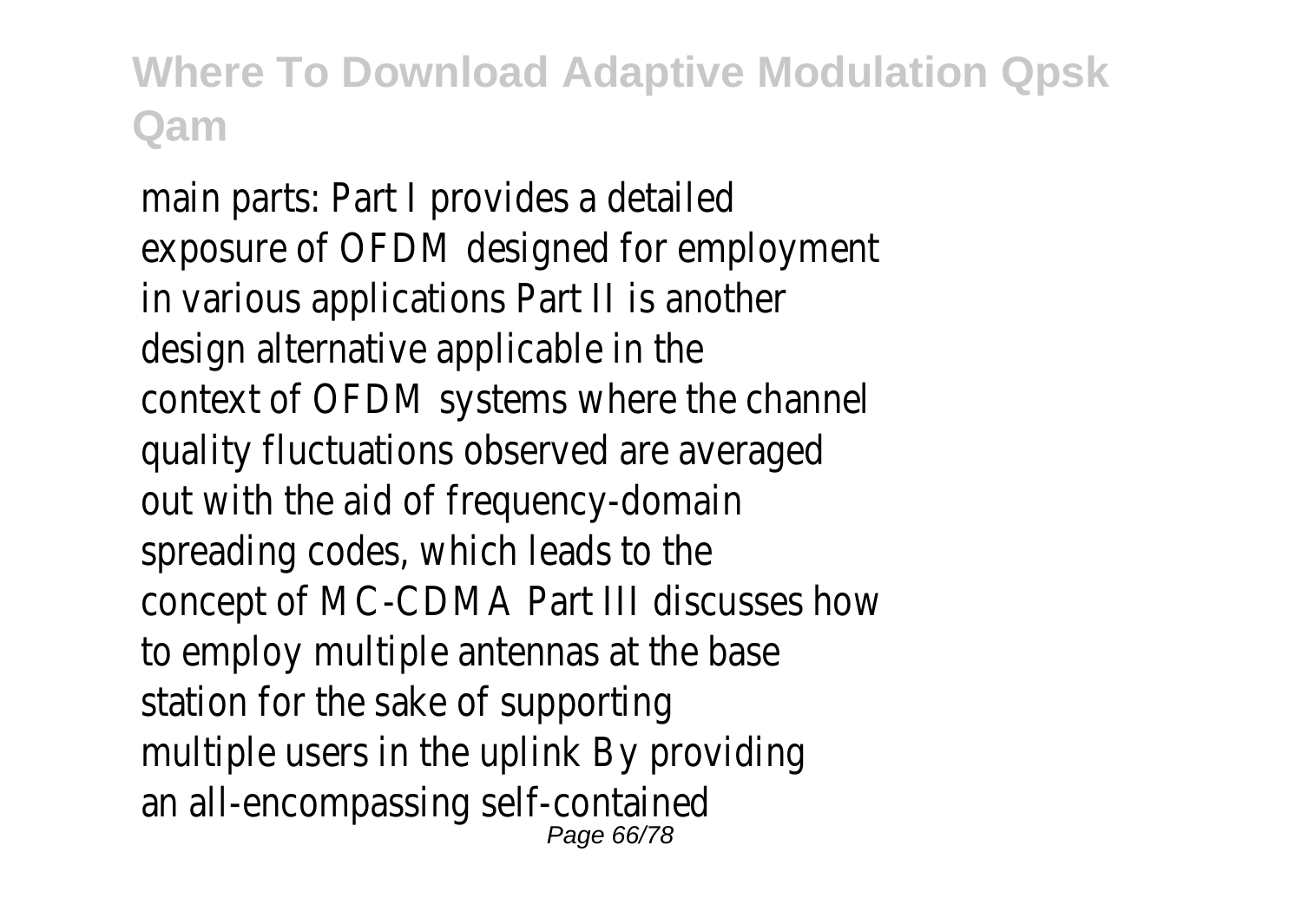treatment this volume will appeal to a wide readership, as it is both an easyreading textbook and a high-level research monograph.

Communications and Controls in Cyber Physical Systems: Theory, Design and Applications in Smart Grids provides readers with all they need to know about cyber physical systems (CPSs), such as smart grids, which have attracted intensive studies in recent years. Communications and controls are of key importance for maintaining and stabilizing Page 67/78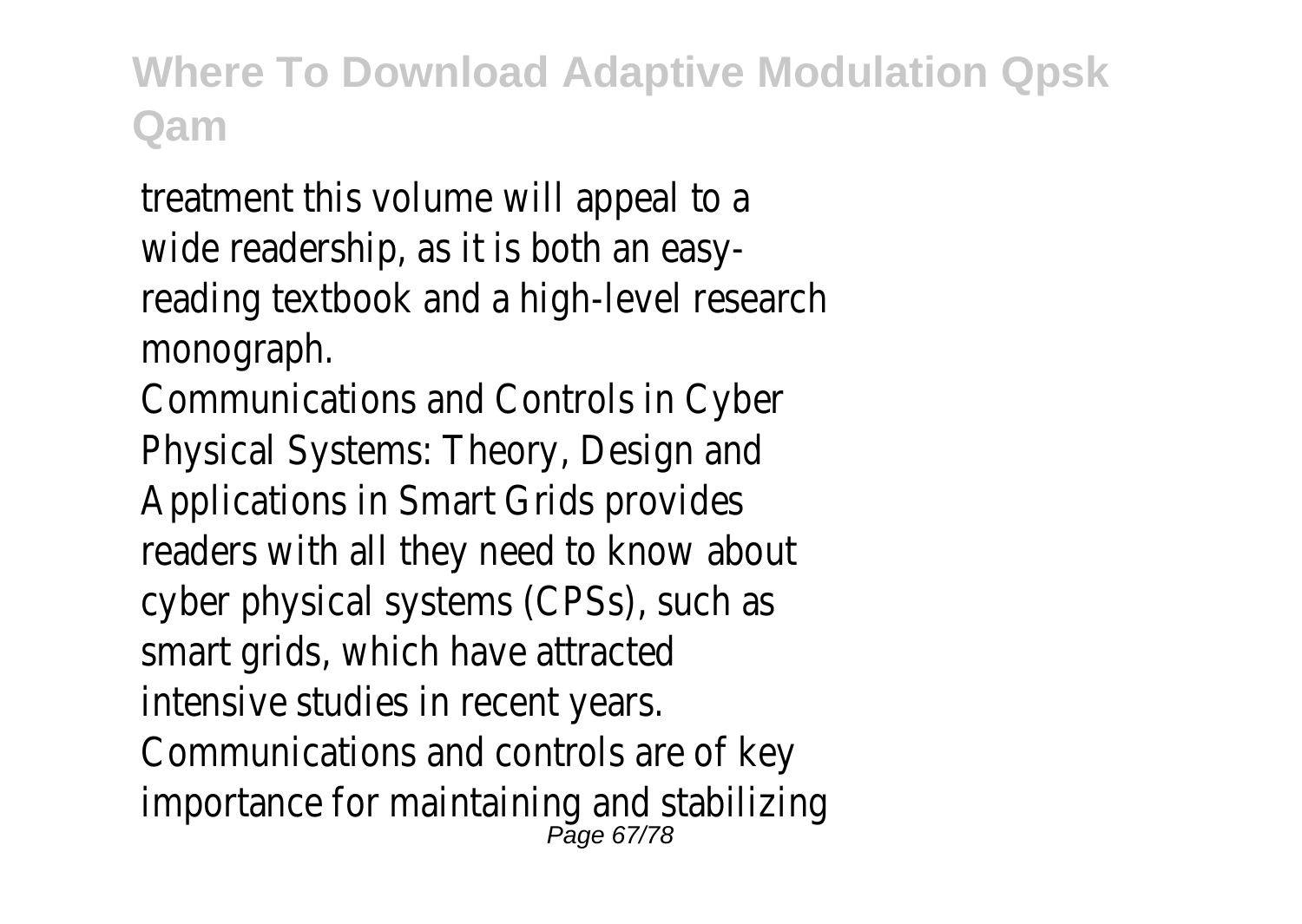the operation of the physical dynamics in these complicated systems. This book presents a systematic treatment on the communication and control aspects of CPSs, along with applications to the smart grid in four parts, including the basics of CPS, communications and controls, an explanation of the integration with CPS, coverage of controls with information constraints in CPS, and an applications oriented focus on smart grids as a CPS. Drawing upon years of practical experience and using numerous examples and Page 68/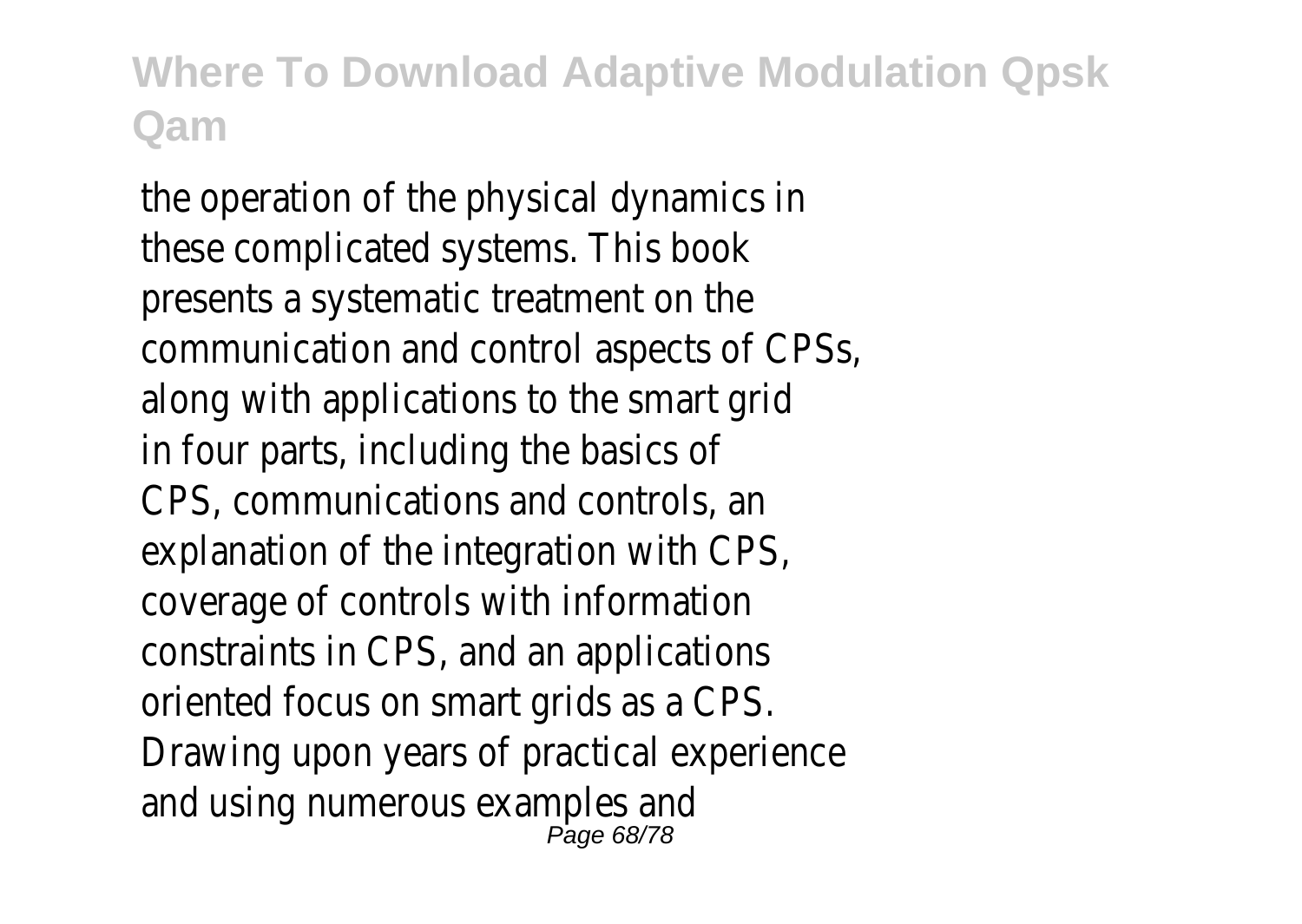illustrations, the authors' discuss key communication and controls design methods that can be integrated into a CPS, how communication and control schemes can be applied in practical systems such as smart grids, new directions and approaches for traditional engineers and researchers in communications, and controls and power systems as they relates to CPSs. Presents a systematic treatment on the communication and control aspects of cyber physical systems (CPSs) Discusses key communication and controls design methods Page 69/78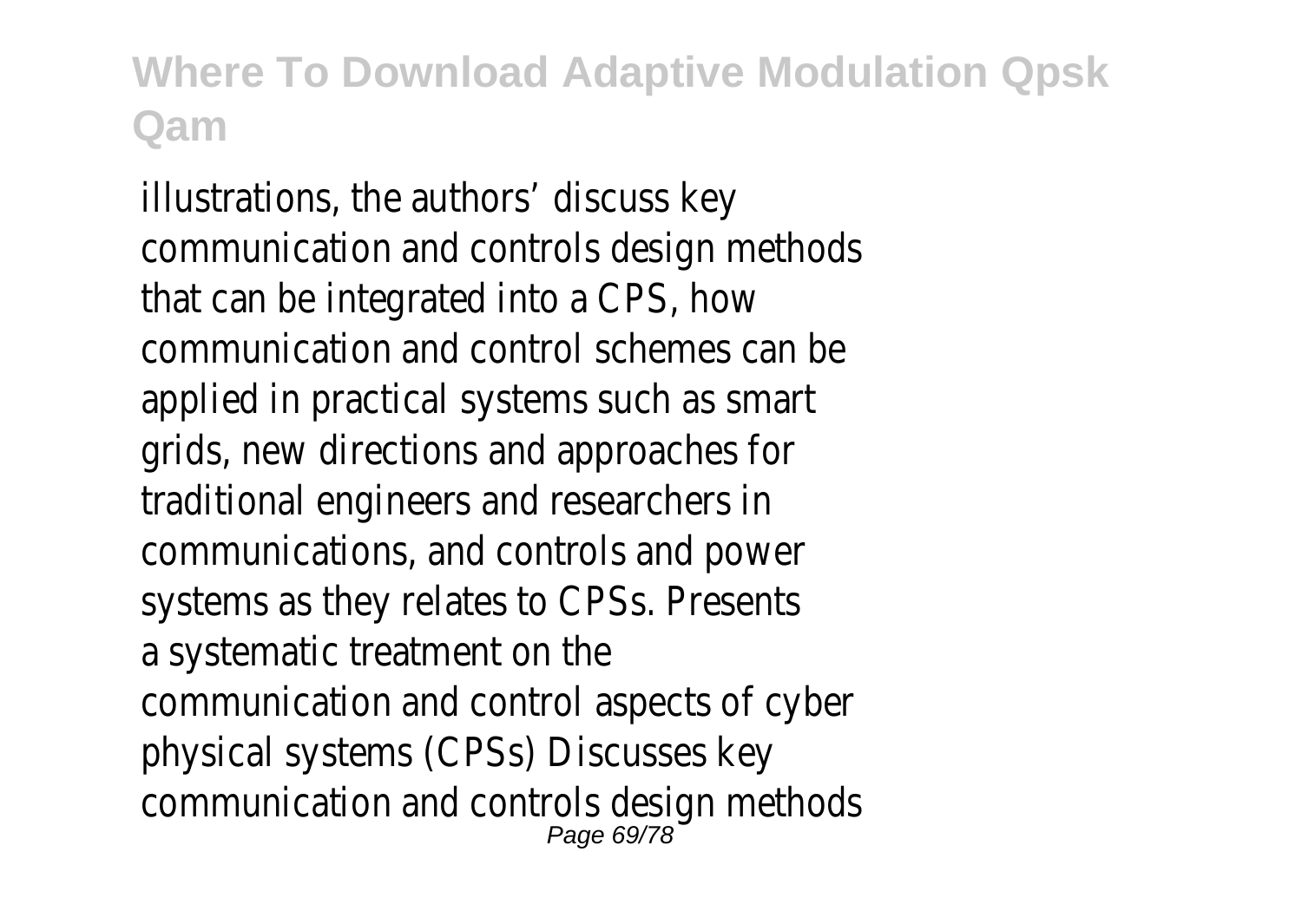that can be integrated into a CPS Demonstrates how communication and control schemes can be applied in practical systems such as smart grids Includes new directions and approaches for traditional engineers and researchers in communications, controls, and power systems as they relate to CPSs Ignited by the mobile phone's huge success at the end of last century, the demand for wireless services is constantly growing. To face this demand, wireless systems have been and are deployed at a large scale. Page 70/78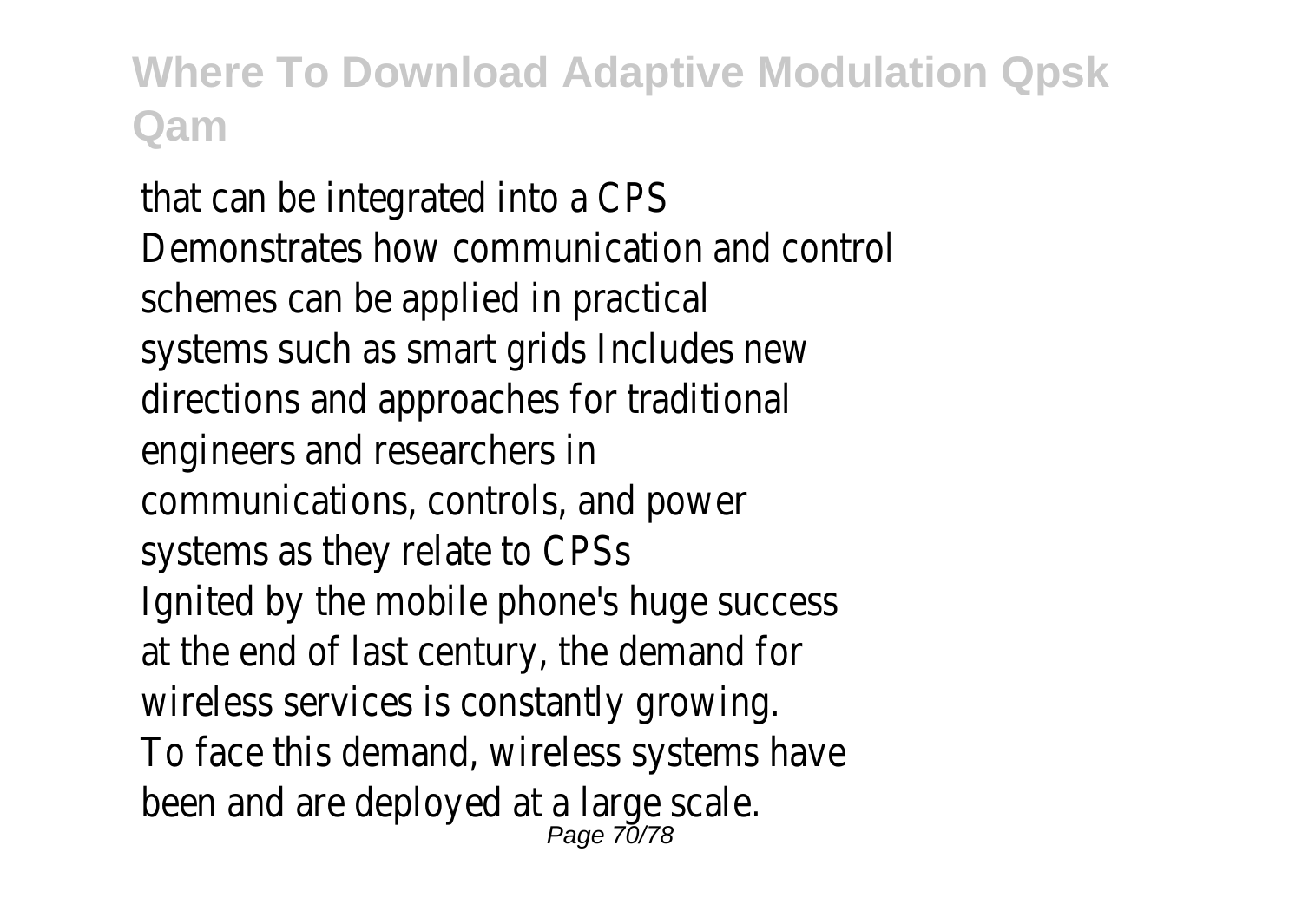These include mobility-oriented technologies such as GPRS, CDMA or UMTS, and Local Area Network-oriented technologies such as WiFi. WiMAX Networks covers aspects of WiMAX quality of service (QoS), security, mobility, radio resource management, multiple input multiple output antenna, planning, cost/revenue optimization, physical layer, medium access control (MAC) layer, network layer, and so on. OFDM and MC-CDMA A Primer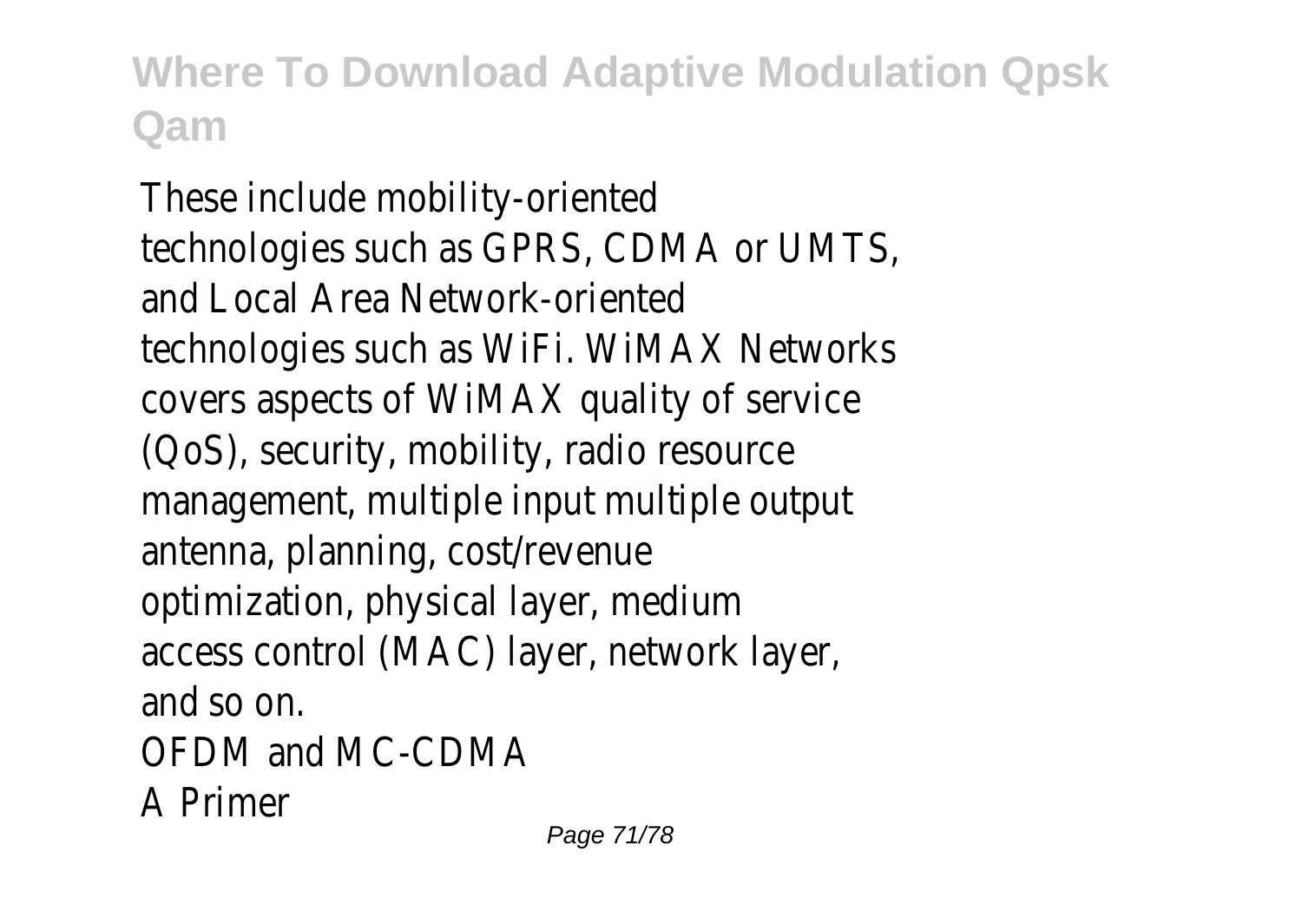WiMAX Networks Effect of Slow Fading and Adaptive Modulation on TCP/UDP Performance of Highspeed Packet Wireless Networks WCDMA (UMTS) Deployment Handbook Cognitive Wireless Communication Networks *Whether gaming, constant communications and connectivity, or streaming video and audio is the future killer app that keeps consumers reaching for mobile devices, you can turn to this book for the hands-on technology details you need to know to prepare yourself and your organizations for tomorrow's world of wireless multimedia. The books*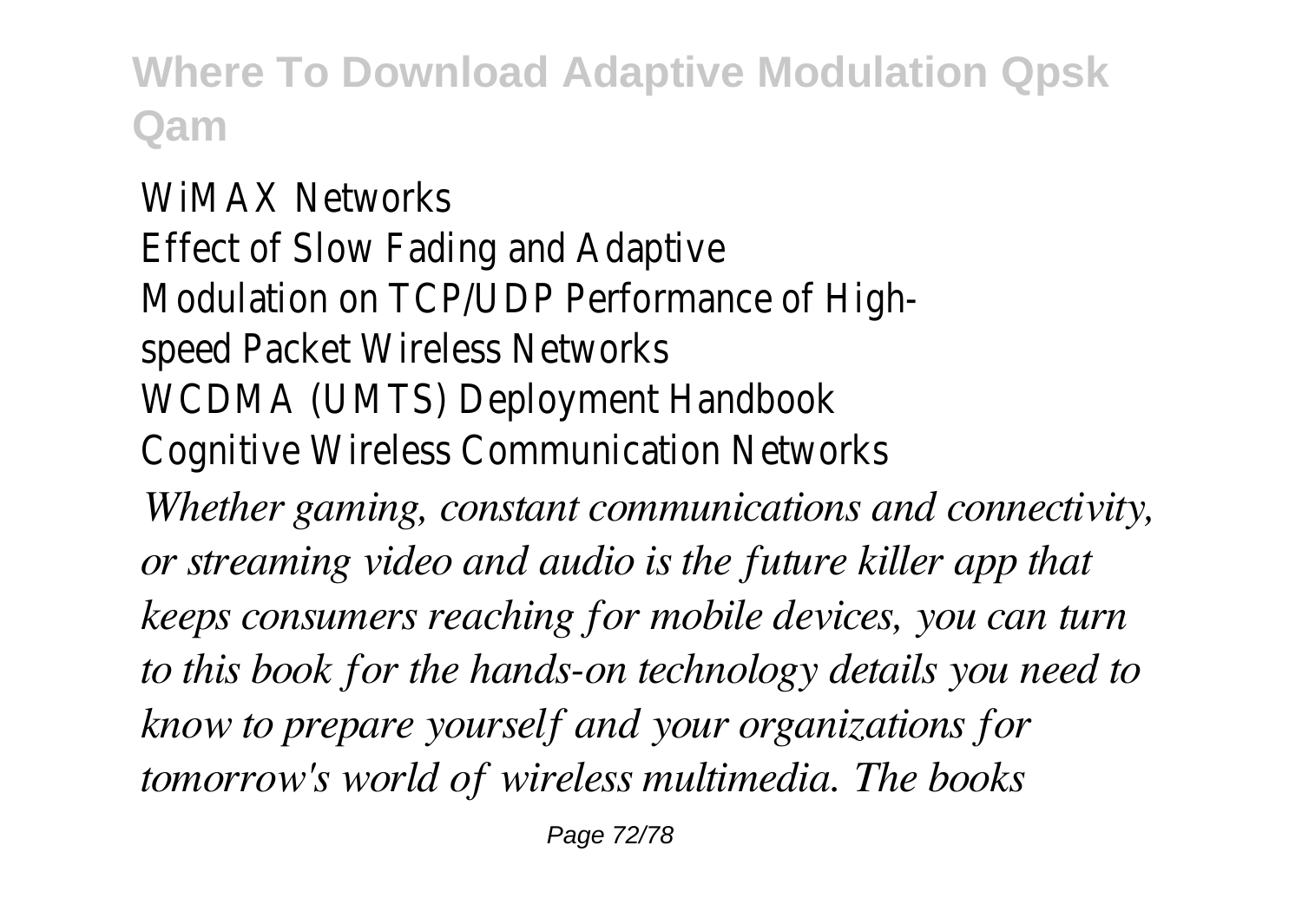*includes in-depth discussions on the hottest topics in this area, including AAA, multiple access protocols, IPv6 and adaptive technologies. Such resource management strategies as power control, user admission techniques, and congestion control are fully explained, helping you design wireless multimedia systems that provide the required degree of quality of service by effectively utilizing limited radio resources.*

*This book offers a comprehensive explanation on how to dimension, plan, and optimize WiMAX networks. The first part of the text introduces WiMAX networks architecture, physical layer, standard, protocols, security mechanisms,* Page 73/78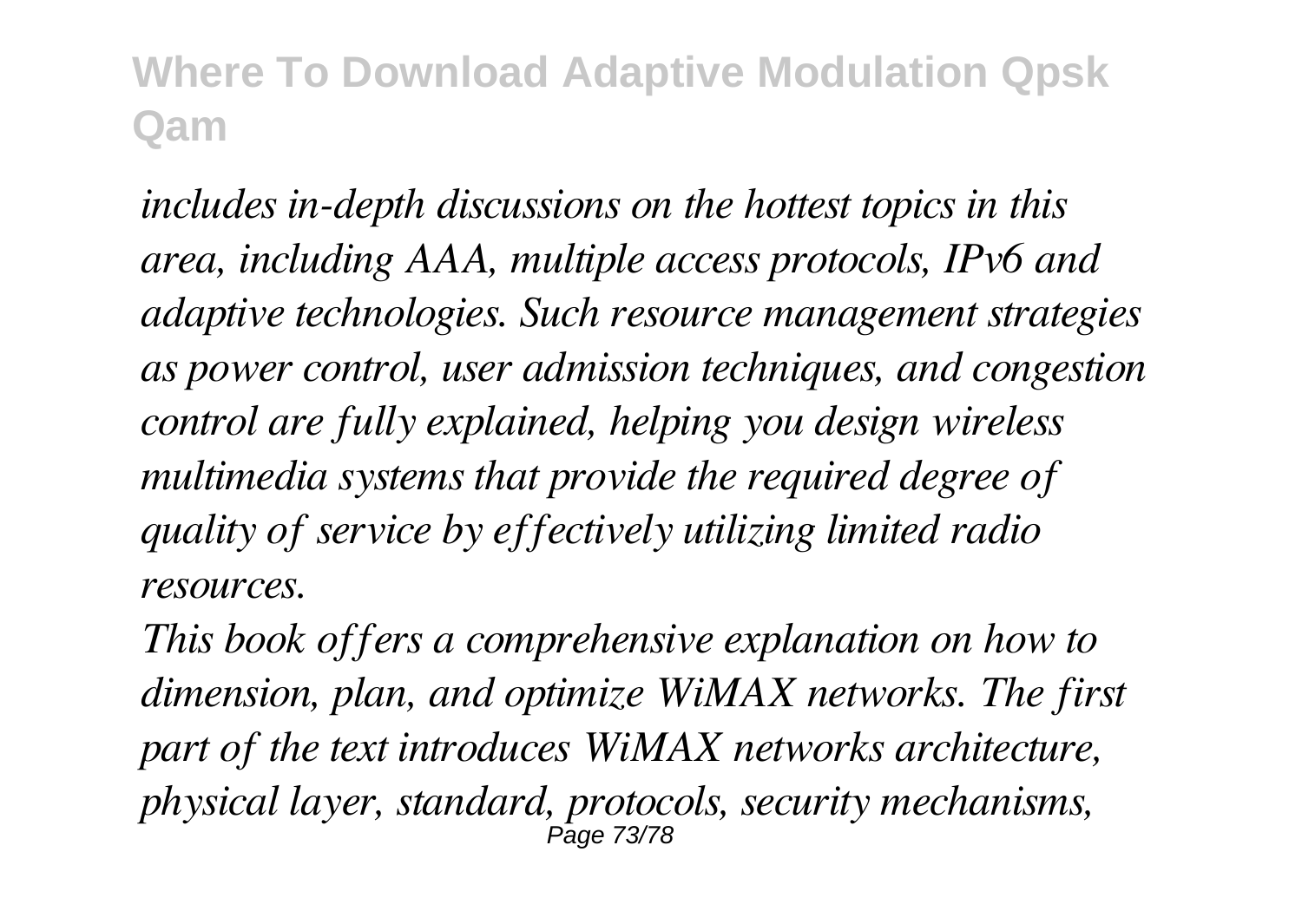*and highly related radio access technologies. It covers system framework, topology, capacity, mobility management, handoff management, congestion control, medium access control (MAC), scheduling, Quality of Service (QoS), and WiMAX mesh networks and security. Enabling easy understanding of key concepts and technologies, the second part presents practical examples and illustrative figures to explain planning techniques and optimization algorithms. The author provides both theoretical and practical information to ensure in-depth, realistic results.*

*This report describes the design and simulation of a* Page 74/78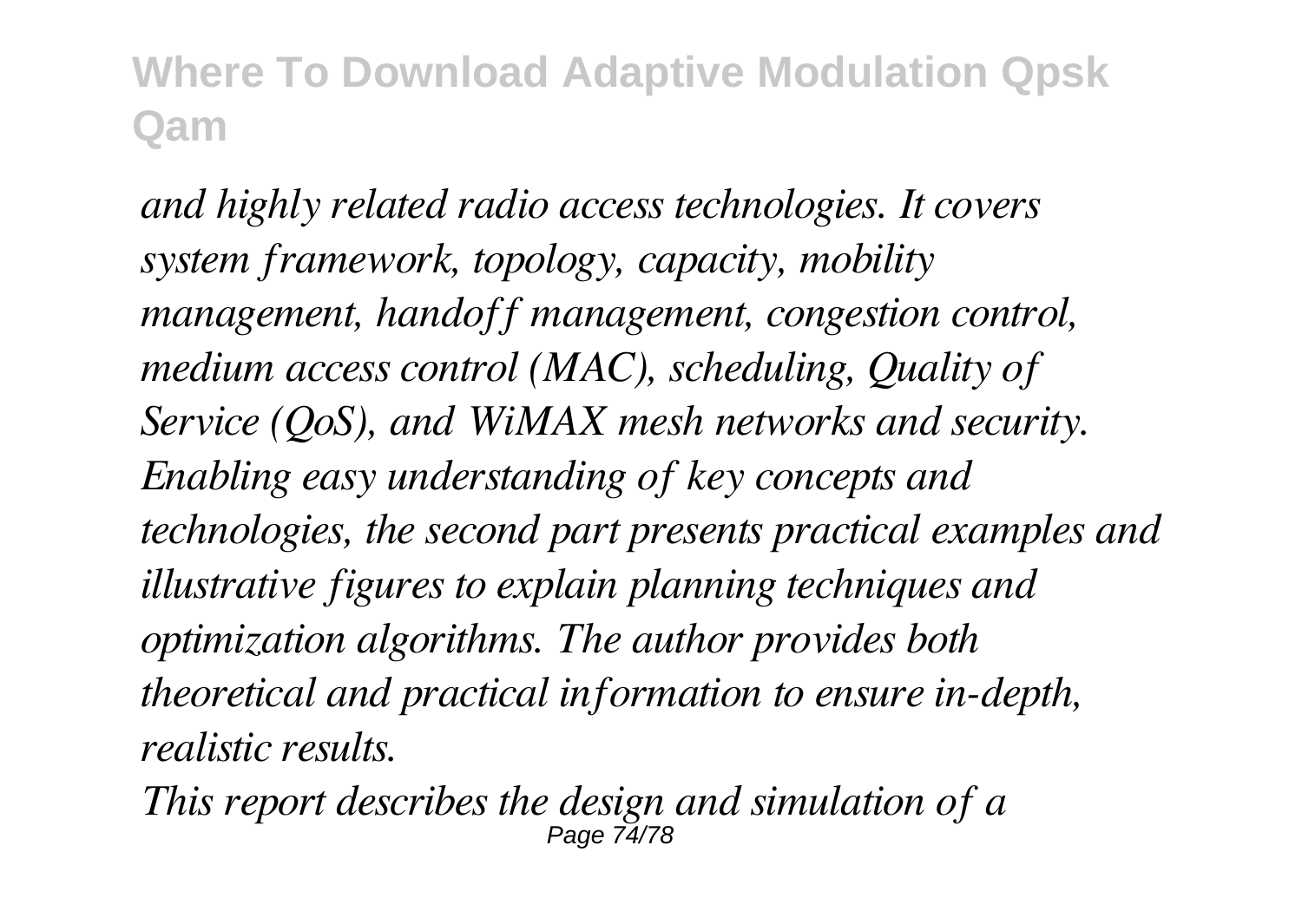*bandwidth-efficient waveform suitable for the SLICE radio developed by ITT Aerospace/Communications; this waveform uses quadrature amplitude modulation (QAM) and low-complexity turbo codes developed at Notre Dame. The result is compared with another using continuous phase modulation (CPM). It is shown that the amplifier backoff required for QAM puts it at a disadvantage to CPM at spectral efficiencies where both are feasible - below 2.0 bits/sec/Hz. However, signal processing techniques (e.g. predistortion filtering) for QAM can reduce that disadvantage; moreover, at higher spectral efficiencies, QAM may be the only feasible solution. Other topics include low-density* Page 75/78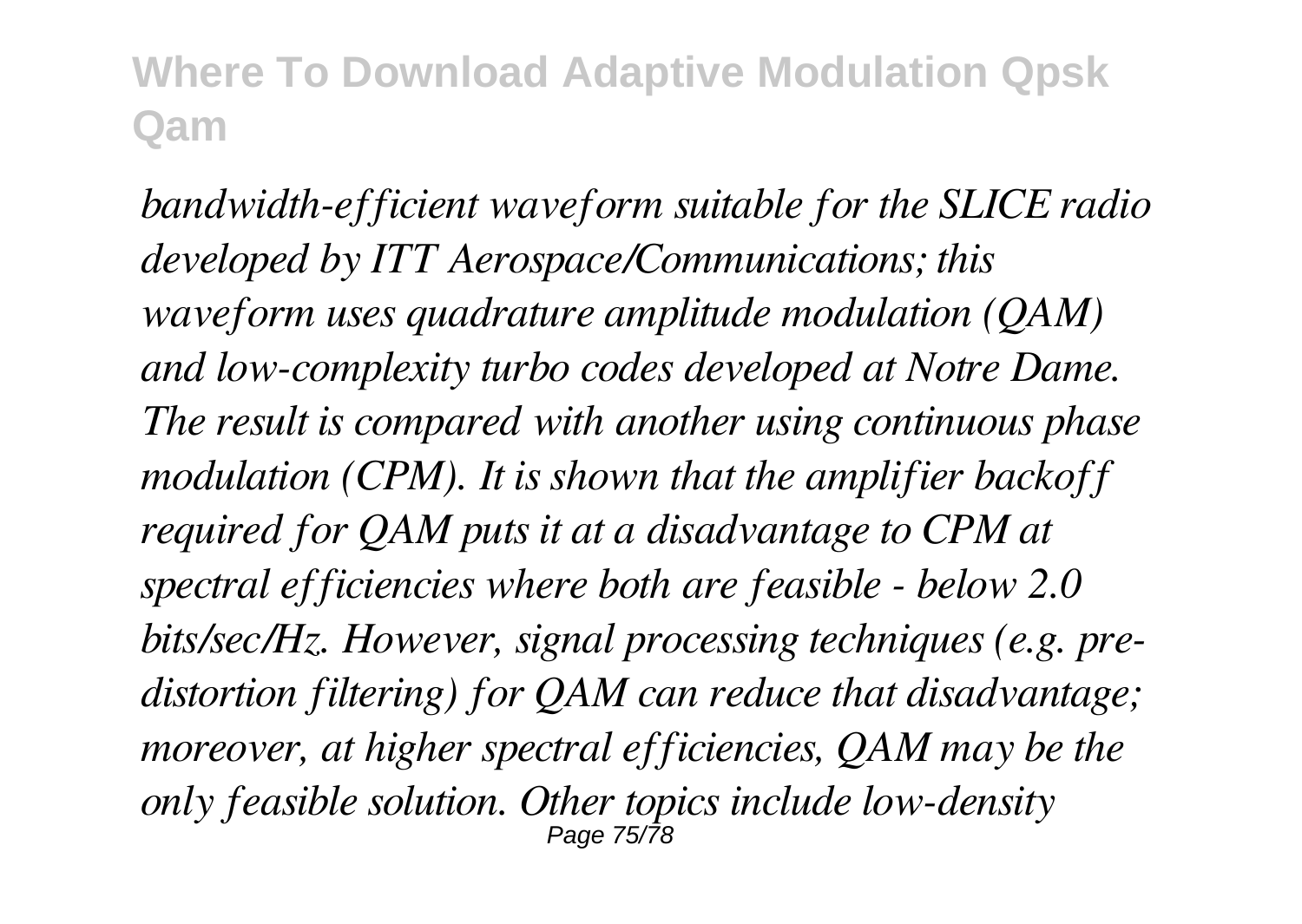*parity check (LDPC) convolutional codes, new techniques to reduce the peak to average power ratio (PAPR) for QPSK signals, and analysis of systems employing adaptive modulation and orthogonal frequency division multiplexing (OFDM).*

*WIRELESS COMMUNICATION SIGNALS A practical guide to wireless communication systems and concepts Wireless technologies and services have evolved significantly over the last couple of decades, and Wireless Communication Signals offers an important guide to the most recent advances in wireless communication systems and concepts grounded in a practical and laboratory perspective.* Page 76/78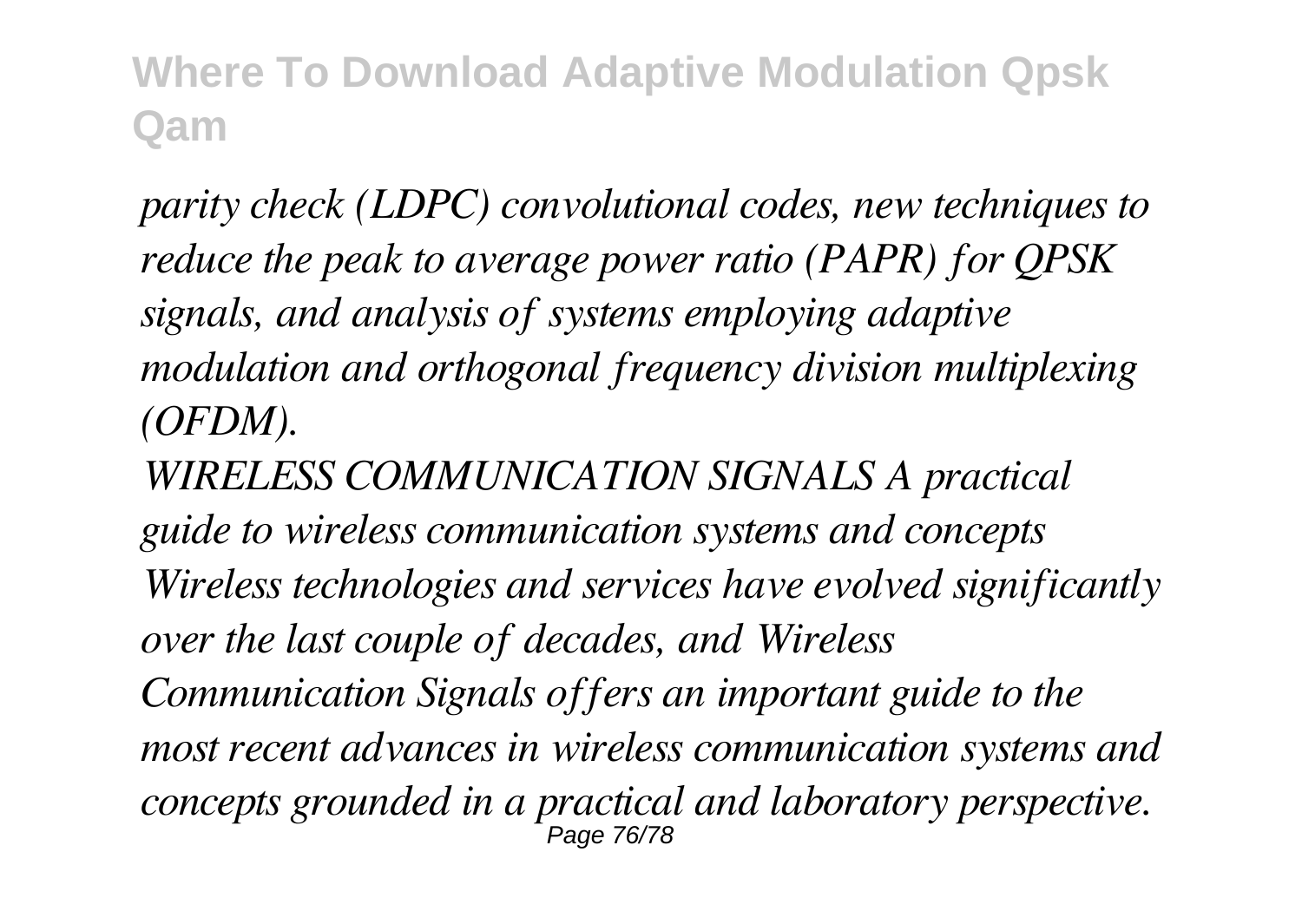*Written by a noted expert on the topic, the book provides the information needed to model, simulate, test, and analyze wireless system and wireless circuits using modern instrumentation and computer aided design software. Designed as a practical resource, the book provides a clear understanding of the basic theory, software simulation, hardware test, and modeling, system component testing, software and hardware interactions and co-simulations. This important book: Provides organic and harmonized coverage of wireless communication systems Covers a range of systems from radio hardware to digital baseband signal processing Presents information on testing and measurement* Page 77/78